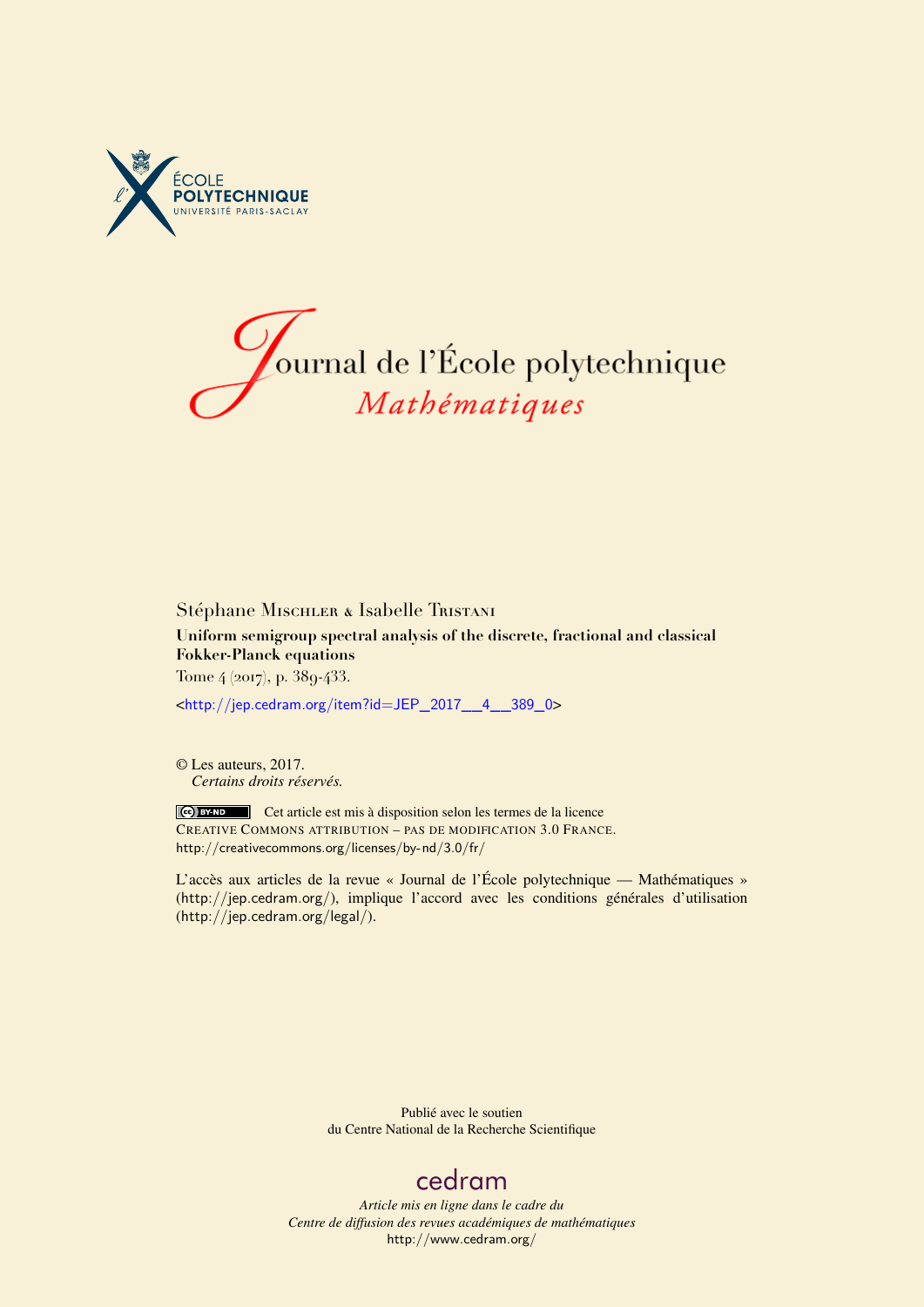# Journal de l'École polytechnique Tome 4, 2017, p. 389–433 DOI: 10.5802/jep.46

# UNIFORM SEMIGROUP SPECTRAL ANALYSIS OF THE DISCRETE, FRACTIONAL AND CLASSICAL FOKKER-PLANCK EQUATIONS

by Stéphane Mischler & Isabelle Tristani

Abstract. — In this paper, we investigate the spectral analysis and long time asymptotic convergence of semigroups associated to discrete, fractional and classical Fokker-Planck equations in some regime where the corresponding operators are close. We successively deal with the discrete and the classical Fokker-Planck model, the fractional and the classical Fokker-Planck model and finally the discrete and the fractional Fokker-Planck model. In each case, we prove uniform spectral estimates using perturbation and/or enlargement arguments.

Résumé (Analyse spectrale uniforme des équations de Fokker-Planck discrète, fractionnaire et classique)

Dans cet article, nous nous intéressons à l'analyse spectrale et au comportement asymptotique en temps long des semi-groupes associés aux équations de Fokker-Planck discrète, fractionnaire et classique dans des régimes où les opérateurs correspondants sont proches. Nous traitons successivement les modèles de Fokker-Planck discret et classique, puis fractionnaire et classique et enfin discret et fractionnaire. Dans chaque cas, nous démontrons des estimations spectrales uniformes en utilisant des arguments de perturbation et/ou d'élargissement.

### **CONTENTS**

MATHEMATICAL SUBJECT CLASSIFICATION (2010).  $-$  47G20, 35B40, 35Q84.

Keywords. — Fokker-Planck equation, fractional Laplacian, spectral gap, exponential rate of convergence, long-time asymptotic, semigroup, dissipativity.

The research leading to this paper was (partially) funded by the French ANR project Stab: ANR-12-BS01-0019. The second author has been partially supported by the fellowship l'Oréal-UNESCO *For Women in Science*.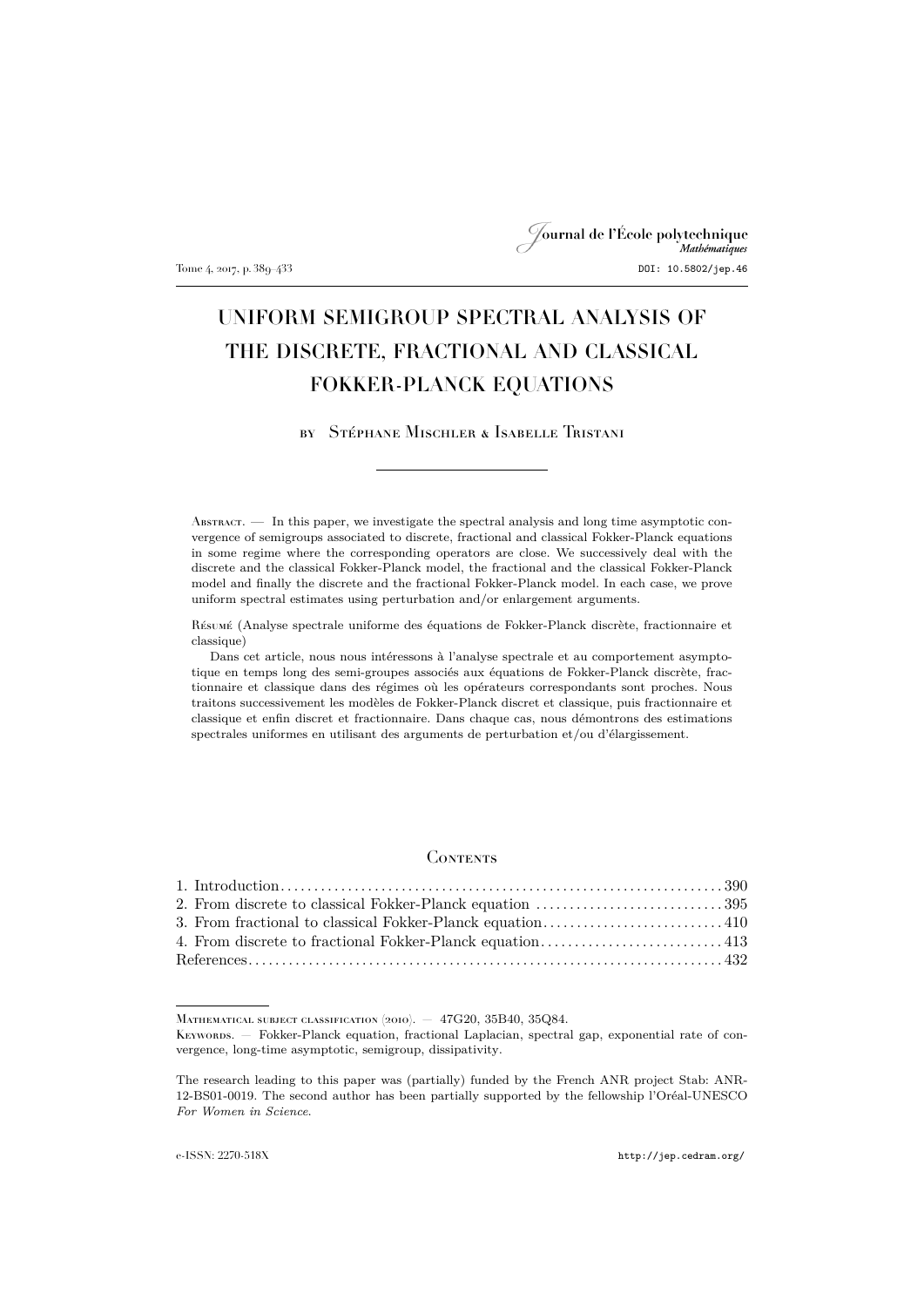### 1. Introduction

<span id="page-2-0"></span>1.1. Models and main result. — In this paper, we are interested in the spectral analysis and the long time asymptotic convergence of semigroups associated to some discrete, fractional and classical Fokker-Planck equations. They are simple models for describing the time evolution of a density function  $f = f(t, x)$ ,  $t \geq 0$ ,  $x \in \mathbb{R}^d$ , of particles undergoing both diffusion and (harmonic) confinement mechanisms and write

(1.1) 
$$
\partial_t f = \Lambda f = \mathcal{D}f + \text{div}(xf), \quad f(0) = f_0.
$$

The diffusion term may either be a discrete diffusion

<span id="page-2-2"></span>
$$
\mathcal{D}f = \Delta_{\kappa}f := \kappa * f - ||\kappa||_{L^1}f,
$$

for a convenient (at least nonnegative and symmetric) kernel  $\kappa$ . It can also be a fractional diffusion

<span id="page-2-3"></span>(1.2)  
\n
$$
(\mathcal{D}f)(x) = -(-\Delta)^{\alpha/2} f(x)
$$
\n
$$
:= c_{\alpha} \int_{\mathbb{R}^d} \frac{f(y) - f(x) - \chi(x - y)(x - y) \cdot \nabla f(x)}{|x - y|^{d + \alpha}} dy,
$$

with  $\alpha \in (0, 2)$ ,  $\chi \in \mathcal{D}(\mathbb{R}^d)$  radially symmetric satisfying the inequality  $\mathbb{1}_{B(0,1)} \leq \chi \leq$  $1_{B(0,2)}$ , and a convenient normalization constant  $c_{\alpha} > 0$ . It can finally be the classical diffusion

$$
\mathcal{D}f = \Delta f := \sum_{i=1}^d \partial_{x_i x_i}^2 f.
$$

The main features of these equations are (expected to be) the same: they are mass preserving, namely

<span id="page-2-1"></span>
$$
\langle f_t \rangle = \langle f_0 \rangle, \quad \forall t \geq 0, \quad \langle f \rangle := \int_{\mathbb{R}^d} f \, dx,
$$

positivity preserving, have a unique positive stationary state with unit mass that we denote by G here and that stationary state is exponentially stable, meaning that

(1.3) 
$$
f_t \longrightarrow \langle f_0 \rangle G
$$
 as  $t \longrightarrow \infty$ ,

with an exponential rate for any solution  $f_t$  associated to an initial datum  $f_0$  with mass  $\langle f_0 \rangle$ . Such results can be obtained using different tools as the spectral analysis of self-adjoint operators, some (generalization of) Poincaré inequalities or logarithmic Sobolev inequalities as well as the Krein-Rutman theory for positive semigroup.

The aim of this paper is to deal with the above generalized Fokker-Planck equations in an unified way and, more importantly, to establish that the convergence [\(1.3\)](#page-2-1) is exponentially fast for a large class of initial data taken in a fixed weighted Lebesgue or weighted Sobolev space  $X$ , with a rate of convergence which can be chosen uniformly with respect to the diffusion term.

We investigate three regimes where these diffusion operators are close and for which such a uniform convergence can be established. In Section [2,](#page-7-0) we first consider the case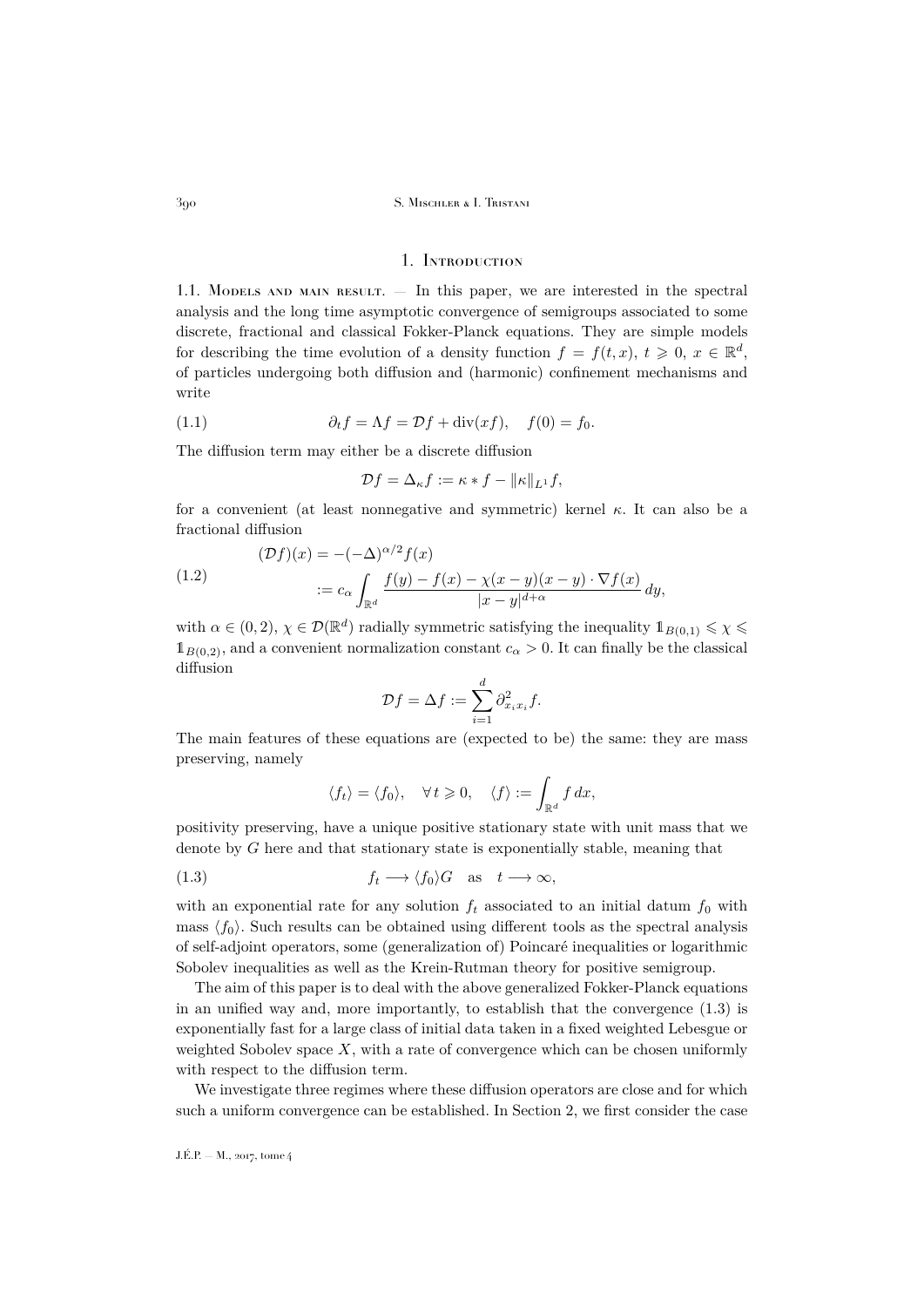when the diffusion operator is discrete

$$
\mathcal{D}f=\mathcal{D}_{\varepsilon}f:=\Delta_{\kappa_{\varepsilon}}f,\quad \kappa_{\varepsilon}:=\frac{1}{\varepsilon^2}\,k_{\varepsilon},
$$

where  $k$  is a nonnegative, symmetric, normalized, smooth and decaying fast enough kernel and where we use the notation  $k_{\varepsilon}(x) = k(x/\varepsilon)/\varepsilon^d$ ,  $\varepsilon > 0$ . In the limit  $\varepsilon \to 0$ , one then recovers the classical diffusion operator  $\mathcal{D}_0 = \Delta$ .

In Section [3,](#page-22-0) we next consider the case when the diffusion operator is fractional

$$
\mathcal{D}f = \mathcal{D}_{\varepsilon}f := -(-\Delta)^{(2-\varepsilon)/2}f, \quad \varepsilon \in (0,2),
$$

so that in the limit  $\varepsilon \to 0$  we also recover the classical diffusion operator  $\mathcal{D}_0 = \Delta$ .

In Section [4,](#page-25-0) we finally consider the case when the diffusion operator is a discrete version of the fractional diffusion, namely

$$
\mathcal{D}f=\mathcal{D}_{\varepsilon}f:=\Delta_{\kappa_{\varepsilon}}f,
$$

where  $(\kappa_{\varepsilon})$  is a family of convenient bounded kernels which converges towards the kernel of the fractional diffusion operator  $k_0 := c_\alpha | \cdot |^{-d-\alpha}$  for some fixed  $\alpha \in (0,2)$ , in particular, in the limit  $\varepsilon \to 0$ , one may recover the fractional diffusion operator  $\mathcal{D}_0 = -(-\Delta)^{\alpha/2}.$ 

In order to write a rough version of our main result, we introduce some notation. We define the weighted Lebesgue space  $L_r^1$ ,  $r \geqslant 0$ , as the space of measurable functions  $f$ such that  $f(x)^r \in L^1$ , where  $\langle x \rangle^2 := 1 + |x|^2$ . For any  $f_0 \in L^1_r$ , we denote as  $f_t$  the solution to the generalized Fokker-Planck equation  $(1.1)$  with initial datum  $f_0$  and then we define the semigroup  $S_{\Lambda_{\varepsilon}}$  on X by setting  $S_{\Lambda_{\varepsilon}}(t) f_0 := f_t$ .

<span id="page-3-0"></span>THEOREM 1.1 (rough version). — *There exist*  $r > 0$  and  $\varepsilon_0 \in (0, 2)$  *such that for any*  $\varepsilon \in [0, \varepsilon_0],$  the semigroup  $S_{\Lambda_{\varepsilon}}$  is well-defined on  $X := L_r^1$  and there exists a unique *positive and normalized stationary solution*  $G_{\varepsilon} \in X$  *to* [\(1.1\)](#page-2-2)*. Moreover, there exist*  $a < 0$  and  $C \geq 1$  such that for any  $f_0 \in X$ , there holds

(1.4) 
$$
\|S_{\Lambda_{\varepsilon}}(t)f_0-G_{\varepsilon}\langle f_0\rangle\|_X\leqslant Ce^{at}\|f_0-G_{\varepsilon}\langle f_0\rangle\|_X, \quad \forall t\geqslant 0.
$$

Our approach is a semigroup approach in the spirit of the semigroup decomposition framework formalized by Mouhot in [\[13\]](#page-45-0) and developed subsequently in [\[8,](#page-44-1) [5,](#page-44-2) [14,](#page-45-1) [9,](#page-44-3) [7\]](#page-44-4). Theorem [1.1](#page-3-0) generalizes to the discrete diffusion Fokker-Planck equation and to the discrete fractional diffusion Fokker-Planck equation similar results obtained for the classical Fokker-Planck equation in [\[5,](#page-44-2) [9\]](#page-44-3) (Section [2\)](#page-7-0) and for the fractional one in [\[14\]](#page-45-1) (Section [4\)](#page-25-0). It also makes uniform with respect to the fractional diffusion parameter the convergence results obtained for the fractional diffusion equation in [\[14\]](#page-45-1) (Section [3\)](#page-22-0). It is worth mentioning that there exists a huge literature on the long-time behaviour for the Fokker-Planck equation as well as (to a lesser extent) for the fractional Fokker-Planck equation. We refer to the references quoted in [\[5,](#page-44-2) [9,](#page-44-3) [14\]](#page-45-1) for details. There also probably exist many papers on the discrete diffusion equation since it is strongly related to a standard random walk in  $\mathbb{R}^d$ , but we were not able to find any precise reference in this PDE context.

 $J.E.P. = M$ , 2017, tome 4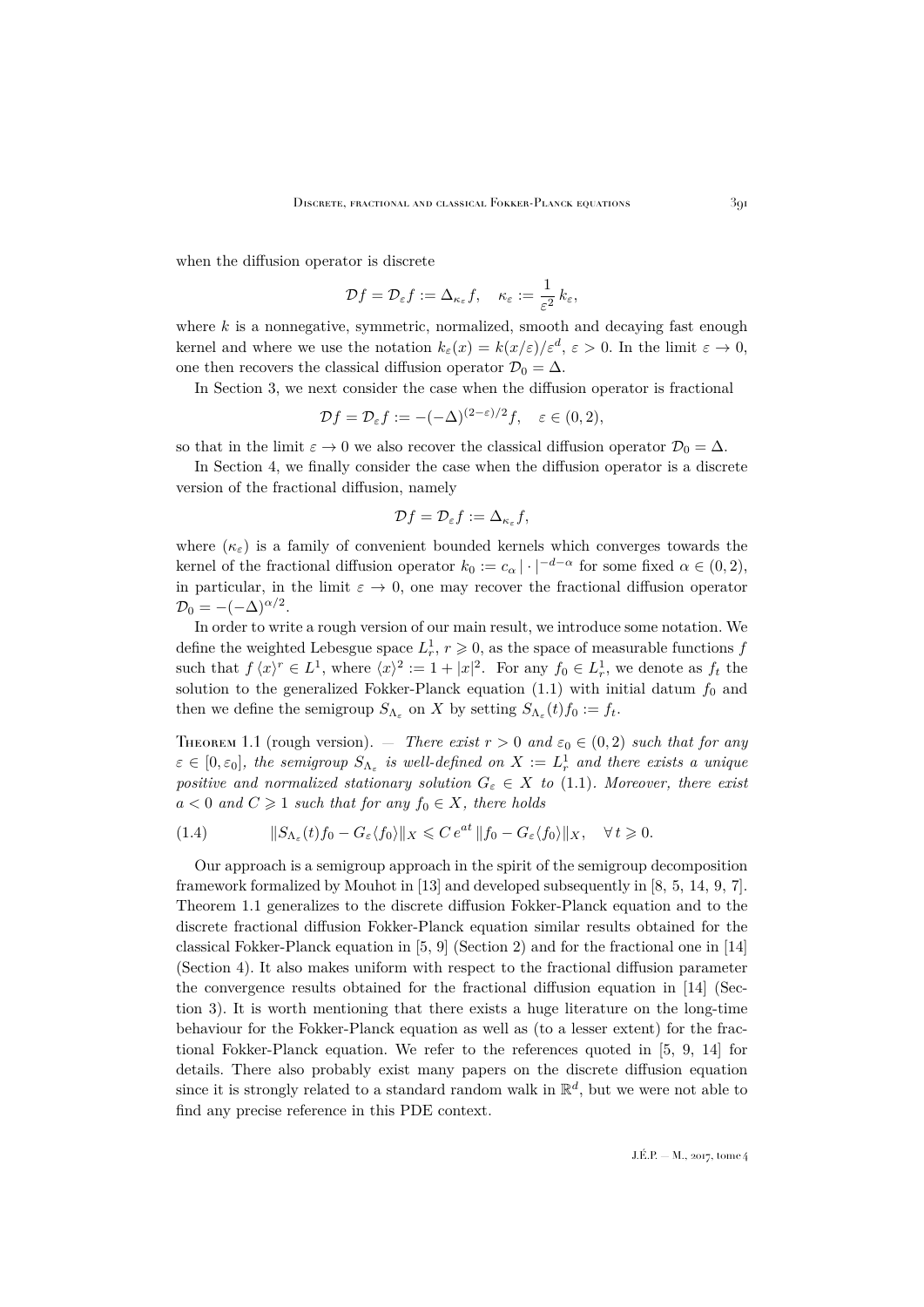1.2. Method of proof. — Let us explain our approach. First, we may associate a semigroup  $S_{\Lambda_{\varepsilon}}$  to the evolution equation [\(1.1\)](#page-2-2) in many Sobolev spaces, and such a semigroup is mass preserving and positive. In other words,  $S_{\Lambda_{\varepsilon}}$  is a Markov semigroup and it is then expected that there exists a unique positive and unit mass steady state  $G_{\varepsilon}$  to the equation [\(1.1\)](#page-2-2). Next, we are able to establish that the semigroup  $S_{\Lambda_{\varepsilon}}$ splits as

<span id="page-4-0"></span>(1.5) 
$$
S_{\Lambda_{\varepsilon}} = S_{\varepsilon}^{1} + S_{\varepsilon}^{2},
$$

$$
S_{\varepsilon}^{1} \approx e^{tT_{\varepsilon}}, \quad T_{\varepsilon} \text{ finite dimensional}, \quad S_{\varepsilon}^{2} = \mathcal{O}(e^{at}), \ a < 0,
$$

in these many weighted Sobolev spaces. The above decomposition of the semigroup is the main technical issue of the paper. It is obtained by introducing a convenient splitting

(1.6) Λ<sup>ε</sup> = A<sup>ε</sup> + Bε,

where  $\mathcal{B}_{\varepsilon}$  enjoys suitable dissipativity property and  $\mathcal{A}_{\varepsilon}$  enjoys some suitable  $\mathcal{B}_{\varepsilon}$ -power regularity (a property that we introduce in Section [2.4](#page-12-0) (see also [\[7\]](#page-44-4)) and that we name in that way by analogy with the  $\mathcal{B}_{\varepsilon}$ -power compactness notion introduced by Voigt [\[16\]](#page-45-2)). Roughly speaking, we are able to establish that the iterated convolution

 $(\mathcal{A}_{\varepsilon} S_{\mathcal{B}_{\varepsilon}})^{(*n)}$  enjoys some regularization property for some  $n \geq 1$ ,

where for two functions of time  $U$  and  $V$  we define the convolution product

<span id="page-4-3"></span>
$$
(U*V)(t) := \int_0^t U(t-s)V(s) ds
$$

as well as the iterated convolution product by  $U^{(*0)} = I$ ,  $U^{(*m)} = U * U^{(*(m-1))}$ , for any  $m \geq 1$ . It is worth emphasizing that we are able to exhibit such a splitting with uniform (dissipativity, regularity) estimates with respect to the diffusion parameter  $\varepsilon \in [0, \varepsilon_0]$  in several weighted Sobolev spaces.

As a consequence of [\(1.5\)](#page-4-0), we may indeed apply the Krein-Rutman theory devel-oped in [\[11,](#page-45-3) [7\]](#page-44-4) and exhibit such a unique positive and unit mass steady state  $G_{\varepsilon}$ . Of course for the classical and fractional Fokker-Planck equations the steady state is trivially given by means of an explicit formula (the Krein-Rutman theory is useless in that cases). A next direct consequence of the above spectral and semigroup decomposition [\(1.5\)](#page-4-0) is that there is a spectral gap in the spectral set  $\Sigma(\Lambda_{\varepsilon})$  of the generator  $\Lambda_{\varepsilon}$ , namely

<span id="page-4-1"></span>(1.7) 
$$
\lambda_{\varepsilon} := \sup \{ \Re e \, \xi \in \Sigma(\Lambda_{\varepsilon}) \setminus \{0\} \} < 0,
$$

and next that an exponential trend to the equilibrium can be established, namely

<span id="page-4-2"></span>(1.8) 
$$
\|S_{\Lambda_{\varepsilon}}(t)f_0\|_X \leqslant C_{\varepsilon} e^{at} \|f_0\|_X \quad \forall t \geqslant 0, \ \forall \varepsilon \in [0,\varepsilon_0], \ \forall a > \lambda_{\varepsilon},
$$

for any initial datum  $f_0 \in X$  with vanishing mass.

Our final step consists in proving that the spectral gap [\(1.7\)](#page-4-1) and the estimate [\(1.8\)](#page-4-2) are uniform with respect to  $\varepsilon$ , more precisely, there exists  $\lambda^* < 0$  such that  $\lambda_{\varepsilon} \leq \lambda^*$ for any  $\varepsilon \in [0, \varepsilon_0]$  and  $C_{\varepsilon}$  can be chosen independent to  $\varepsilon \in [0, \varepsilon_0]$ .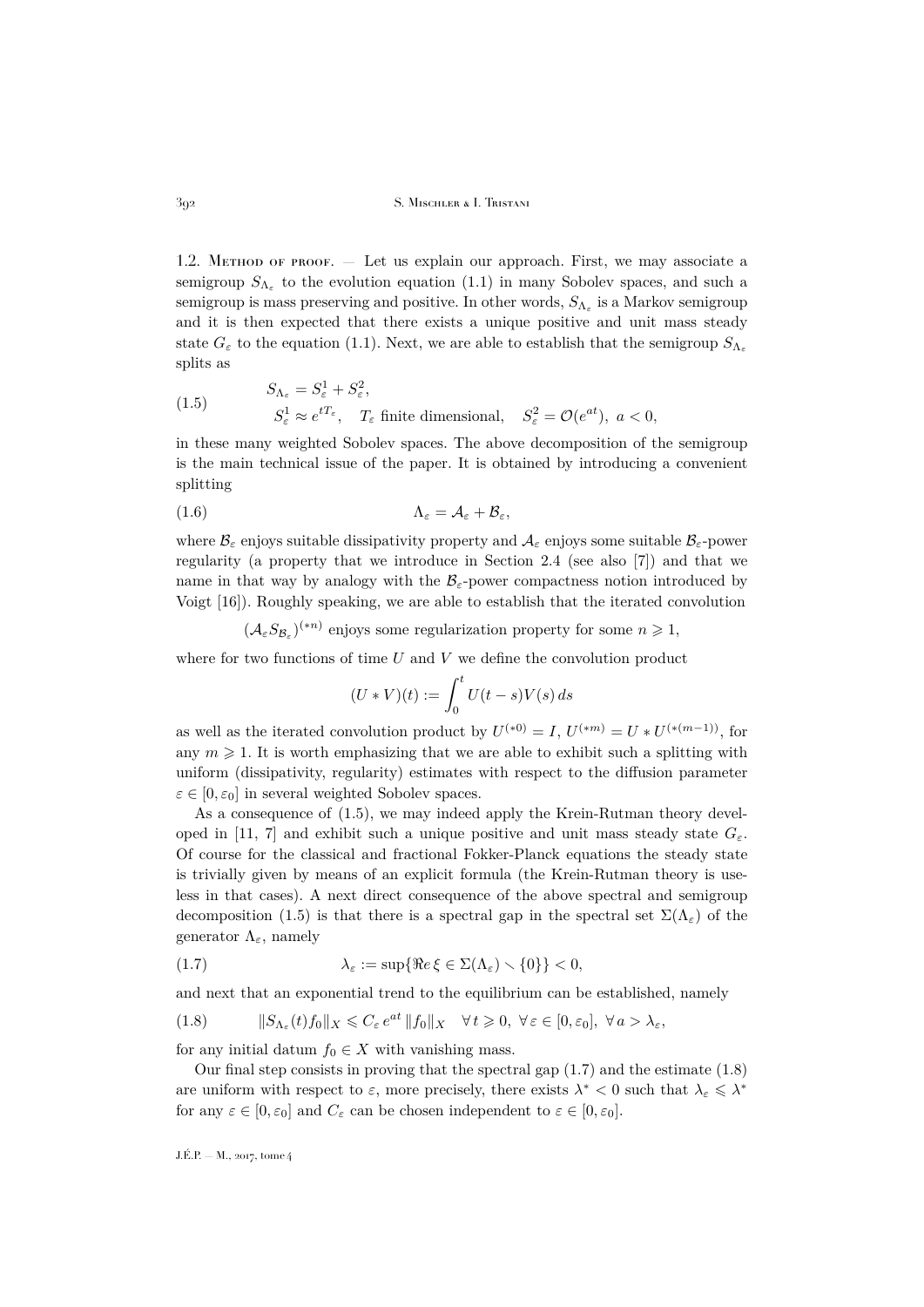A first way to get such uniform bounds is just to have in at least one Hilbert space  $E_{\varepsilon} \subset L^1(\mathbb{R}^d)$  the estimate

$$
\forall f \in \mathcal{D}(\mathbb{R}^d), \ \langle f \rangle = 0, \quad (\Lambda_{\varepsilon} f, f)_{E_{\varepsilon}} \leqslant \lambda^* \|f\|_{E_{\varepsilon}}^2.
$$

Estimate  $(1.8)$  then essentially follows from the fact that the splitting  $(1.6)$  holds with operators which are uniformly bounded with respect to  $\varepsilon \in [0, \varepsilon_0]$ . It is the strategy we use in the case of the fractional diffusion (Section [3\)](#page-22-0) and the work has already been made in [\[14\]](#page-45-1) except for the simple but fundamental observation that the fractional diffusion operator is uniformly bounded (and converges to the classical diffusion operator) when it is suitable (re)scaled.

A second way to get the desired uniform estimate is to use a perturbation argument. Observing that, in the discrete cases (Sections [2](#page-7-0) and [4\)](#page-25-0),

$$
\forall \varepsilon \in [0, \varepsilon_0], \quad \Lambda_{\varepsilon} - \Lambda_0 = \mathcal{O}(\varepsilon),
$$

for a suitable operator norm, we are able to deduce that  $\varepsilon \mapsto \lambda_{\varepsilon}$  is a continuous function at  $\varepsilon = 0$ , from which we readily conclude. We use here again that the considered models converge to the classical or the fractional Fokker-Planck equation. In other words, the discrete models can be seen as (singular) perturbations of the limit equations and our analysis takes advantage of such a property in order to capture the asymptotic behaviour of the related spectral objects (spectrum, spectral projector) and to conclude the above uniform spectral decomposition. This kind of perturbative method has been introduced in [\[8\]](#page-44-1) and improved in [\[15\]](#page-45-4). In Section [4,](#page-25-0) we give a new and improved version of the abstract perturbation argument where some dissipativity assumptions are relaxed with respect to [\[15\]](#page-45-4) and only required to be satisfied for the limit operator ( $\varepsilon = 0$ ).

#### 1.3. Comments and possible extensions

*Motivations*. — The main motivation of the present work is rather theoretical and methodological. Spectral gap and semigroup estimates in large Lebesgue spaces have been established both for Boltzmann like equations and Fokker-Planck like equations in a series of recent papers [\[13,](#page-45-0) [8,](#page-44-1) [5,](#page-44-2) [11,](#page-45-3) [2,](#page-44-5) [1,](#page-44-6) [14,](#page-45-1) [9,](#page-44-3) [10\]](#page-45-5). The proofs are based on a splitting of the generator method as here and previously explained, but the appropriate splitting are rather different for the two kinds of models. The operator  $\mathcal{A}_{\varepsilon}$  is a multiplication (0-order) operator for a Fokker-Planck equation while it is an integral (−1-order) operator for a Boltzmann equation. More importantly, the fundamental and necessary regularizing effect is given by the action of the semigroup  $S_{\mathcal{B}_{\varepsilon}}$  for the Fokker-Planck equation while it is given by the action of the operator  $\mathcal{A}_{\varepsilon}$  for the Boltzmann equation. Let us underline here that in Section [4,](#page-25-0) we exhibit a new splitting for fractional diffusion Fokker-Planck operators (different from the one introduced in [\[14\]](#page-45-1)) in the spirit of Boltzmann like operators (the operator  $\mathcal{A}_{\varepsilon}$  is an integral operator whereas it was a multiplication operator in [\[14\]](#page-45-1) and in Section [3\)](#page-22-0). Our purpose is precisely to show that all these equations can be handled in the same framework, by exhibiting a suitable and compatible splitting [\(1.6\)](#page-4-3) which does not blow up and such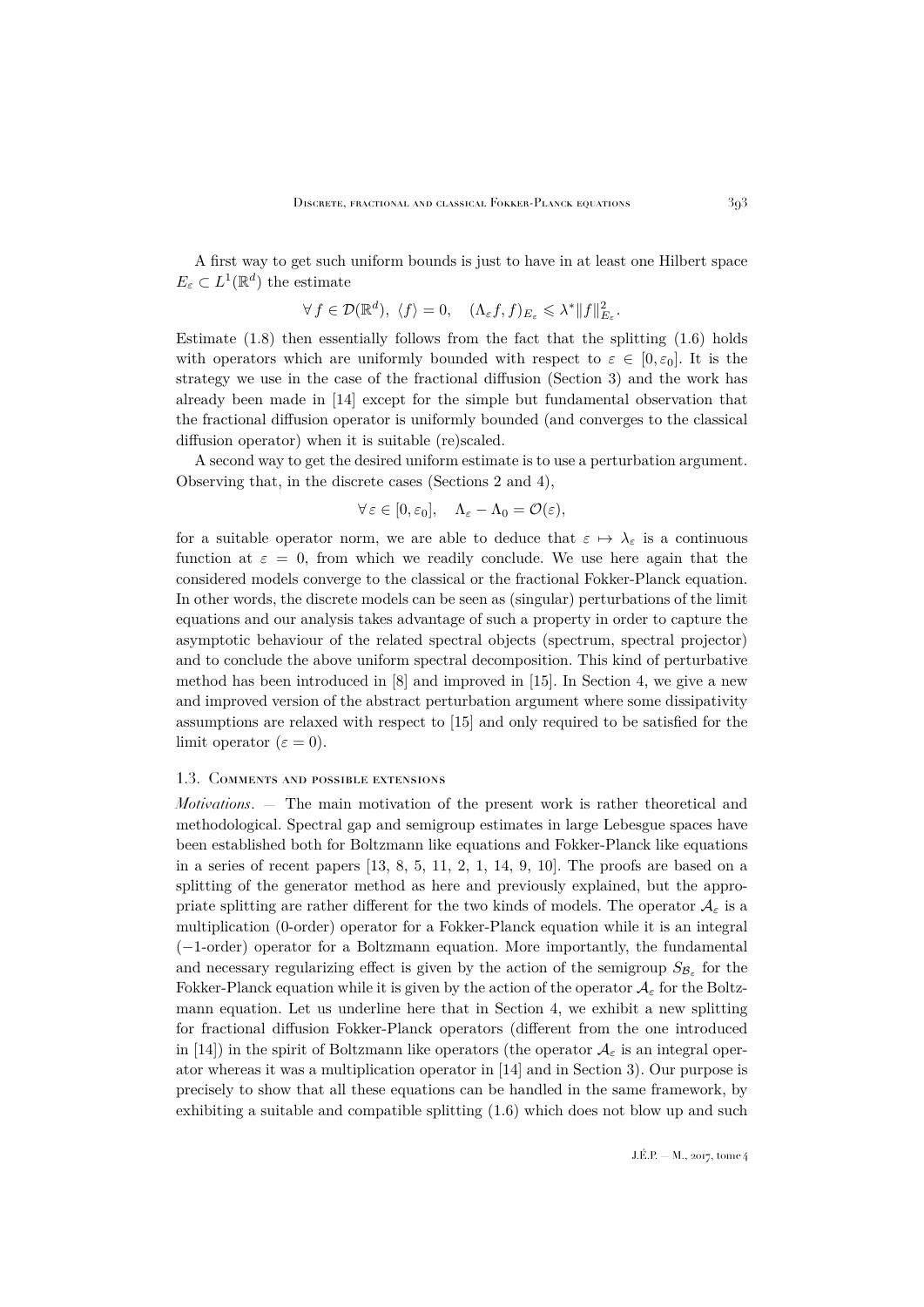that the time indexed family of operators  $\mathcal{A}_{\varepsilon}S_{\mathcal{B}_{\varepsilon}}$  (or some iterated convolution products of that one) has a good regularizing property which is uniform in the singular limit  $\varepsilon \to 0$ .

*Probability interpretation*. — The discrete and fractional Fokker-Planck equations are the evolution equations satisfied by the law of the stochastic process which is solution to the SDE

(1.9) 
$$
dX_t = -X_t dt - d\mathcal{L}_t^{\varepsilon},
$$

where  $\mathscr{L}_t^{\varepsilon}$  is the Lévy (jump) process associated to  $k_{\varepsilon}/\varepsilon^2$  or  $c_{\varepsilon}/|z|^{d+2-\varepsilon}$ . For two trajectories  $X_t$  and  $Y_t$  to the above SDE associated to some initial data  $X_0$  and  $Y_0$ , and  $p \in [1, 2)$ , we have

<span id="page-6-0"></span>
$$
d|X_t - Y_t|^p = -p|X_t - Y_t|^p dt,
$$

from which we deduce

<span id="page-6-1"></span>
$$
\mathbf{E}(|X_t - Y_t|^p) \leqslant e^{-pt} \mathbf{E}(|X_0 - Y_0|^p), \quad \forall t \geqslant 0.
$$

We fix now  $Y_t$  as a stable process for the SDE [\(1.9\)](#page-6-0). Denoting by  $f_{\varepsilon}(t)$  the law of  $X_t$ and  $G_{\varepsilon}$  the law of  $Y_t$ , we classically deduce the Wasserstein distance estimate

(1.10) 
$$
W_p(f_{\varepsilon}(t), G_{\varepsilon}) \leqslant e^{-t} W_p(f_0, G_{\varepsilon}), \quad \forall t \geqslant 0.
$$

In particular, for  $p = 1$ , the Kantorovich-Rubinstein Theorem says that [\(1.10\)](#page-6-1) is equivalent to the estimate

<span id="page-6-2"></span>
$$
(1.11) \t\t\t\t||f_{\varepsilon}(t) - G_{\varepsilon}||_{(W^{1,\infty}(\mathbb{R}^d))'} \leq e^{-t} ||f_0 - G_{\varepsilon}||_{(W^{1,\infty}(\mathbb{R}^d))'}, \quad \forall t \geq 0.
$$

Estimates  $(1.10)$  and  $(1.11)$  have to be compared with  $(1.8)$ . Proceeding in a similar way as in [\[11,](#page-45-3) [9\]](#page-44-3) it is likely that the spectral gap estimate [\(1.11\)](#page-6-2) can be extended (by "shrinkage of the space") to a weighted Lebesgue space framework and then to get the estimate in Theorem [1.1](#page-3-0) for any  $a \in (-1,0)$ .

*Singular kernel and other confinement term*. — We also believe that a similar analysis can be handled with more singular kernels than the ones considered here. The typical example should be  $k(z) = (\delta_{-1} + \delta_1)/2$  in dimension  $d = 1$ , and for confinement term different from the harmonic confinement considered here, including other forces or discrete confinement term. In order to perform such an analysis one could use some trick developed in [\[11\]](#page-45-3) in order to handle the equal mitosis (which uses one more iteration of the convolution product of the time indexed family of operators  $\mathcal{A}_{\varepsilon}S_{\mathcal{B}_{\varepsilon}}$ .

*Linearized and nonlinear equations*. — We also believe that a similar analysis can be adapted to nonlinear equations. The typical example we have in mind is the Landau grazing collision limit of the Boltzmann equation. One can expect to get an exponential trend of solutions to its associated Maxwellian equilibrium which is uniform with respect to the considered model (Boltzmann equation with and without Grad's cutoff and Landau equation).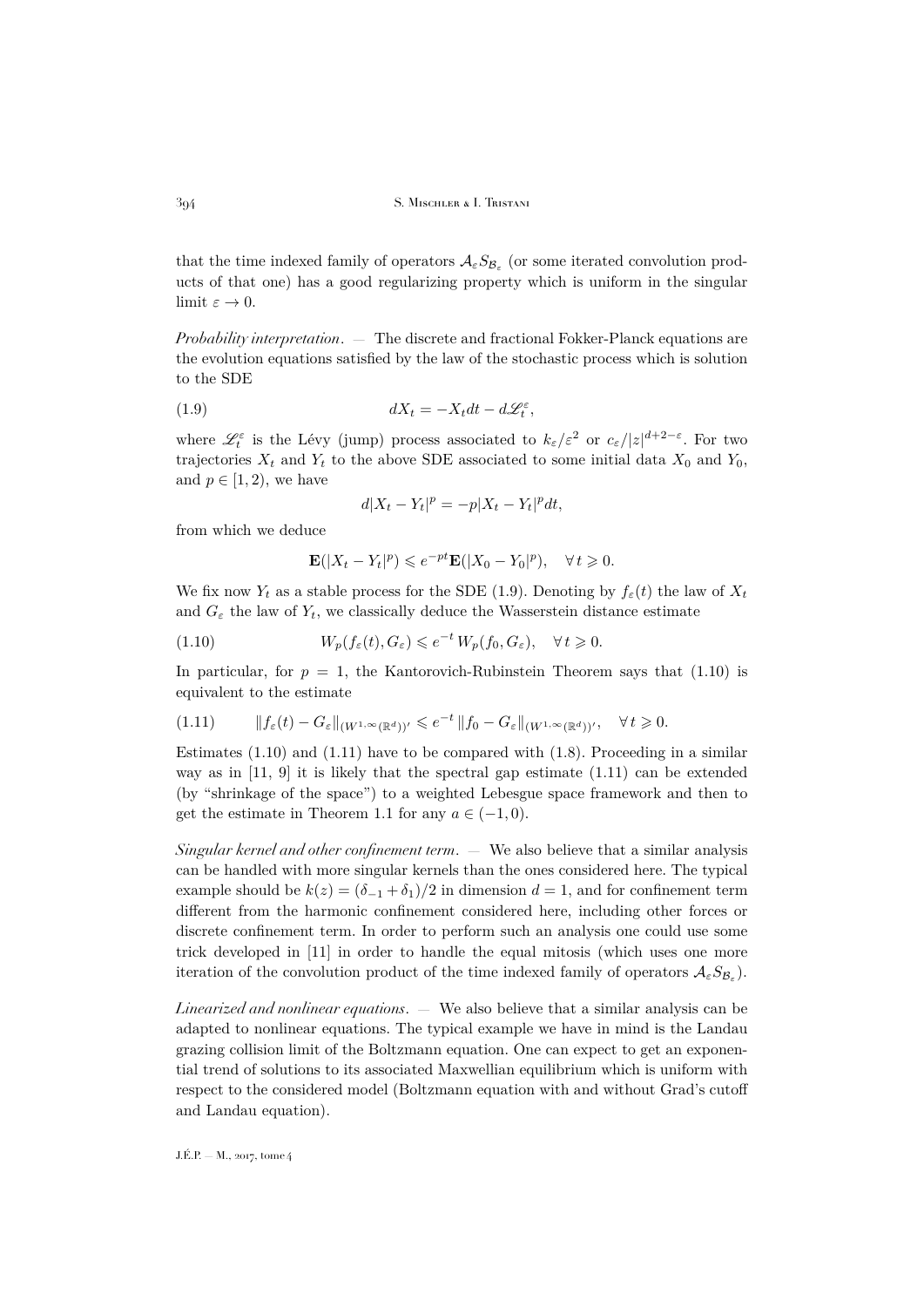*Kinetic like models*. — A more challenging issue would be to extend the uniform asymptotic analysis to the Langevin SDE or the kinetic Fokker-Planck equation by using some idea developed in [\[1\]](#page-44-6) which make possible to connect (from a spectral analysis point of view) the parabolic-parabolic Keller-Segel equation to the parabolicelliptic Keller-Segel equation. The next step should be to apply the theory to the Navier-Stokes diffusion limit of the (in)elastic Boltzmann equation. These more technical problems will be investigated in next works.

1.4. Outline of the paper. — Let us describe the plan of the paper. In each section, we treat a family of equations in a uniform framework, from a spectral analysis viewpoint with a semigroup approach. In Section [2,](#page-7-0) we deal with the discrete and classical Fokker-Planck equations. Section [3](#page-22-0) is dedicated to the analysis of the fractional and classical Fokker-Planck equations. Finally, Section [4](#page-25-0) is devoted to the study of the discrete and fractional Fokker-Planck equations.

1.5. Notation. – For a (measurable) moment function  $\nu : \mathbb{R}^d \to \mathbb{R}_+$ , we define the norms k

$$
||f||_{L^p(\nu)} := ||f \nu||_{L^p(\mathbb{R}^d)}, \quad ||f||_{W^{k,p}(\nu)}^p := \sum_{i=0}^n ||\partial^i f||_{L^p(\nu)}^p, \quad k \geq 1,
$$

and the associated weighted Lebesgue and Sobolev spaces  $L^p(\nu)$  and  $W^{k,p}(\nu)$ , we denote  $H^k(\nu) = W^{k,2}(\nu)$  for  $k \geq 1$ . We also use the shorthand  $L_r^p$  and  $W_r^{1,p}$  for the Lebesgue and Sobolev spaces  $L^p(\nu)$  and  $W^{1,p}(\nu)$  when the weight  $\nu$  is defined as  $\nu(x) = \langle x \rangle^r, \, \langle x \rangle := (1 + |x|^2)^{1/2}.$ 

We denote by m a polynomial weight  $m(x) := \langle x \rangle^q$  with  $q > 0$ , the range of admissible  $q$  will be specified throughout the paper.

In what follows, we will use the same notation  $C$  for positive constants that may change from line to line. Moreover, the notation  $A \approx B$  shall mean that there exist two positive constants  $C_1$ ,  $C_2$  such that  $C_1A \leq B \leq C_2A$ .

## <span id="page-7-2"></span><span id="page-7-1"></span>2. From discrete to classical Fokker-Planck equation

<span id="page-7-0"></span>In this section, we consider a kernel  $k \in W^{2,1} \cap L_3^1$  which is symmetric, i.e.,  $k(-x) = k(x)$  for any  $x \in \mathbb{R}^d$ , satisfies the normalization condition

(2.1) 
$$
\int_{\mathbb{R}^d} k(x) \begin{pmatrix} 1 \\ x \\ x \otimes x \end{pmatrix} dx = \begin{pmatrix} 1 \\ 0 \\ 2I_d \end{pmatrix},
$$

as well as the positivity condition: there exist  $\kappa_0$ ,  $\rho > 0$  such that

$$
(2.2) \t\t k \geqslant \kappa_0 1\!\!1_{B(0,\rho)}.
$$

We define  $k_{\varepsilon}(x) := 1/\varepsilon^d k(x/\varepsilon), x \in \mathbb{R}^d$  for  $\varepsilon > 0$ , and we consider the discrete and classical Fokker-Planck equations

<span id="page-7-3"></span>(2.3) 
$$
\begin{cases} \partial_t f = \frac{1}{\varepsilon^2} (k_\varepsilon * f - f) + \text{div}(xf) =: \Lambda_\varepsilon f, & \varepsilon > 0, \\ \partial_t f = \Delta f + \text{div}(xf) =: \Lambda_0 f. \end{cases}
$$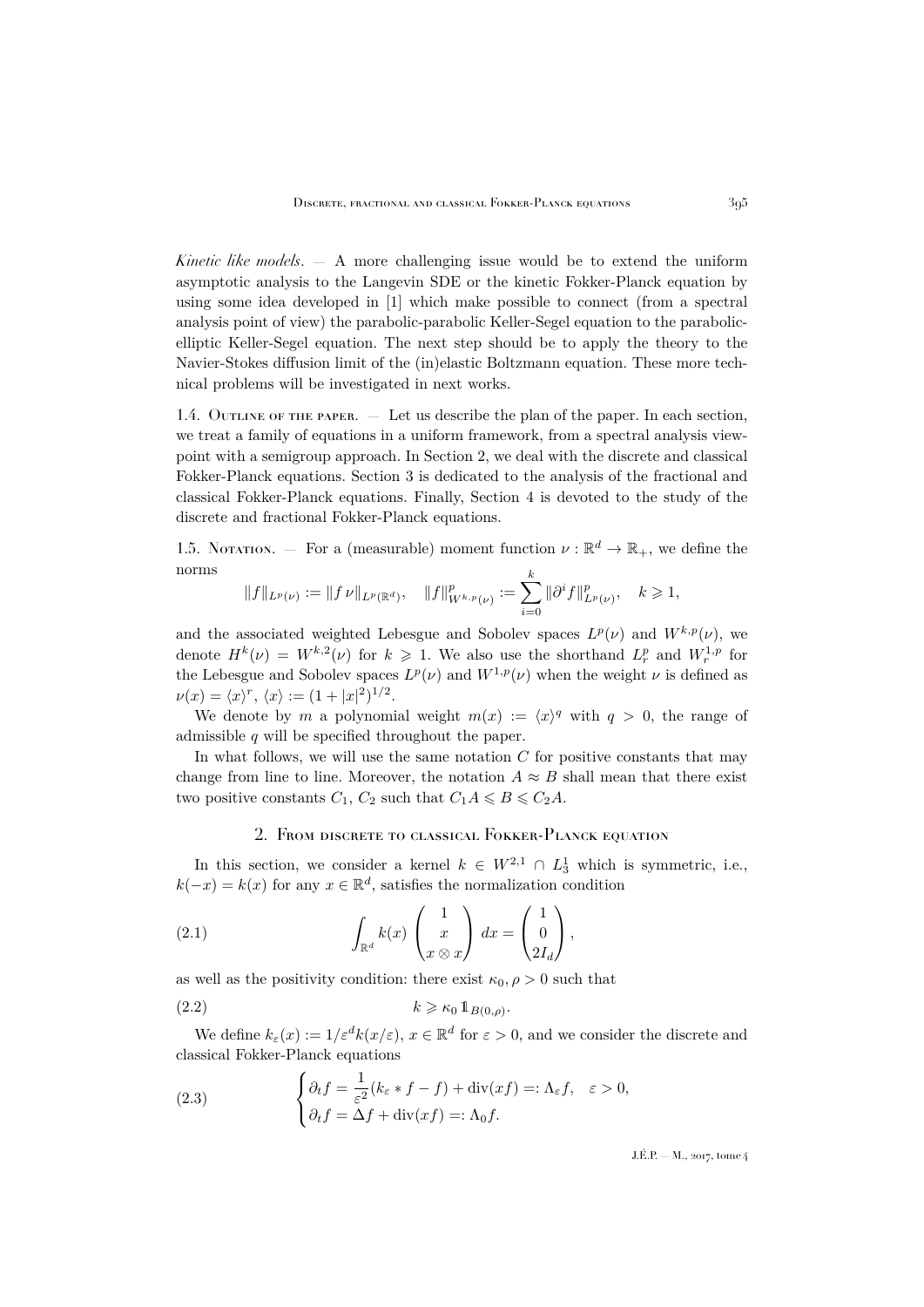The main result of the section reads as follows.

<span id="page-8-0"></span>Theorem 2.1. — *Assume* r > d/2 *and consider a symmetric kernel* k *belonging to*  $W^{2,1} \cap L_{2r_0+3}^1$  *with*  $r_0 > \max(r + d/2, 5 + d/2)$  *which satisfies* [\(2.1\)](#page-7-1) *and* [\(2.2\)](#page-7-2)*.* 

<span id="page-8-1"></span>(1) *For any*  $\varepsilon > 0$ *, there exists a positive and unit mass normalized steady state*  $G_{\varepsilon} \in L_r^1$  to the discrete Fokker-Planck equation [\(2.3\)](#page-7-3).

<span id="page-8-3"></span>(2) *There exist explicit constants*  $a_0 < 0$  *and*  $\varepsilon_0 > 0$  *such that for any*  $\varepsilon \in [0, \varepsilon_0]$ *, the semigroup*  $S_{\Lambda_{\varepsilon}}(t)$  *associated to the discrete Fokker-Planck equation* [\(2.3\)](#page-7-3) *satisfies: for any*  $f_0 \in L^1_r$  *and any*  $a > a_0$ *,* 

$$
\|S_{\Lambda_{\varepsilon}}(t)f_0-G_{\varepsilon}\langle f_0\rangle\|_{L^1_{r}}\leqslant C_a\,e^{at}\,\|f_0-G_{\varepsilon}\langle f_0\rangle\|_{L^1_{r}},\quad\forall\,t\geqslant 0,
$$

*for some explicit constant*  $C_a \geq 1$ *. In particular, the spectrum*  $\Sigma(\Lambda_{\varepsilon})$  *of*  $\Lambda_{\varepsilon}$  *satisfies the separation property*  $\Sigma(\Lambda_{\varepsilon}) \cap D_{a_0} = \{0\}$  *in*  $L_r^1$ *, where we have denoted*  $D_{\alpha} := \{ \xi \in \mathbb{R}^d \; ; \; \Re e \, \xi > \alpha \}.$ 

The method of the proof consists in introducing a suitable splitting of the operator  $\Lambda_{\varepsilon}$  as  $\Lambda_{\varepsilon} = \mathcal{A}_{\varepsilon} + \mathcal{B}_{\varepsilon}$ , in establishing some dissipativity and regularity properties on  $\mathcal{B}_{\varepsilon}$  and  $\mathcal{A}_{\varepsilon}S_{\mathcal{B}_{\varepsilon}}$  and finally in applying the version [\[11,](#page-45-3) [7\]](#page-44-4) of the Krein-Rutman theorem as well as the perturbation theory developed in [\[8,](#page-44-1) [15,](#page-45-4) [7\]](#page-44-4).

2.1. SPLITTING OF  $\Lambda_{\varepsilon}$ . — Let us fix  $\chi \in \mathcal{D}(\mathbb{R}^d)$  radially symmetric and satisfying  $1_{B(0,1)} \leq \chi \leq 1_{B(0,2)}$ . We define  $\chi_R$  by  $\chi_R(x) := \chi(x/R)$  for  $R > 0$  and we denote  $\chi_R^c := 1 - \chi_R.$ 

For  $\varepsilon > 0$ , we define the splitting  $\Lambda_{\varepsilon} = \mathcal{A}_{\varepsilon} + \mathcal{B}_{\varepsilon}$  with

$$
\mathcal{A}_{\varepsilon}f := M \chi_R (k_{\varepsilon} * f),
$$
  
\n
$$
\mathcal{B}_{\varepsilon}f := \left(\frac{1}{\varepsilon^2} - M\right)(k_{\varepsilon} * f - f) + M \chi_R^c (k_{\varepsilon} * f - f) + \text{div}(xf) - M \chi_R f,
$$

for some constants  $M$ ,  $R$  to be chosen later. Similarly, we define the splitting  $\Lambda_0 = \mathcal{A}_0 + \mathcal{B}_0$  with  $\mathcal{A}_0 f := M \chi_R f$  and thus  $\mathcal{B}_0 f := \Lambda_0 f - M \chi_R f$  for some constants  $M, R$  to be chosen later.

### 2.2. UNIFORM BOUNDEDNESS OF  $A_{\varepsilon}$

<span id="page-8-2"></span>LEMMA 2.2. – *For any*  $p \in [1, \infty]$ ,  $s \geq 0$  *and any weight function*  $\nu \geq 1$ , the opera*tor*  $A_{\varepsilon}$  *is bounded from*  $W^{s,p}$  *into*  $W^{s,p}(\nu)$  *with norm independent of*  $\varepsilon$ *.* 

*Proof.* – For any  $f \in L^p(\nu)$ , we have

$$
\|\mathcal{A}_{\varepsilon}f\|_{L^p(\nu)} \leqslant C\, \|k_{\varepsilon} \cdot f\|_{L^p} \leqslant C\, \|f\|_{L^p}.
$$

thanks to the Young's inequality and because  $||k_{\varepsilon}||_{L^1} = ||k||_{L^1} = 1$ . We conclude that  $\mathcal{A}_{\varepsilon}$  is bounded from  $L^p$  into  $L^p(\nu)$ . The proof for the case  $s > 0$  is similar and it is thus skipped.  $\square$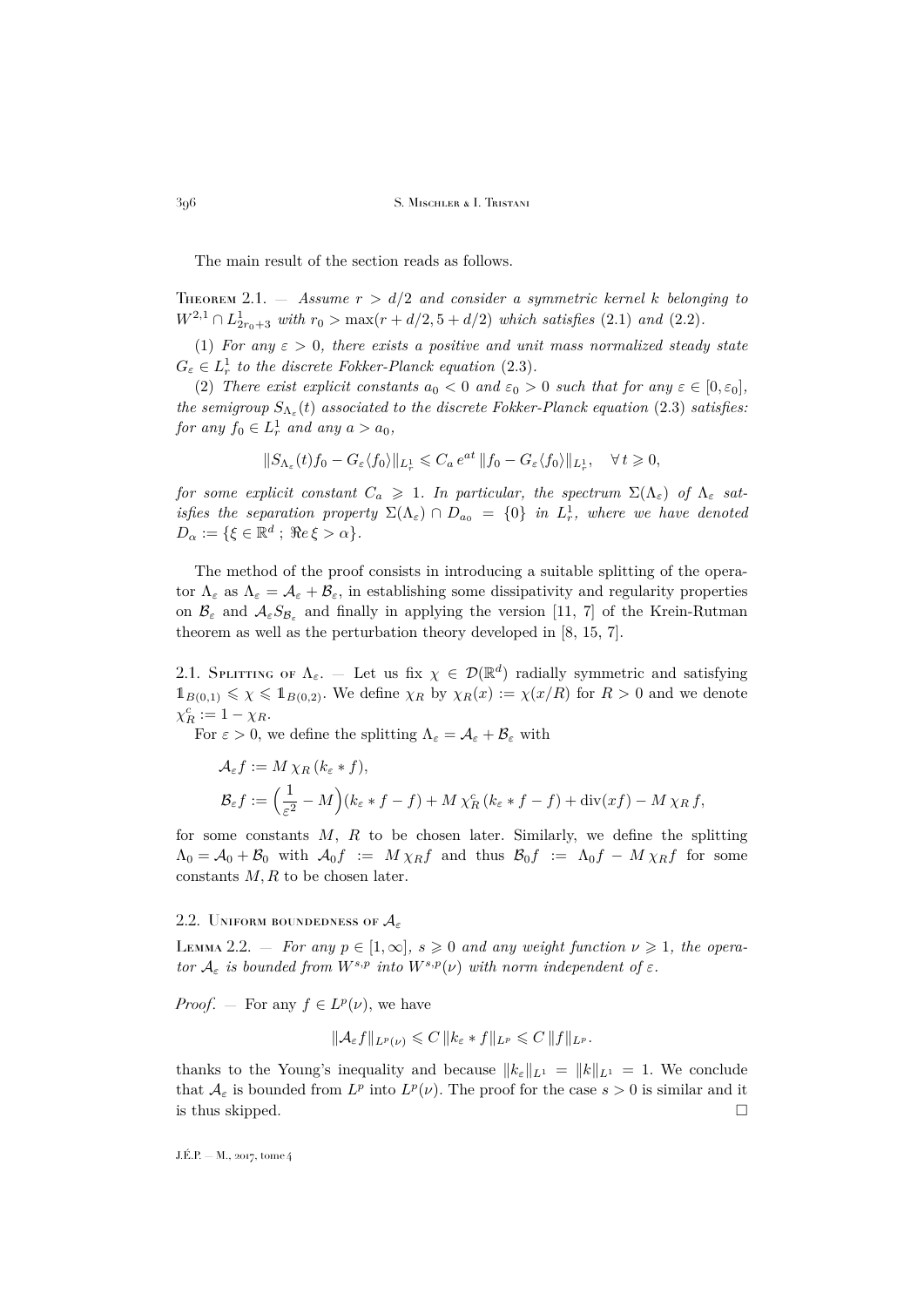## 2.3. UNIFORM DISSIPATIVITY PROPERTIES OF  $\mathcal{B}_{\varepsilon}$ .  $-$  We recall that  $m(x) = \langle x \rangle^{q}$ .

<span id="page-9-3"></span>LEMMA 2.3. – *Consider*  $p \in [1,2]$  and  $q > d(p-1)/p$ . Let us suppose that  $k \in L^1_{pq+1}$ . *For any*  $a > d(1 - 1/p) - q$ *, there exist*  $\varepsilon_0 > 0$ *,*  $M \geq 0$  *and*  $R \geq 0$  *such that for any*  $\varepsilon \in [0, \varepsilon_0], \ \mathcal{B}_{\varepsilon} - a \ \text{ is dissipative in } L_q^p, \text{ or equivalently}$ 

(2.4) 
$$
\langle (\mathcal{B}_{\varepsilon} - a)f, \Phi'(f) \rangle_{L_q^p} \leq 0, \quad \forall f \in \mathcal{D}(\mathbb{R}^d), \ \Phi(f) = |f|^p/p.
$$

*Proof.* — We split the operator in several pieces

<span id="page-9-2"></span>
$$
\mathcal{B}_{\varepsilon}f = \left(\frac{1}{\varepsilon^2} - M\right)(k_{\varepsilon} * f - f) + M \chi_R^c (k_{\varepsilon} * f - f) \n+ \mathrm{div}(xf) - M \chi_R f =: \mathcal{B}_{\varepsilon}^1 + \dots + \mathcal{B}_{\varepsilon}^4,
$$

and we estimate each term

$$
T_i := \langle \mathcal{B}_{\varepsilon}^i f, \Phi'(f) \rangle_{L_q^p} = \int_{\mathbb{R}^d} \left( \mathcal{B}_{\varepsilon}^i f \right) (\text{sign } f) |f|^{p-1} m^p dx
$$

separately. From now on, we consider  $a > d(1 - 1/p) - q$ , we fix  $\varepsilon_1 > 0$  such that  $M \leq 1/(2\varepsilon_1^2)$  and we consider  $\varepsilon \in (0, \varepsilon_1]$ .

We first deal with  $T_1$ . We observe that

(2.5) 
$$
(f(y) - f(x))\operatorname{sign}(f(x))|f|^{p-1}(x) \leq \frac{1}{p}(|f|^p(y) - |f|^p(x)),
$$

using the convexity of Φ. We then compute

<span id="page-9-0"></span>
$$
T_1 = \left(\frac{1}{\varepsilon^2} - M\right) \int_{\mathbb{R}^d \times \mathbb{R}^d} k_{\varepsilon}(x - y) \left(f(y) - f(x)\right) \Phi'(f(x)) \, m^p(x) \, dy \, dx
$$
  
\$\leqslant \frac{1}{p} \left(\frac{1}{\varepsilon^2} - M\right) \int\_{\mathbb{R}^d \times \mathbb{R}^d} \left(|f|^p(y) - |f|^p(x)\right) \, k\_{\varepsilon}(x - y) \, m^p(x) \, dy \, dx\$  
\$= \frac{1}{p} \left(\frac{1}{\varepsilon^2} - M\right) \int\_{\mathbb{R}^d \times \mathbb{R}^d} \left(m^p(y) - m^p(x)\right) \, k\_{\varepsilon}(x - y) \, |f|^p(x) \, dy \, dx\$,

where we have performed a change of variables to get the last equality. From a Taylor expansion, we have

$$
mp(y) - mp(x) = (y - x) \cdot \nabla mp(x) + \Theta(x, y),
$$

where

$$
|\Theta(x,y)| \leq \frac{1}{2} \int_0^1 |D^2 m^p (x + \theta(y-x))(y-x, y-x)| d\theta
$$
  

$$
\leq C |x-y|^2 \langle x \rangle^{pq-2} \langle x-y \rangle^{pq-2},
$$

for some constant  $C \in (0,\infty)$ . The term involving the gradient of  $m^p$  gives no contribution because of [\(2.1\)](#page-7-1) and we thus obtain

<span id="page-9-1"></span>
$$
(2.6) \quad T_1 \leq C \left(1 - M\varepsilon^2\right) \int_{\mathbb{R}^d \times \mathbb{R}^d} k_\varepsilon(x - y) \, \frac{|x - y|^2}{\varepsilon^2} \, \langle x - y \rangle^{pq - 2} \, dy \, |f|^p(x) \langle x \rangle^{pq - 2} \, dx
$$
\n
$$
\leq C \int_{\mathbb{R}^d} |f|^p(x) \, \langle x \rangle^{pq - 2} \, dx.
$$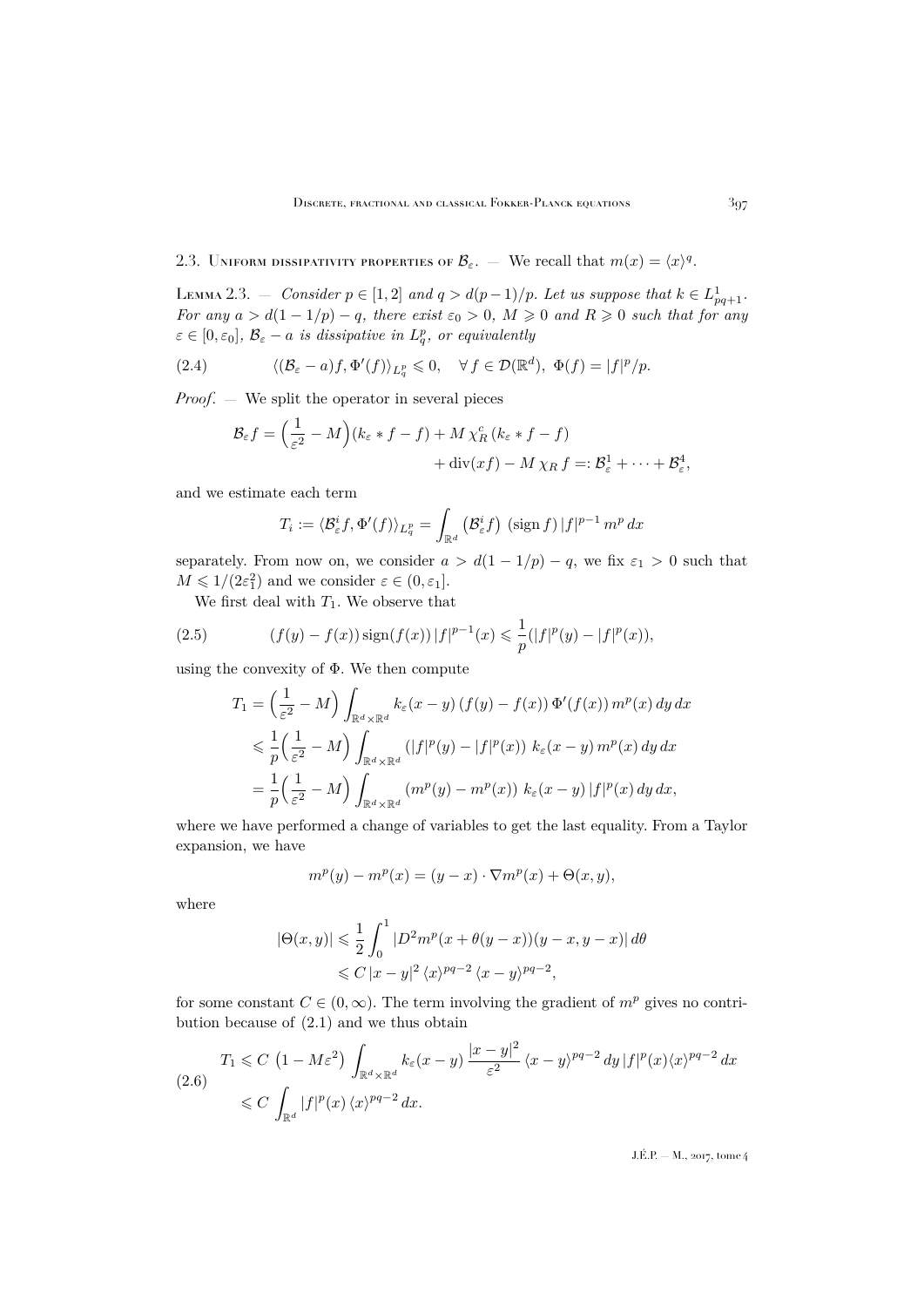We now treat the second term  $T_2$ . Proceeding as above and thanks to  $(2.5)$  again, we have

$$
T_2 = \int_{\mathbb{R}^d \times \mathbb{R}^d} M \chi_R^c(x) k_\varepsilon(x - y) (f(y) - f(x)) \Phi'(f(x)) m^p(x) dy dx
$$
  
\$\leqslant \frac{M}{p} \int\_{\mathbb{R}^d \times \mathbb{R}^d} k(z) \{ \chi\_R^c(x + \varepsilon z) m^p(x + \varepsilon z) - \chi\_R^c(x) m^p(x) \} dz |f(x)|^p dy.\$

Using the mean value theorem

 $\chi_R^c(x+\varepsilon z) = \chi_R^c(x)+\varepsilon z \cdot \nabla \chi_R^c(x+\theta \varepsilon z), \ \ m^p(x+\varepsilon z) = m^p(x)+\varepsilon z \cdot \nabla m^p(x+\theta' \varepsilon z),$ for some  $\theta, \theta' \in (0, 1)$ , and the estimates

<span id="page-10-0"></span>
$$
|\nabla \chi_R^c| \leq C_R
$$
 and  $|\nabla m^p(y + \theta' \varepsilon z)| \leq C \langle y \rangle^{pq-1} \langle z \rangle^{pq-1}$ ,

we conclude that

(2.7) 
$$
T_2 \leqslant M C_R \varepsilon \int_{\mathbb{R}^d} |f|^p m^p.
$$

<span id="page-10-1"></span>As far as  $T_3$  is concerned, we just perform an integration by parts:

(2.8) 
$$
T_3 = d \int_{\mathbb{R}^d} |f(x)|^p m^p(x) dx - \frac{1}{p} \int_{\mathbb{R}^d} |f(x)|^p \operatorname{div}(x m^p)(x) dx
$$

$$
= \int_{\mathbb{R}^d} |f(x)|^p m^p(x) \Big( d\Big(1 - \frac{1}{p}\Big) - \frac{q |x|^2}{\langle x \rangle^2} \Big) dx.
$$

The estimates  $(2.6)$ ,  $(2.7)$  and  $(2.8)$  together give

$$
\int_{\mathbb{R}^d} \mathcal{B}_{\varepsilon} f \Phi'(f) m^p \leq \int_{\mathbb{R}^d} |f(x)|^p m^p(x) \left( C \langle x \rangle^{-2} + \frac{d}{p'} - \frac{q |x|^2}{\langle x \rangle^2} + M C_R \varepsilon - M \chi_R \right) dx
$$
  
= 
$$
\int_{\mathbb{R}^d} |f|^p m^p (\psi_{R,p}^{\varepsilon} - M \chi_R),
$$

where  $p' = p/(p-1)$  and we have denoted

(2.9) 
$$
\psi_{R,p}^{\varepsilon}(x) := C \langle x \rangle^{-2} + \frac{d}{p'} - \frac{q |x|^2}{\langle x \rangle^2} + M C_R \varepsilon.
$$

Because  $\psi_{R,p}^{\varepsilon}(x) \to d/p'-q$  when  $\varepsilon \to 0$  and  $|x| \to \infty$ , we can thus choose  $M \geq 0$ ,  $R \geq 0$  and  $\varepsilon_0 \leq \varepsilon_1$  such that for any  $\varepsilon \in (0, \varepsilon_0],$ 

$$
\forall x \in \mathbb{R}^d, \quad \psi_{R,p}^{\varepsilon}(x) \leqslant a.
$$

As a conclusion, for such a choice of constants, we obtain [\(2.4\)](#page-9-2). We refer to [\[5,](#page-44-2) [9\]](#page-44-3) for the proof in the case  $\varepsilon = 0$ .

<span id="page-10-2"></span>LEMMA 2.4. – Let  $s \in \mathbb{N}$  and  $q > d/2 + s$ . Assume that  $k \in L^1_{2q+1}$ . Then, for any  $a > d/2 - q + s$ , there exist  $\varepsilon_0 > 0$ ,  $M \geq 0$  and  $R \geq 0$  such that for any  $\varepsilon \in [0, \varepsilon_0]$ ,  $\mathcal{B}_{\varepsilon} - a$  *is hypodissipative in*  $H_q^s$ .

*Proof.* – The case  $s = 0$  is nothing but Lemma [2.3](#page-9-3) applied with  $p = 2$ . We now deal with the case  $s = 1$ . We consider  $f_t$  a solution to

$$
\partial_t f_t = \mathcal{B}_{\varepsilon} f_t, \quad f_0 = f.
$$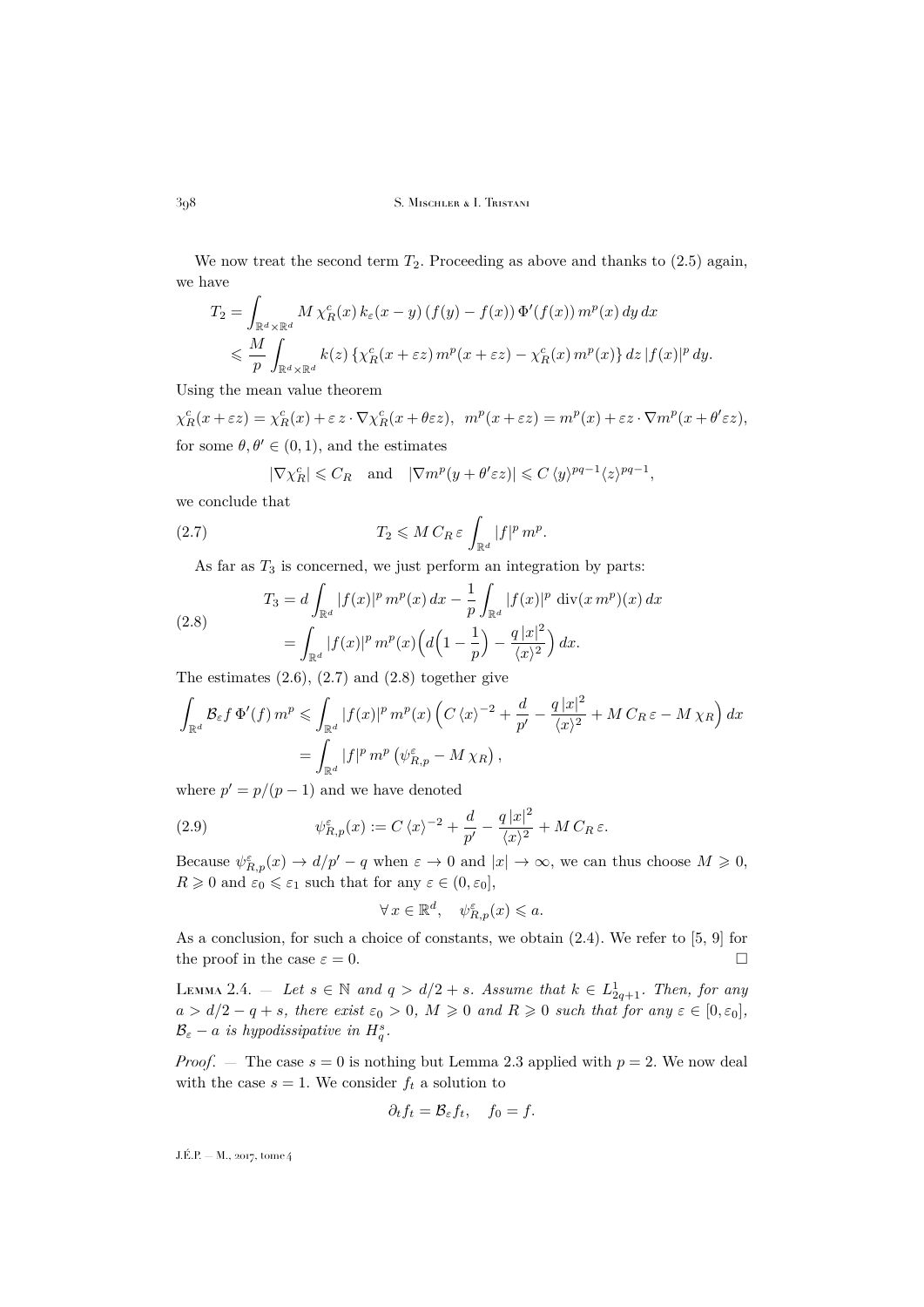From the previous lemma, we already know that

(2.10) 
$$
\frac{1}{2}\frac{d}{dt}\|f_t\|_{L_q^2}^2 \leq \int_{\mathbb{R}^d} f_t^2 m^2 \left(\psi_{R,2}^{\varepsilon} - M\chi_R\right).
$$

We now want to compute the evolution of the derivative of  $f_t$ :

<span id="page-11-3"></span>
$$
\partial_t \partial_x f_t = \mathcal{B}(\partial_x f_t) + M \partial_x (\chi_R^c) \left( k_\varepsilon * f_t - f_t \right) + \partial_x f_t,
$$

which in turn implies that

$$
\frac{1}{2} \frac{d}{dt} ||\partial_x f_t||_{L_q^2}^2 = \int_{\mathbb{R}^d} (\partial_x f_t) \, \partial_t (\partial_x f_t) \, m^2
$$
\n
$$
= \int_{\mathbb{R}^d} (\partial_x f_t) \, \mathcal{B}(\partial_x f_t) \, m^2 + \int_{\mathbb{R}^d} M \, \partial_x (\chi_R^c) \left( k_\varepsilon * f_t \right) \left( \partial_x f_t \right) m^2
$$
\n
$$
- \int_{\mathbb{R}^d} M \, \partial_x (\chi_R^c) \, f_t \left( \partial_x f_t \right) m^2 + \int_{\mathbb{R}^d} (\partial_x f_t)^2 \, m^2
$$
\n
$$
=: T_1 + T_2 + T_3 + T_4.
$$

Concerning  $T_1$ , using the proof of Lemma [2.3,](#page-9-3) we obtain

(2.11) 
$$
T_1 \leqslant \int_{\mathbb{R}^d} (\partial_x f_t)^2 m^2 \left( \psi_{R,2}^{\varepsilon} - M \chi_R \right).
$$

Then, to deal with  $T_2$ , we first notice that using Jensen's inequality and  $(2.1)$ , we have

<span id="page-11-0"></span>
$$
||k_{\varepsilon} * f||_{L_q^2}^2 = \int_{\mathbb{R}^d} \left( \int_{\mathbb{R}^d} k_{\varepsilon}(x - y) f(y) dy \right)^2 m^2(x) dx
$$
  
\n
$$
\leqslant \int_{\mathbb{R}^d \times \mathbb{R}^d} k_{\varepsilon}(x - y) m^2(x) dx f^2(y) dy
$$
  
\n
$$
= \int_{\mathbb{R}^d \times \mathbb{R}^d} k(z) m^2(y + \varepsilon z) dz f^2(y) dy
$$
  
\n
$$
\leqslant C \int_{\mathbb{R}^d} k(z) m^2(z) dz \int_{\mathbb{R}^d} f^2 m^2.
$$

We thus obtain using that  $k \in L_{2q}^1$ :

<span id="page-11-1"></span>
$$
||k_{\varepsilon} * f||_{L_q^2} \leqslant C ||f||_{L_q^2}.
$$

The term  $T_2$  is then treated using the Cauchy-Schwarz inequality, Young's inequality and the fact that  $|\partial_x(\chi_R^c)|$  is bounded by a constant depending only on R:

$$
(2.12)
$$
\n
$$
T_2 \leqslant M \, C_R \, \|k_\varepsilon *_{x} f_t\|_{L^2_q} \|\partial_x f_t\|_{L^2_q}
$$
\n
$$
\leqslant M \, C_R \, \|f_t\|_{L^2_q} \|\partial_x f_t\|_{L^2_q}
$$
\n
$$
\leqslant M \, C_R \, K(\zeta) \|f_t\|_{L^2_q}^2 + M \, C_R \, \zeta \|\partial_x f_t\|_{L^2_q}^2
$$

for any  $\zeta > 0$  as small as we want.

The term  $T_3$  is handled using an integration by parts and with the fact that  $|\partial_x^2(\chi_R^c)|$ is bounded with a constant which only depends on  $R$ :

<span id="page-11-2"></span>
$$
(2.13) \t T_3 = \frac{M}{2} \int_{\mathbb{R}^d} \partial_x^2(\chi_R^c) f_t^2 m^2 + \frac{M}{2} \int_{\mathbb{R}^d} \partial_x(\chi_R^c) f_t^2 \partial_x(m^2) \leqslant M C_R \|f_t\|_{L_q^2}^2.
$$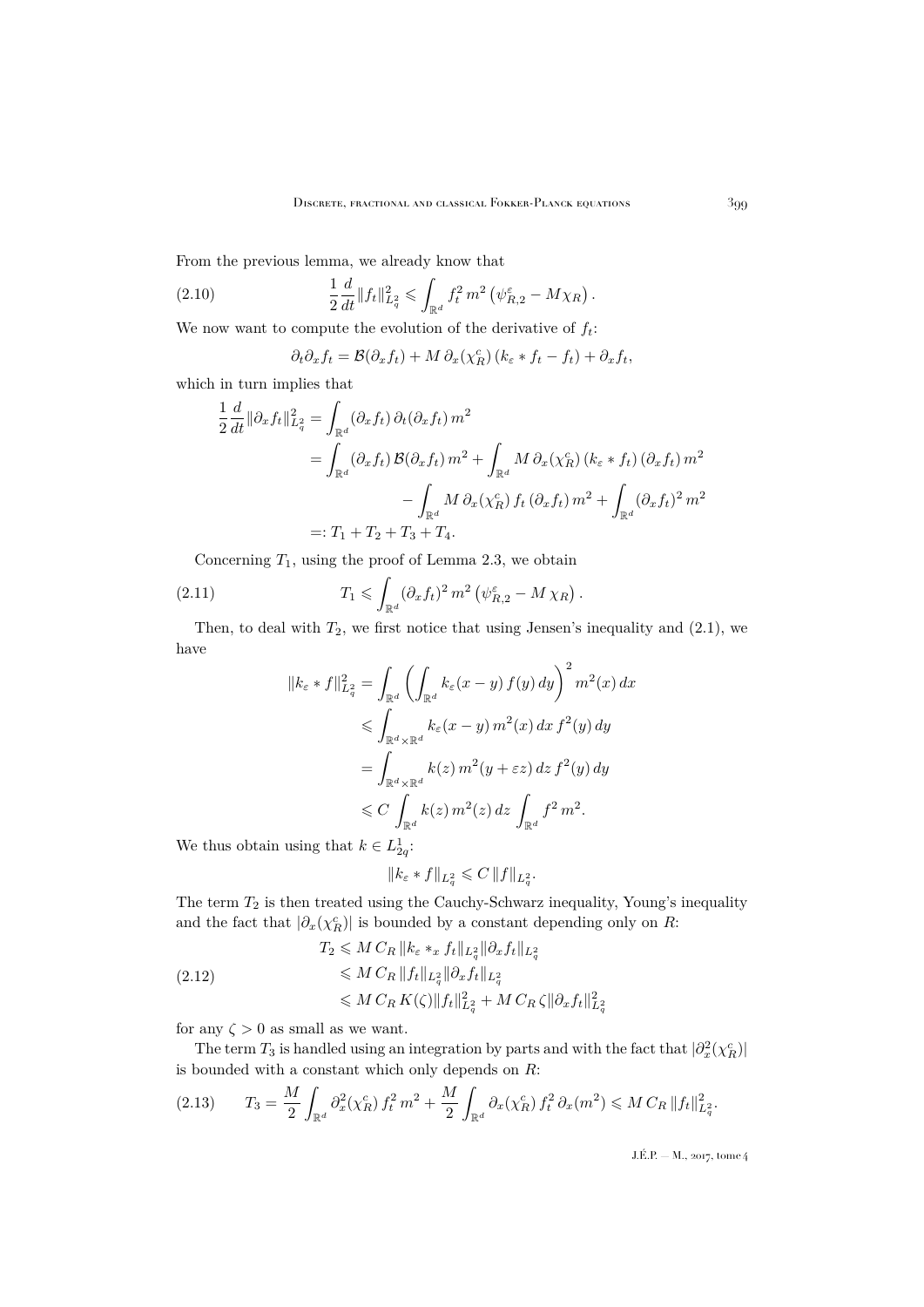Combining estimates  $(2.11)$ ,  $(2.12)$  and  $(2.13)$ , we easily deduce

<span id="page-12-1"></span>
$$
(2.14) \quad \frac{1}{2} \frac{d}{dt} ||\partial_x f_t||_{L_q^2}^2 \leq C_{R,M,\zeta} \int_{\mathbb{R}^d} f_t^2 m^2 + \int_{\mathbb{R}^d} (\partial_x f_t)^2 m^2 \left( \psi_{R,2}^{\varepsilon} + M C_R \zeta + 1 - M \chi_R \right).
$$

To conclude the proof in the case  $s = 1$ , we introduce the norm

$$
||f||_{H_q^1}^2 := ||f||_{L_q^2}^2 + \eta ||\partial_x f||_{L_q^2}^2, \quad \eta > 0.
$$

Combining  $(2.10)$  and  $(2.14)$ , we get

$$
(2.15) \quad \frac{1}{2} \frac{d}{dt} ||f_t||_{H_q^1}^2 \leq \int_{\mathbb{R}^d} f_t^2 m^2 \left( \psi_{R,2}^{\varepsilon} + \eta C_{R,M,\zeta} - M \chi_R \right) + \eta \int_{\mathbb{R}^d} (\partial_x f_t)^2 m^2 \left( \psi_{R,2}^{\varepsilon} + M C_R \zeta + 1 - M \chi_R \right).
$$

Using the same strategy as in the proof of Lemma [2.3,](#page-9-3) if  $a > d/2 - q + 1$ , we can choose M, R large enough and  $\zeta$ ,  $\varepsilon_0$ ,  $\eta$  small enough such that we have on  $\mathbb{R}^d$ 

 $\psi_{R,2}^{\varepsilon} + \eta C_{R,M,\zeta} - M\chi_R \leqslant a$  and  $\psi_{R,2}^{\varepsilon} + M C_R \zeta + 1 - M \chi_R \leqslant a$ 

for any  $\varepsilon \in (0, \varepsilon_0]$ , which implies that

$$
\frac{1}{2}\frac{d}{dt}\|f_t\|_{H_q^1}^2 \leqslant a\,\|f_t\|_{H_q^1}^2.
$$

The higher order derivatives are treated with the same method introducing a similar modified  $H_q^s$  norm.  $q \text{ norm.}$ 

<span id="page-12-0"></span>2.4. UNIFORM  $\mathcal{B}_{\varepsilon}$ -power regularity of  $\mathcal{A}_{\varepsilon}$ . — In this section we prove that  $\mathcal{A}_{\varepsilon}S_{\mathcal{B}_{\varepsilon}}$ and its iterated convolution products fulfill nice regularization and growth estimates.

<span id="page-12-5"></span>We introduce the notation

(2.16) 
$$
I_{\varepsilon}(f) := \frac{1}{2\varepsilon^2} \int_{\mathbb{R}^d \times \mathbb{R}^d} (f(x) - f(y))^2 \, k_{\varepsilon}(x - y) \, dx \, dy.
$$

<span id="page-12-4"></span>LEMMA 2.5.  $\ldots$  *There exists a constant*  $K > 0$  *such that for any*  $\varepsilon > 0$ *, the following estimate holds:*

<span id="page-12-3"></span>(2.17) 
$$
\|\nabla (k_{\varepsilon} * f)\|_{L^2}^2 \leqslant K I_{\varepsilon}(f).
$$

*Proof*

*Step 1.* — We prove that the assumptions made on  $k$  imply

(2.18) 
$$
|\widehat{k}(\xi)|^2 \leq K \frac{1 - \widehat{k}(\xi)}{|\xi|^2}, \quad \forall \xi \in \mathbb{R}^d,
$$

for some constant  $K > 0$ . On the one hand, we have  $\hat{k}(0) = 1$ ,  $\hat{k}(\xi) \in \mathbb{R}$  because k is symmetric and  $\widehat{k} \in C_0(\mathbb{R}^d)$  because  $k \in L^1$ . Moreover, performing a Taylor expansion, using the normalization condition [\(2.1\)](#page-7-1) and the fact that  $k \in L_3^1$ , we have

<span id="page-12-2"></span>
$$
\widehat{k}(\xi) = 1 - |\xi|^2 + \mathcal{O}(|\xi|^3), \quad \forall \xi \in \mathbb{R}^d.
$$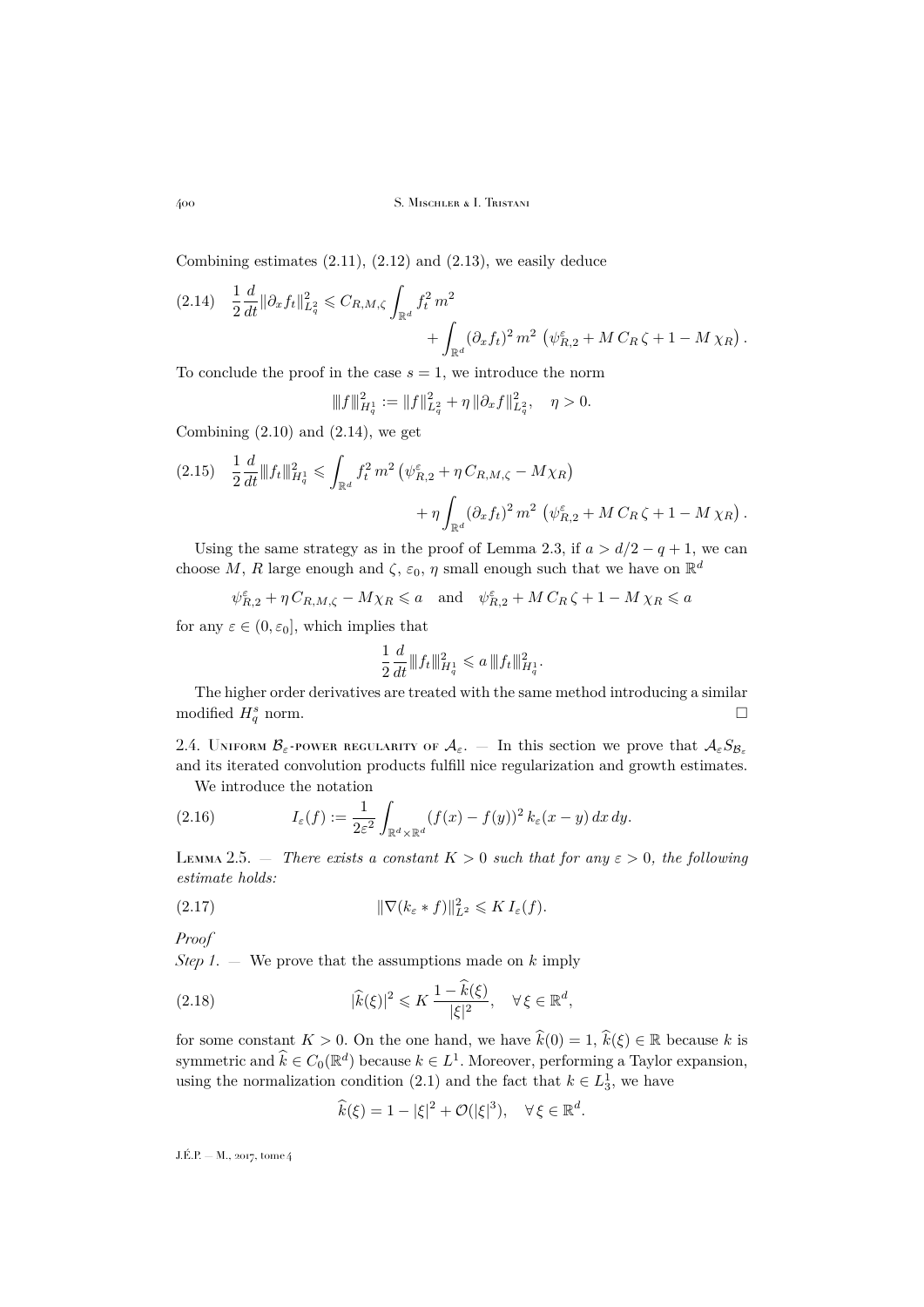We then deduce that [\(2.18\)](#page-12-2) holds with  $K = 1$  in a small ball  $\xi \in B(0,\delta)$ . On the other hand, for any  $\xi \neq 0$ , we have

$$
\widehat{k}(\xi) = \int_{E_{\xi}} k(x) \cos(\xi \cdot x) dx + \int_{E_{\xi}^c} k(x) \cos(\xi \cdot x) dx
$$
  
< 
$$
< \int_{E_{\xi}} k(x) dx + \int_{E_{\xi}^c} k(x) dx = 1,
$$

where  $E_{\xi} := \{x \in \mathbb{R}^d \; ; \; x \cdot \xi \in (0, \pi), |x| \leqslant r\}$  so that  $k(x) \cos(\xi \cdot x) < k(x)$ for any  $x \in E_{\xi}$  from [\(2.2\)](#page-7-2). Together with the fact that  $\hat{k} \in C_0(\mathbb{R}^d)$ , we deduce that  $1 - \hat{k}(\xi) \geqslant \eta > 0$  for any  $\xi \in B(0,\delta)^c$ . Last, because  $k \in W^{1,1}$ , we also have  $|\xi|^2 |\hat{k}(\xi)|^2 = |\widehat{\nabla k}(\xi)|^2 \leq C$  for any  $\xi \in \mathbb{R}^d$ . We then deduce that [\(2.18\)](#page-12-2) holds with  $K = C/\eta$  in the set  $B(0,\delta)^c$ .

*Step 2.*  $-$  From the normalization condition  $(2.1)$ , we have

$$
I_{\varepsilon}(f) = \frac{1}{2\varepsilon^{2}} \int_{\mathbb{R}^{d} \times \mathbb{R}^{d}} f^{2}(x) k_{\varepsilon}(x - y) dx dy + \frac{1}{2\varepsilon^{2}} \int_{\mathbb{R}^{d} \times \mathbb{R}^{d}} f^{2}(y) k_{\varepsilon}(x - y) dx dy
$$
  

$$
- \frac{1}{\varepsilon^{2}} \int_{\mathbb{R}^{d} \times \mathbb{R}^{d}} f(x) f(y) k_{\varepsilon}(x - y) dx dy
$$
  

$$
= \frac{1}{\varepsilon^{2}} \left( \int_{\mathbb{R}^{d}} f^{2} - \int_{\mathbb{R}^{d}} (k_{\varepsilon} * f) f \right).
$$

As a consequence, using Plancherel formula and the identity  $\hat{k}_{\varepsilon}(\xi) = \hat{k}(\varepsilon \xi), \forall \xi \in \mathbb{R}^d$ , we get

$$
I_{\varepsilon}(f) = \frac{1}{\varepsilon^2} \left( \int_{\mathbb{R}^d} \widehat{f}^2 - \int_{\mathbb{R}^d} \widehat{k}_{\varepsilon} \widehat{f}^2 \right) = \int_{\mathbb{R}^d} \widehat{f}^2(\xi) \frac{1 - \widehat{k}(\varepsilon \xi)}{\varepsilon^2} d\xi.
$$

Then, we use again Plancherel formula to obtain

(2.19) 
$$
\|\partial_x (k_{\varepsilon} * f)\|_{L^2}^2 = \|\mathcal{F}(\partial_x (k_{\varepsilon} * f))\|_{L^2}^2 = \int_{\mathbb{R}^d} |\xi|^2 \,\widehat{k}(\varepsilon \xi)^2 \,\widehat{f}^2.
$$

We conclude to  $(2.17)$  by using  $(2.18)$ .

We now introduce the following notation  $\lambda := 1/(2K) > 0$  and go into the analysis of regularization properties of the semigroup  $\mathcal{A}_{\varepsilon}S_{\mathcal{B}_{\varepsilon}}(t)$ .

<span id="page-13-0"></span>LEMMA 2.6. − *Consider*  $s_1 < s_2 \in \mathbb{N}$  and  $q > d/2 + s_2$ . We suppose that  $k ∈ L_{2q+1}^1$ . Let M, R and  $\varepsilon_0$  so that the conclusion of Lemma [2.4](#page-10-2) holds in both spaces  $H_q^{s_1}$  and  $H_q^{s_2}$ . Then, for any  $a \in (\max\{d/2 - q + s_2, -\lambda\}, 0)$ , there exists  $n \in \mathbb{N}$  such that for  $any \varepsilon \in [0, \varepsilon_0]$ *, we have the following estimate* 

$$
\|(\mathcal{A}_{\varepsilon} S_{\mathcal{B}_{\varepsilon}})^{(*n)}(t)\|_{\mathscr{B}(H^{s_1}_{q}, H^{s_2}_{q})} \leqslant C_a e^{at},
$$

*for some constant*  $C_a > 0$ *.*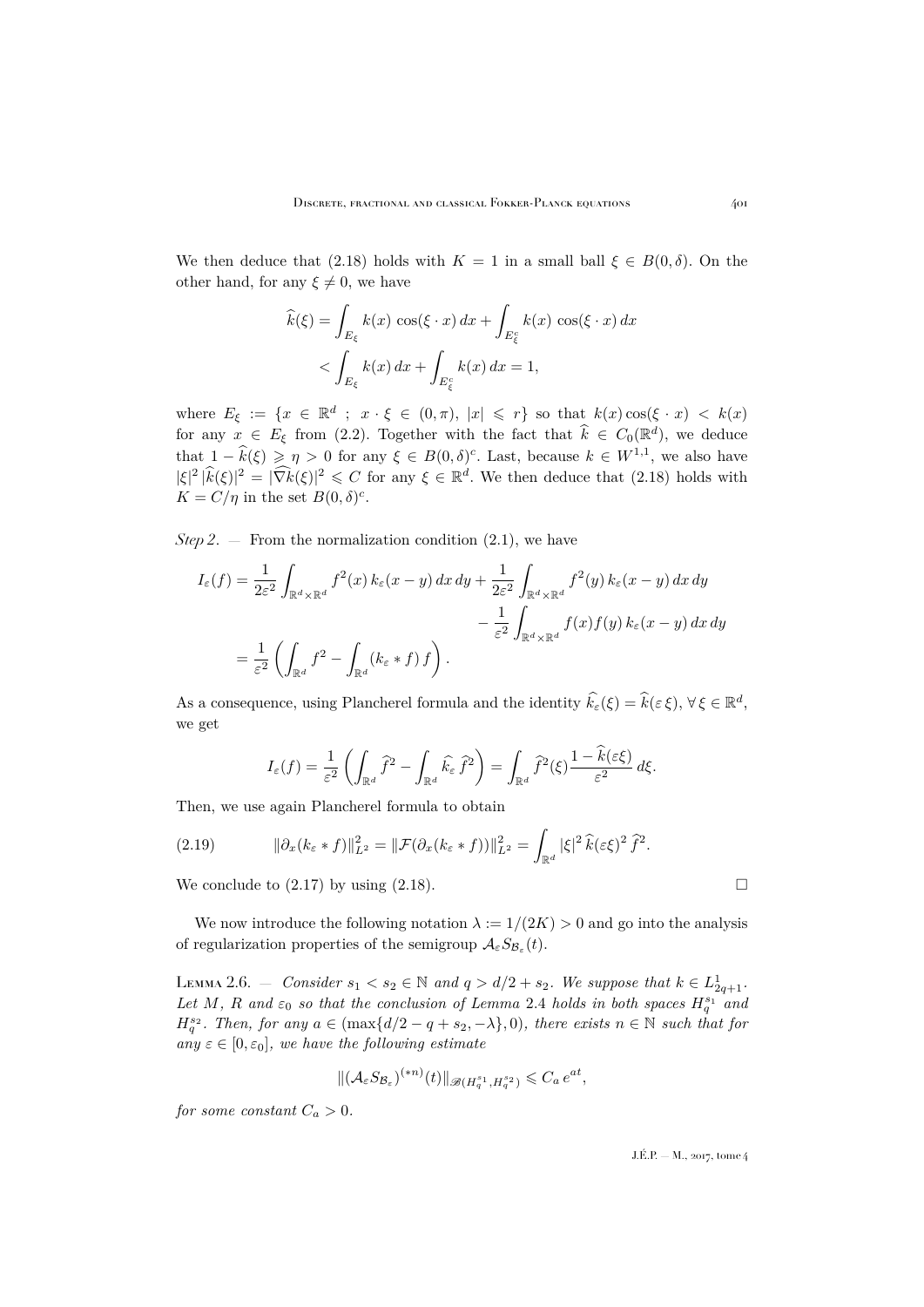*Proof.* — We first give the proof for the case  $(s_1, s_2) = (0, 1)$ . We consider  $a \in$  $(\max\{d/2-q+1,-\lambda\},0), \alpha_0 \text{ and } \alpha_1 \text{ such that } a > \alpha_0 > \alpha_1 > \max\{d/2-q+1,-\lambda\}$ and  $f_t := S_{\mathcal{B}_{\varepsilon}}(t) f$  with  $f \in L_q^2$ , i.e., that satisfies

$$
\partial_t f_t = \mathcal{B}_{\varepsilon} f_t, \quad f_0 = f.
$$

From the proof of Lemma [2.4,](#page-10-2) there exists  $\varepsilon_0$  such that for any  $\varepsilon \in (0, \varepsilon_0]$ , we have

$$
\frac{1}{2} \frac{d}{dt} ||f_t||_{L_q^2}^2 \leq -\frac{1}{2} \left( \frac{1}{\varepsilon^2} - M \right) \int_{\mathbb{R}^d \times \mathbb{R}^d} \left( f(y) - f(x) \right)^2 k_\varepsilon (x - y) m^2(x) \, dy \, dx + \alpha_0 \, ||f_t||_{L_q^2}^2
$$
\n
$$
\leq -\frac{1}{4\varepsilon^2} \int_{\mathbb{R}^d \times \mathbb{R}^d} \left( f(y) - f(x) \right)^2 k_\varepsilon (x - y) \, dy \, dx + \alpha_0 \, ||f_t||_{L_q^2}^2
$$
\n
$$
\leq -\frac{1}{2} I_\varepsilon(f_t) + \alpha_0 \, ||f_t||_{L_q^2}^2
$$

where we have used that  $M \leq 1/(2\varepsilon^2)$  for any  $\varepsilon \in (0, \varepsilon_0]$ . Using Lemma [2.5,](#page-12-4) we obtain

$$
\begin{aligned} \frac{d}{dt} \|f_t\|_{L^2_q}^2 &\leqslant -2\lambda \|k_\varepsilon \ast_x f_t\|_{\dot H^1}^2 + 2\alpha_0 \, \|f_t\|_{L^2_q}^2\\ &\leqslant 2\alpha_0 \, \|k_\varepsilon \ast_x f_t\|_{\dot H^1}^2 + 2\alpha_0 \, \|f_t\|_{L^2_q}^2. \end{aligned}
$$

Multiplying this inequality by  $e^{-2\alpha_0 t}$ , it implies that

$$
\frac{d}{dt}\left(\|f_t\|_{L_q^2}^2 e^{-2\alpha_0 t}\right) \leq 2\alpha_0 \|k_\varepsilon *_{x} f_t\|_{\dot{H}^1}^2 e^{-2\alpha_0 t}
$$

and thus, integrating in time

<span id="page-14-0"></span>
$$
||f_t||_{L_q^2}^2 e^{-2\alpha_0 t} - 2\alpha_0 \int_0^t ||k_{\varepsilon} *_{x} f_s||_{\dot{H}^1}^2 e^{-2\alpha_0 s} ds \le ||f||_{L_q^2}^2.
$$

In particular, we obtain

(2.20) 
$$
\int_0^\infty \|k_\varepsilon * x f_s\|_{\dot{H}^1}^2 e^{-2\alpha_0 s} ds \leq -\frac{1}{2\alpha_0} \|f\|_{L_q^2}^2.
$$

We now want to estimate

$$
\int_0^\infty \lVert \mathcal{A}_{\varepsilon} S_{\mathcal{B}_{\varepsilon}}(s) f \rVert_{H_q^1}^2 e^{-2\alpha_0 s} ds = \int_0^\infty \lVert \mathcal{A}_{\varepsilon} f_s \rVert_{L_q^2}^2 e^{-2\alpha_0 s} ds + \int_0^\infty \lVert \partial_x (\mathcal{A}_{\varepsilon} f_s) \rVert_{L_q^2}^2 e^{-2\alpha_0 s} ds
$$
  
\n
$$
\leq \int_0^\infty \lVert \mathcal{A}_{\varepsilon} f_s \rVert_{L_q^2}^2 e^{-2\alpha_0 s} ds + \int_0^\infty \lVert M \partial_x (\chi_R) k_{\varepsilon} *_{x} f_s \rVert_{L_q^2}^2 e^{-2\alpha_0 s} ds
$$
  
\n
$$
+ \int_0^\infty \lVert M \chi_R \partial_x (k_{\varepsilon} *_{x} f_s) \rVert_{L_q^2}^2 e^{-2\alpha_0 s} ds
$$
  
\n
$$
=: I_1 + I_2 + I_3.
$$

Using dissipativity properties of  $\mathcal{B}_{\varepsilon}$  and boundedness of  $\mathcal{A}_{\varepsilon}$ , we get

$$
I_1 \leqslant \int_0^\infty e^{2\alpha_1 s} e^{-2\alpha_0 s} \, ds \, \|f\|_{L^2_q}^2 \leqslant C \, \|f\|_{L^2_q}^2.
$$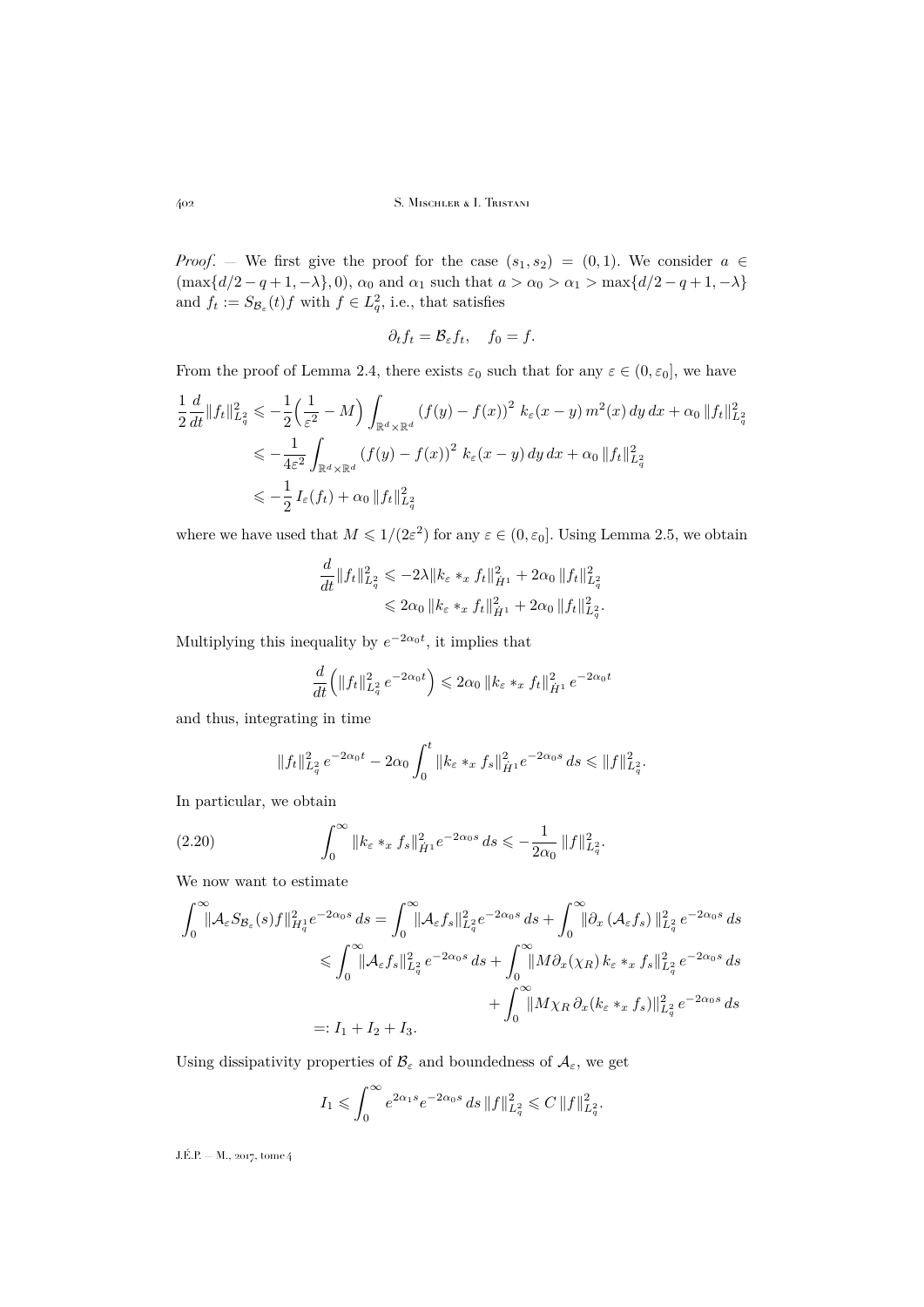We deal with  $I_2$  using the fact that  $M \partial_x(\chi_R)$  is compactly supported, Young's inequality and dissipativity properties of  $\mathcal{B}_{\varepsilon}$ :

$$
I_2 \leq C \int_0^\infty \|k_\varepsilon * x f_s\|_{L^2}^2 e^{-2\alpha_0 s} ds \leq C \int_0^\infty \|f_s\|_{L^2}^2 e^{-2\alpha_0 s} ds
$$
  

$$
\leq C \int_0^\infty e^{2\alpha_1 s} e^{-2\alpha_0 s} ds \|f\|_{L^2_q}^2 \leq C \|f\|_{L^2_q}^2.
$$

Finally, for  $I_3$ , we use  $(2.20)$  to obtain

$$
I_3 \leqslant \int_0^\infty \|k_\varepsilon * _x f_s\|_{\dot{H}^1}^2 e^{-2\alpha_0 s} ds \leqslant C \|f\|_{L^2_q}^2.
$$

All together, we have proved

$$
\int_0^\infty \|\mathcal{A}_{\varepsilon} S_{\mathcal{B}_{\varepsilon}}(s)f\|_{H^1_q}^2 e^{-2\alpha_0 s} ds \leqslant C \|f\|_{L^2_q}^2.
$$

Consequently, using the Cauchy-Schwarz inequality, we have

$$
\left(\int_0^\infty \|\mathcal{A}_{\varepsilon} S_{\mathcal{B}_{\varepsilon}}(s)f\|_{H_q^1} e^{-as} ds\right)^2
$$
\n
$$
\leq \int_0^\infty \|\mathcal{A}_{\varepsilon} S_{\mathcal{B}_{\varepsilon}}(s)f\|_{H_q^1}^2 e^{-2\alpha_0 s} ds \int_0^\infty e^{-2(a-\alpha_0)s} ds
$$
\n
$$
\leq C \|f\|_{L_q^2}^2.
$$

From the dissipativity of  $\mathcal{B}_{\varepsilon}$  in  $H_q^1$  proved in Lemma [2.4](#page-10-2) and the fact that  $\mathcal{A}_{\varepsilon}$  is bounded in  $H_q^1$ , we also have

$$
\|\mathcal{A}_{\varepsilon} S_{\mathcal{B}_{\varepsilon}}(s)\|_{H^1_q \to H^1_q} e^{-as} \leqslant C, \qquad \forall s \geqslant 0.
$$

Using the two last estimates together, we deduce that for any  $t \geq 0$ 

$$
\begin{aligned} \| (\mathcal{A}_{\varepsilon} S_{\mathcal{B}_{\varepsilon}})^{(*2)}(t) f \|_{H^1_q} &\leqslant \int_0^t \| \mathcal{A}_{\varepsilon} S_{\mathcal{B}_{\varepsilon}}(t-s) \|_{H^1_q \to H^1_q} \| \mathcal{A}_{\varepsilon} S_{\mathcal{B}_{\varepsilon}}(s) f \|_{H^1_q} \, ds \\ &\leqslant C \, e^{at} \int_0^\infty e^{-as} \, \| \mathcal{A}_{\varepsilon} S_{\mathcal{B}_{\varepsilon}}(s) f \|_{H^1_q} \, ds \\ &\leqslant C \, e^{at} \, \| f \|_{L^2_q} .\end{aligned}
$$

We have thus proved

$$
\|(\mathcal{A}_{\varepsilon} S_{\mathcal{B}_{\varepsilon}})^{(*2)}(t)\|_{L^2_q \to H^1_q} \leqslant C e^{at},
$$

which corresponds to the case  $(s_1, s_2) = (0, 1)$ .

Using the same strategy, we can easily obtain that

$$
\int_0^\infty \|\mathcal{A}_\varepsilon S_{\mathcal{B}_\varepsilon}(s)f\|_{H^s_q}^2 e^{-2as} ds \leqslant C\, \|f\|_{H^{s-1}_q}^2,
$$

for any  $s \geq 2$ , and then conclude the proof of the lemma in the case  $\varepsilon > 0$ . We refer to [\[5,](#page-44-2) [9\]](#page-44-3) for the proof in the case  $\varepsilon = 0$ .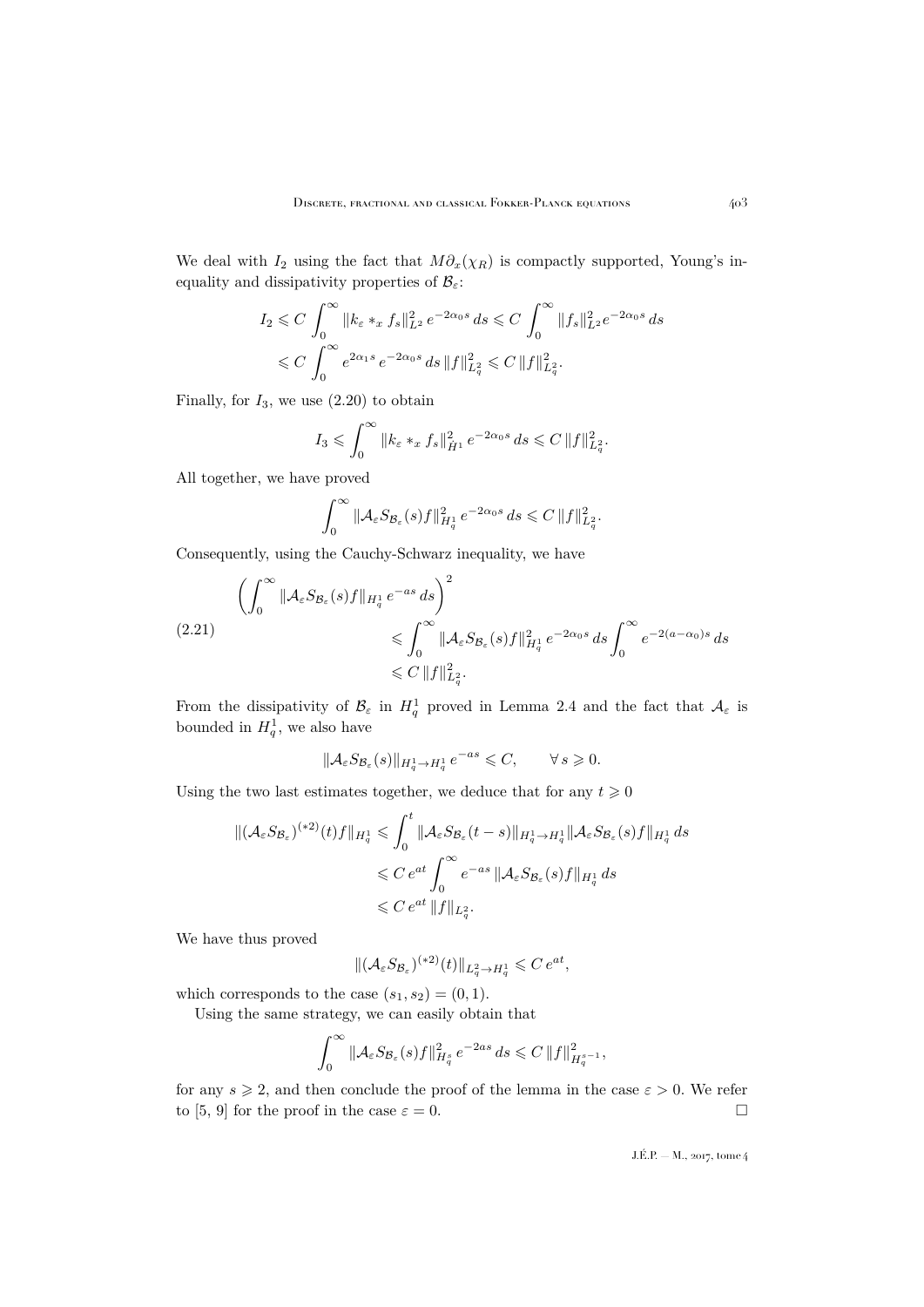<span id="page-16-1"></span>LEMMA 2.7. – *Consider*  $q > d/2$ ,  $k \in L_{2q+1}^1$  and M, R,  $\varepsilon_0$  so that the conclusions of *Lemma* [2.3](#page-9-3) *hold. Then, for any*  $a \in (-q, 0)$ *, there exists*  $n \in \mathbb{N}$  *such that the following estimate holds for any*  $\varepsilon \in [0, \varepsilon_0]$ *:* 

$$
\forall t \geq 0, \quad \| (\mathcal{A}_{\varepsilon} S_{\mathcal{B}_{\varepsilon}})^{(*n)}(t) \|_{\mathscr{B}(L^1_q, L^2_q)} \leqslant C_a e^{at},
$$

*for some constant*  $C_a > 0$ *.* 

*Proof.* — We first introduce the formal dual operators of  $A_{\varepsilon}$  and  $B_{\varepsilon}$ :

$$
\mathcal{A}_{\varepsilon}^* \phi := k_{\varepsilon} * (M \chi_R \phi), \quad \mathcal{B}_{\varepsilon}^* \phi := \frac{1}{\varepsilon^2} (k_{\varepsilon} * \phi - \phi) - x \cdot \nabla \phi - k_{\varepsilon} * (M \chi_R \phi).
$$

We use the same computation as the one used to deal with  $T_1$  is the proof of Lemma [2.3](#page-9-3) and the Cauchy-Schwarz inequality:

$$
\int_{\mathbb{R}^d} (\mathcal{B}_{\varepsilon}^* \phi) \phi \leqslant -\frac{1}{2\varepsilon^2} \int_{\mathbb{R}^d \times \mathbb{R}^d} k_{\varepsilon}(x - y) \left( \phi(y) - \phi(x) \right)^2 dy dx \n+ \frac{1}{2\varepsilon^2} \int_{\mathbb{R}^d \times \mathbb{R}^d} (\phi^2(y) - \phi^2(x)) k_{\varepsilon}(x - y) dy dx \n+ \frac{d}{2} \int_{\mathbb{R}^d} \phi^2 + \|k_{\varepsilon} * (M \chi_R \phi)\|_{L^2} \|\phi\|_{L^2}.
$$

We then notice that the second term equals 0 and we use Young's inequality and the fact that  $||k_{\varepsilon}||_{L^{1}} = 1$  to get

$$
\int_{\mathbb{R}^d} (\mathcal{B}_{\varepsilon}^* \phi) \phi \leqslant -\frac{1}{2\varepsilon^2} \int_{\mathbb{R}^d \times \mathbb{R}^d} k_{\varepsilon} (x - y) \left( \phi(y) - \phi(x) \right)^2 dy dx
$$
  
 
$$
+ \frac{d}{2} \int_{\mathbb{R}^d} \phi^2 + \frac{1}{2} ||M \chi_R \phi||_{L^2}^2 + \frac{1}{2} ||\phi||_{L^2}^2
$$
  
 
$$
\leqslant -I_{\varepsilon}(\phi) + C \int_{\mathbb{R}^d} \phi^2
$$

where  $I_{\varepsilon}$  is defined in [\(2.16\)](#page-12-5). We also have the following inequality:

$$
I_{\varepsilon}(\chi_R \phi) \leq \frac{1}{\varepsilon^2} \int_{\mathbb{R}^d \times \mathbb{R}^d} k_{\varepsilon}(x - y) \phi^2(x) \left(\chi_R(y) - \chi_R(x)\right)^2 dy dx
$$
  
 
$$
+ \frac{1}{\varepsilon^2} \int_{\mathbb{R}^d \times \mathbb{R}^d} k_{\varepsilon}(x - y) \chi_R^2(y) \left(\phi(y) - \phi(x)\right)^2 dy dx
$$
  
 
$$
\leq C \|\nabla \chi_R\|_{\infty} \int_{\mathbb{R}^d} \phi^2 + 2I_{\varepsilon}(\phi).
$$

If we denote  $\phi_t := S_{\mathcal{B}_{\varepsilon}^*}(t)\phi$ , we thus have

$$
\frac{1}{2}\frac{d}{dt}\|\phi_t\|_{L^2}^2 \leq -\lambda \|k_{\varepsilon} * (\chi_R \,\phi_t)\|_{\dot{H}^1}^2 + b\|\phi_t\|_{L^2}^2, \quad b > 0.
$$

Multiplying this inequality by  $e^{-bt}$ , we obtain

<span id="page-16-0"></span>
$$
\frac{d}{dt} \left( \|\phi_t\|_{L^2}^2 e^{-bt} \right) \leq -2\lambda \left\|k_{\varepsilon} * (\chi_R \phi_t) \right\|_{\dot{H}^1}^2 e^{-bt}, \quad \forall t \geq 0,
$$

and integrating in time, we get

$$
(2.22) \t\t ||\phi_t||_{L^2}^2 e^{-bt} + 2\lambda \int_0^t ||k_{\varepsilon} * (\chi_R \phi_s)||_{\dot{H}^1}^2 e^{-bs} ds \le ||\phi||_{L_q^2}^2, \quad \forall t \ge 0.
$$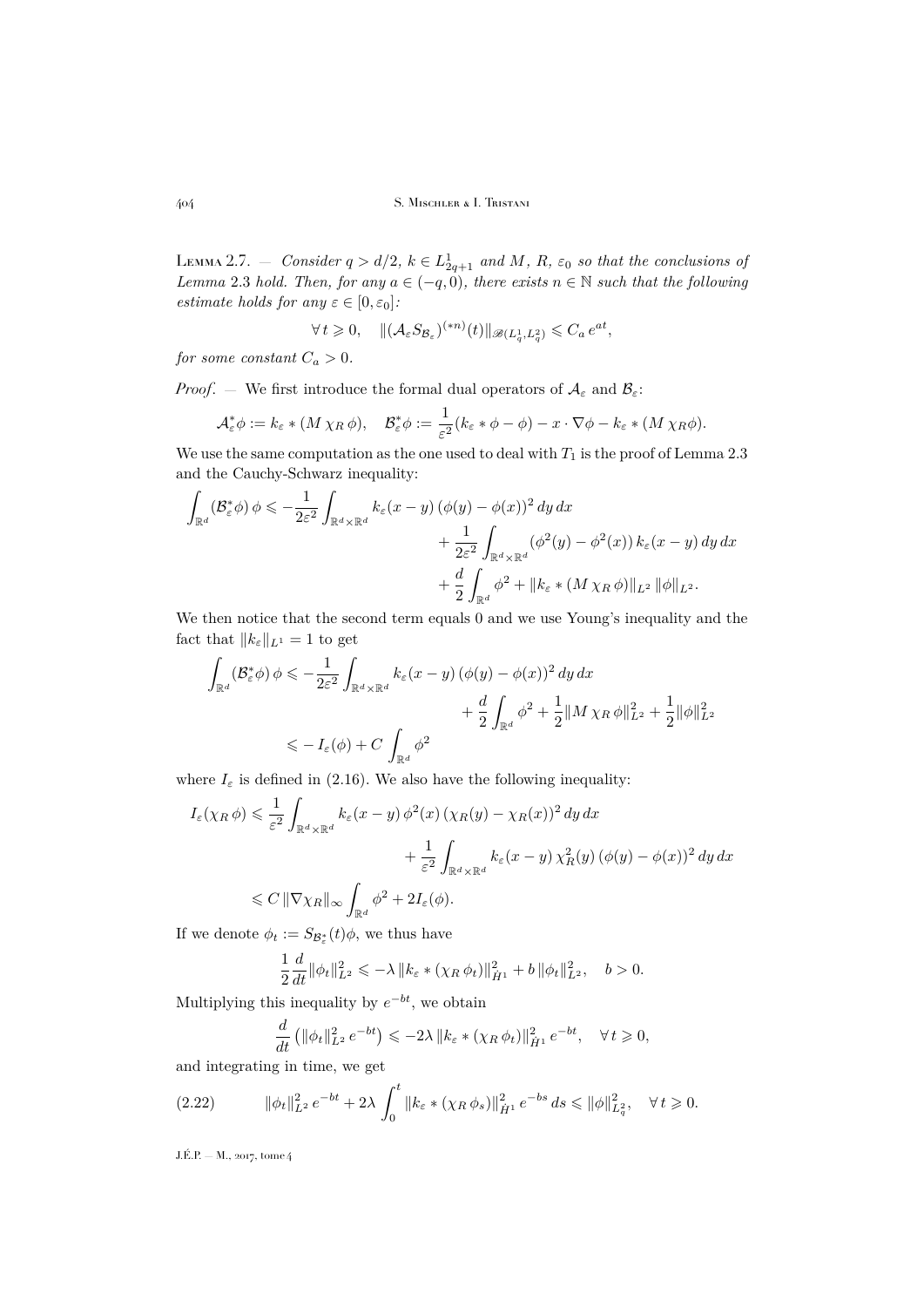We now estimate

$$
\int_0^t \|\mathcal{A}_{\varepsilon}^* S_{\mathcal{B}_{\varepsilon}^*}(s) \phi\|_{H^1}^2 e^{-2bs} ds = \int_0^t \|\mathcal{A}_{\varepsilon}^* \phi_s\|_{H^1}^2 e^{-2bs} ds
$$
  
= 
$$
\int_0^t \|k_{\varepsilon} * (M \chi_R \phi_s)\|_{L^2}^2 e^{-2bs} ds + \int_0^t \|k_{\varepsilon} * (M \chi_R \phi_s)\|_{\dot{H}^1}^2 e^{-2bs} ds.
$$

Using Young's inequality and [\(2.22\)](#page-16-0), we conclude that

$$
\int_0^\infty \|{\mathcal A}_{\varepsilon}^* S_{{\mathcal B}_{\varepsilon}^*}(t) \,\phi\|_{H^1}^2 \, e^{-2bs} \, ds \leqslant C \, \|\phi\|_{L^2}^2.
$$

As in the proof of Lemma [2.6,](#page-13-0) for any  $s \geq 1$ , we can then establish that

$$
\|(\mathcal{A}_{\varepsilon}^* S_{\mathcal{B}_{\varepsilon}^*})^{(*2s)}(t)\|_{L^2\to H^s} \leqslant C e^{b't}, \quad \forall t \geqslant 0, \ \forall \varepsilon \in (0, \varepsilon_0],
$$

for some  $b' \geq 0$ , and by duality

$$
\|(S_{\mathcal{B}_{\varepsilon}\mathcal{A}_{\varepsilon}})^{(*2s)}(t)\|_{H^{-s}\to L^2}\leqslant C\,e^{b't},\quad\forall\,t\geqslant 0,\;\forall\,\varepsilon\in(0,\varepsilon_0].
$$

Taking  $\ell > d/2$ , so that we can use the continuous Sobolev embedding  $L^1 \subset H^{-\ell}$ , we obtain

$$
\|(S_{\mathcal{B}_{\varepsilon}\mathcal{A}_{\varepsilon}})^{(*2\ell)}(t)\|_{L^1\to L^2}\leqslant C\,e^{b't}.
$$

Noticing next that

$$
(\mathcal{A}_{\varepsilon} S_{\mathcal{B}_{\varepsilon}})^{(*(2\ell+1))} = \mathcal{A}_{\varepsilon} (S_{\mathcal{B}_{\varepsilon}} \mathcal{A}_{\varepsilon})^{(*(2\ell))} * S_{\mathcal{B}_{\varepsilon}}
$$

and using the fact that  $A_{\varepsilon}$  is compactly supported combined with Lemma [2.3,](#page-9-3) we get

$$
\begin{split} \|(A_{\varepsilon}S_{\mathcal{B}_{\varepsilon}})^{(*(2\ell+1))}(t)\|_{L_{q}^{1}\to L_{q}^{2}}\\ &\leqslant \|A_{\varepsilon}\|_{L^{2}\to L_{q}^{2}}\left\{\|(S_{\mathcal{B}_{\varepsilon}}A_{\varepsilon})^{(*(2\ell))}(\cdot)\|_{L^{1}\to L^{2}}*_{t}\|S_{\mathcal{B}_{\varepsilon}}(\cdot)\|_{L_{q}^{1}\to L^{1}}\right\}(t)\\ &\leqslant C\,e^{b^{\prime\prime}t}, \end{split}
$$

for some  $b'' \geq 0$ . To conclude the proof, we use [\[5,](#page-44-2) Lem. 2.17]. Indeed, up to taking more convolutions, we are able to recover a good rate in the last estimate. We refer to [\[5,](#page-44-2) [9\]](#page-44-3) for the proof in the case  $\varepsilon = 0$ .

2.5. CONVERGENCES  $A_{\varepsilon} \to A_0$  and  $B_{\varepsilon} \to B_0$ .

<span id="page-17-0"></span>LEMMA 2.8. – *Consider*  $s \in \mathbb{N}$ ,  $q > 0$  and  $k \in L^1_{2q+3}$ . The following convergences *hold:*

$$
\| \mathcal{A}_{\varepsilon}-\mathcal{A}_0 \|_{\mathscr{B}(H^{s+1}_q,H^s_q)} \xrightarrow[\varepsilon \to 0]{} 0 \quad and \quad \| \mathcal{B}_{\varepsilon}-\mathcal{B}_0 \|_{\mathscr{B}(H^{s+3}_q,H^s_q)} \xrightarrow[\varepsilon \to 0]{} 0.
$$

*Proof*

*Step 1*. – We first deal with  $\mathcal{A}_{\varepsilon}$  in the case  $s = 0$ . Using that  $\chi \in \mathcal{D}(\mathbb{R}^d)$  and  $k \in L_1^1$ , we have

$$
\|\mathcal{A}_{\varepsilon}f - \mathcal{A}_{0}f\|_{L_{q}^{2}} = \|M \chi_{R} (k_{\varepsilon} * f - f) m\|_{L^{2}} \leq C \|k_{\varepsilon} * f - f\|_{L^{2}}
$$
  
= 
$$
C \|(\widehat{k}_{\varepsilon} - 1) \widehat{f}\|_{L^{2}} \leq C \varepsilon \|f\|_{H^{1}}.
$$

Concerning the first derivative, writing that

$$
\partial_x(\mathcal{A}_{\varepsilon}f - \mathcal{A}_0f) = M(\partial_x \chi_R)(k_{\varepsilon} * f - f) + M \chi_R(k_{\varepsilon} * \partial_x f - \partial_x f)
$$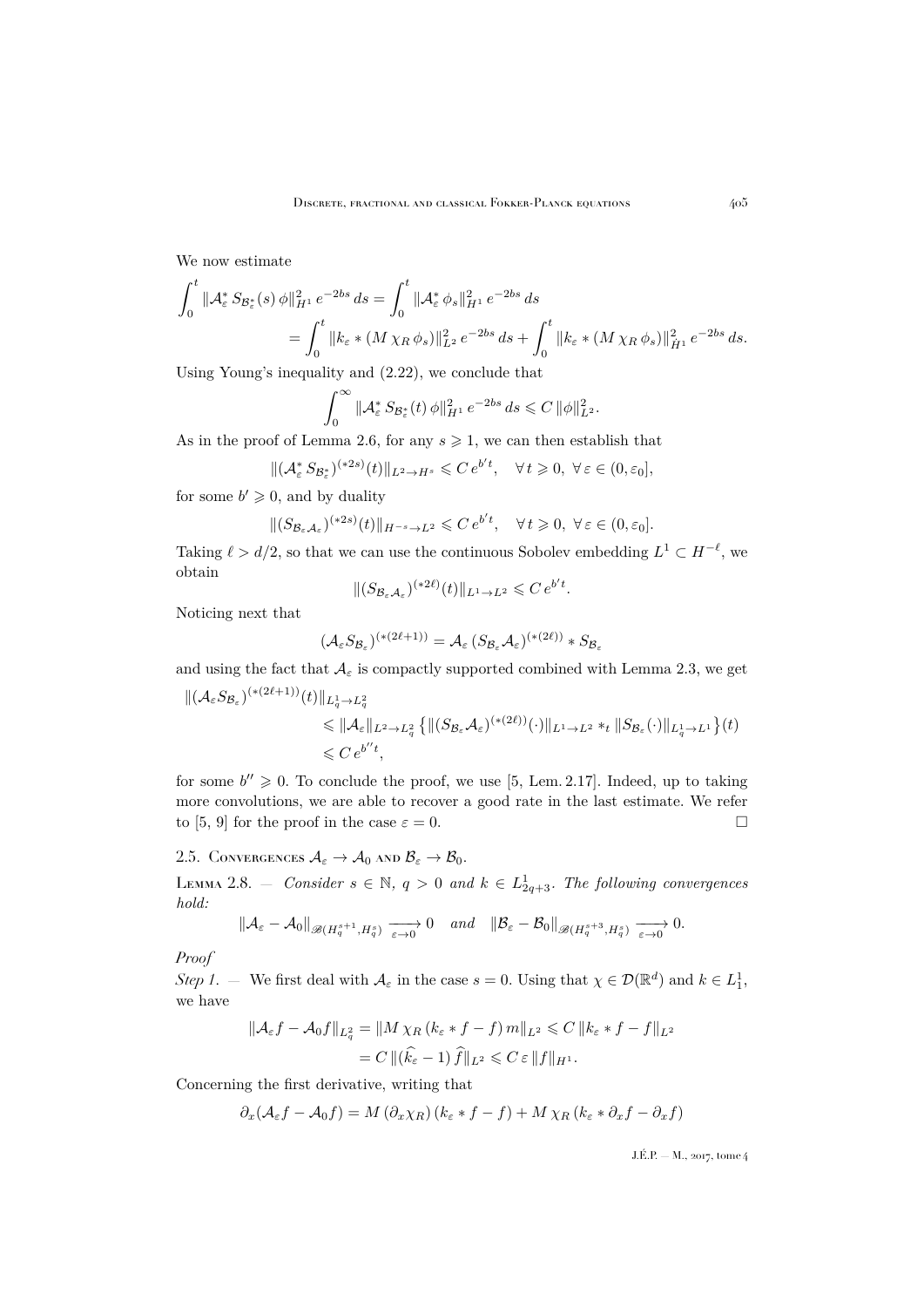and using that  $\partial_x \chi_R$  is uniformly bounded as well as  $\chi_R$ , we obtain the result. We omit the details of the proof for higher order derivatives.

*Step 2*. — In order to prove the second part of the result, we just have to prove

$$
\|\Lambda_{\varepsilon}-\Lambda_0\|_{\mathscr{B}(H^{s+3}_q,H^s_q)}\xrightarrow[\varepsilon\to 0]{} 0.
$$

Using  $(2.1)$ , we have

$$
\Lambda_{\varepsilon} f(x) - \Lambda_0 f(x) = \frac{1}{\varepsilon^2} \int_{\mathbb{R}^d} k_{\varepsilon} (x - y) (f(y) - f(x)) dy - \Delta f(x).
$$

A Taylor expansion of  $f$  gives

$$
f(y) - f(x) = (y - x) \cdot \nabla f(x) + \frac{1}{2} D^2 f(x) (y - x, y - x)
$$
  
+ 
$$
\frac{1}{2} \int_0^1 (1 - s)^2 D^3 f(x + s(y - x)) (y - x, y - x, y - x) ds.
$$

We then observe that, because of  $(2.1)$ , the integral in the y variable of the gradient term cancels and the contribution of the second term is precisely  $\Delta f(x)$ . We deduce that

$$
\Lambda_{\varepsilon}f(x) - \Lambda_0 f(x) = \frac{\varepsilon}{2} \int_{\mathbb{R}^d} k(z) \int_0^1 (1-s)^2 D^3 f(x + s \varepsilon z)(z, z, z) ds dz.
$$

Consequently, using Jensen's inequality and the fact that  $k \in L^1_{2q+3}$ , we get

$$
\|\Lambda_{\varepsilon}-\Lambda_0\|_{L_q^2}^2 \leqslant C \, \varepsilon^2 \int_{\mathbb{R}^d} \int_{\mathbb{R}^d} k(z) \, |z|^3 \int_0^1 |D^3 f(x+s \varepsilon z)|^2 \, m^2(x+s \varepsilon z) \, m^2(s \varepsilon z) \, ds \, dz \, dx
$$
  
\$\leqslant C \, \varepsilon^2 \, \|f\|\_{H\_q^3}^2 \xrightarrow[\varepsilon \to 0]{} 0.

This concludes the proof of the second part in the case  $s = 0$ . The proof for  $s > 0$ follows from the fact that the operator  $\partial_x$  commutes with  $\Lambda_{\varepsilon} - \Lambda_0$ .

### 2.6. Spectral analysis

<span id="page-18-0"></span>LEMMA 2.9. – *For any*  $\varepsilon > 0$ ,  $\Lambda_{\varepsilon}^* = 0$  *and*  $\Lambda_{\varepsilon}$  *satisfies Kato's inequalities:* 

$$
\forall f \in D(\Lambda_{\varepsilon}), \quad \Lambda_{\varepsilon}(\beta(f)) \geqslant \beta'(f) \left(\Lambda_{\varepsilon} f\right), \quad \beta(s) = |s|.
$$

As a consequence, for any  $q \geq 0$  and any  $\varepsilon > 0$ , the semigroup  $S_{\Lambda_{\varepsilon}}$  is mass preserving, *it is a semigroup of contractions in*  $L^1$  *and it is positive in*  $L_q^1$ *, in the sense that*  $S_{\Lambda_{\varepsilon}}(t) f_0 \geqslant 0$  for any  $t \geqslant 0$  if  $f_0 \in L_q^1$  and  $f_0 \geqslant 0$ .

*Proof*. — First, we have

$$
\begin{split} \operatorname{sign} f(x) \, \Lambda_{\varepsilon} f(x) &= \frac{1}{\varepsilon^{2}} \int_{\mathbb{R}^{d}} k_{\varepsilon}(x - y) \left( f(y) - f(x) \right) dy \, \operatorname{sign} f(x) \\ &\quad + d \, f(x) \, \operatorname{sign} f(x) + x \cdot \nabla f(x) \, \operatorname{sign} f(x) \\ &\leqslant \frac{1}{\varepsilon^{2}} \int_{\mathbb{R}^{d}} k_{\varepsilon}(x - y) \left( |f|(y) - |f|(x) \right) dy + d \, |f|(x) + x \cdot \nabla |f|(x) = \Lambda_{\varepsilon} |f|(x), \end{split}
$$

which ends the proof of the Kato's inequality.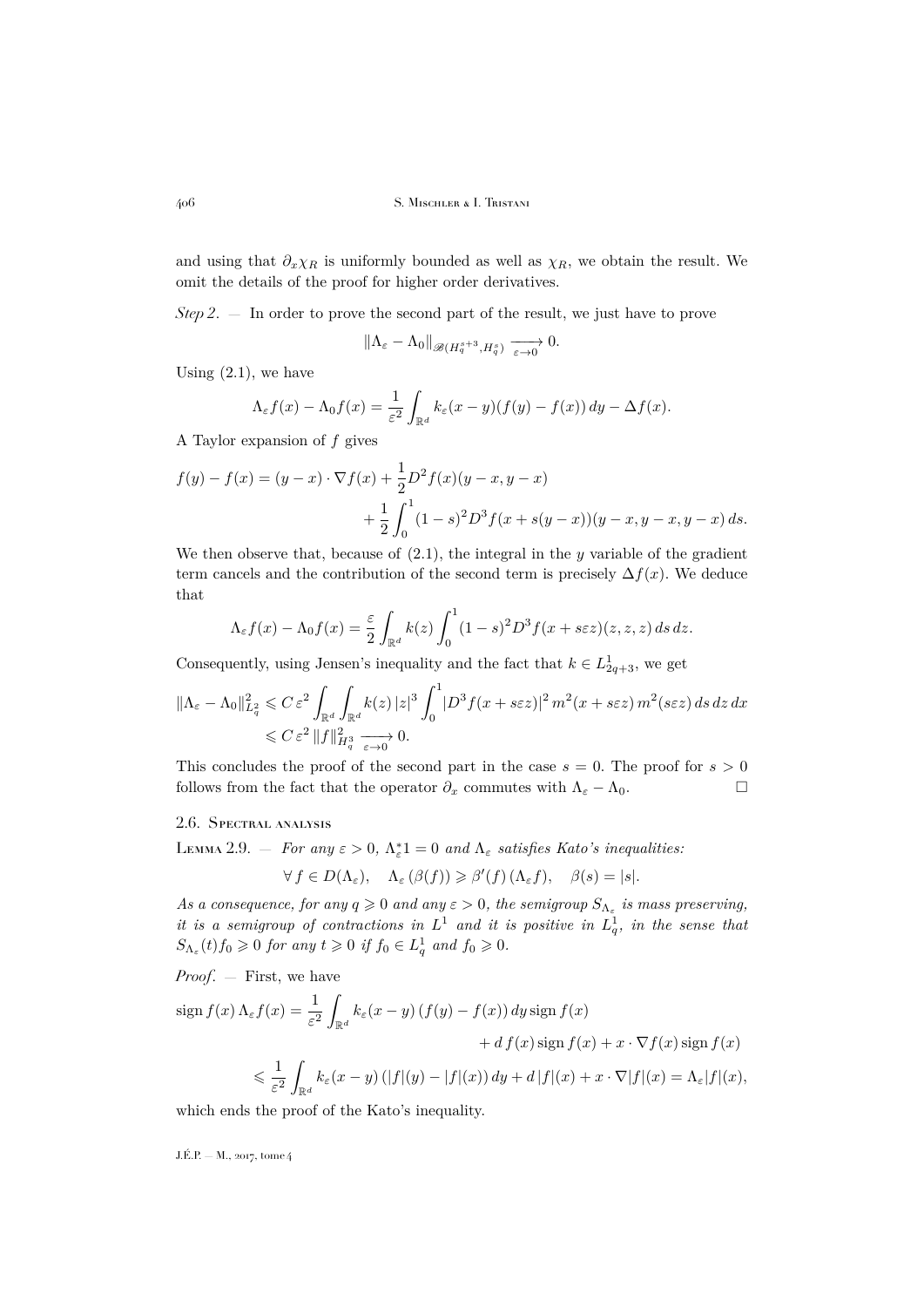We consider  $f_0 \leq 0$  and denote  $f_t := S_{\Lambda_{\varepsilon}}(t) f_0$ . We define the function  $\beta(s) = s_+$  $(|s| + s)/2$ . Using Kato's inequality, we have  $\partial_t \beta(f_t) \leq \Lambda_{\varepsilon} \beta(f_t)$ , and then

$$
0 \leqslant \int_{\mathbb{R}^d} \beta(f_t) \leqslant \int_{\mathbb{R}^d} \beta(f_0) = 0, \quad \forall \, t \geqslant 0,
$$

from which we deduce  $f_t \leq 0$  for any  $t \geq 0$ . Similarly, Kato's inequality with  $\beta(s) := |s|$ and  $\Lambda_{\varepsilon}^*$ 1 = 0 yield the contraction property in  $L^1$  and the conservation of mass.  $\square$ 

The operator  $-\Lambda_{\varepsilon}$  satisfies the following form of the strong maximum principle.

<span id="page-19-0"></span>Lemma 2.10. — *Any nonnegative eigenfunction associated to the eigenvalue* 0 *is positive. In other words, we have*

$$
f \in D(\Lambda_{\varepsilon}), \quad \Lambda_{\varepsilon} f = 0, \quad f \geqslant 0, \quad f \neq 0 \Longrightarrow f > 0.
$$

*Proof*. — We define

$$
\mathcal{C}f = \frac{1}{\varepsilon^2} k_{\varepsilon} * f, \quad \mathcal{D}f = x \cdot \nabla_x f + \lambda f, \quad \lambda := d - \frac{1}{\varepsilon^2}
$$

and the semigroup

$$
S_{\mathcal{D}}(t)g := g(e^t x) e^{\lambda t}
$$

with generator  $D$ . Thanks to the Duhamel formula

$$
S_{\Lambda_{\varepsilon}}(t) = S_{\mathcal{D}}(t) + \int_0^t S_{\mathcal{D}}(s) \, \mathcal{C} S_{\Lambda}(t-s) \, ds,
$$

the eigenfunction  $f$  satisfies

$$
f = S_{\Lambda_{\varepsilon}}(t) f = S_{\mathcal{D}}(t) f + \int_0^t S_{\mathcal{D}}(s) C S_{\Lambda_{\varepsilon}}(t - s) f ds
$$
  
\n
$$
\geqslant \int_0^t S_{\mathcal{D}}(s) C f ds \quad \forall t > 0.
$$

By assumption, there exists  $x_0 \in \mathbb{R}^d$  such that  $f \neq 0$  on  $B(x_0, \rho/2)$ . As a consequence, denoting  $\vartheta := ||f||_{L^1(B(x_0,\rho/2))} > 0$ , we have

$$
\mathcal{C}f \geqslant \frac{\kappa_0 \vartheta}{\varepsilon^2} \mathbb{1}_{B(x_0, \rho/2)},
$$

and then

$$
(2.23) \t f \geq \frac{\kappa_0 \vartheta}{\varepsilon^2} \sup_{t>0} \int_0^t e^{\lambda s} 1_{B(e^{-s}x_0, e^{-t}\rho/2)} ds \geq \kappa_1 1_{B(x_0, \rho/4)}, \quad \kappa_1 > 0.
$$

Using that lower bound, we obtain

$$
\mathcal{C}f\geqslant \theta_d\frac{\kappa_0\,\kappa_{i-1}}{\varepsilon^2}\,\mathbb{1}_{B(x_0,u_i\rho)},\quad\text{and then}\quad f\geqslant \kappa_i\mathbb{1}_{B(x_0,v_i\rho)},
$$

with  $i = 2$ ,  $u_2 = 1$ ,  $\kappa_2 > 0$ ,  $v_2 = 3/4$ . Repeating once more the argument, we get the same lower estimate with  $i = 3$ ,  $u_3 = 7/4$ ,  $\kappa_3 > 0$  and  $v_3 = 3/2$ . By an induction argument, we finally get  $f > 0$  on  $\mathbb{R}^d$ .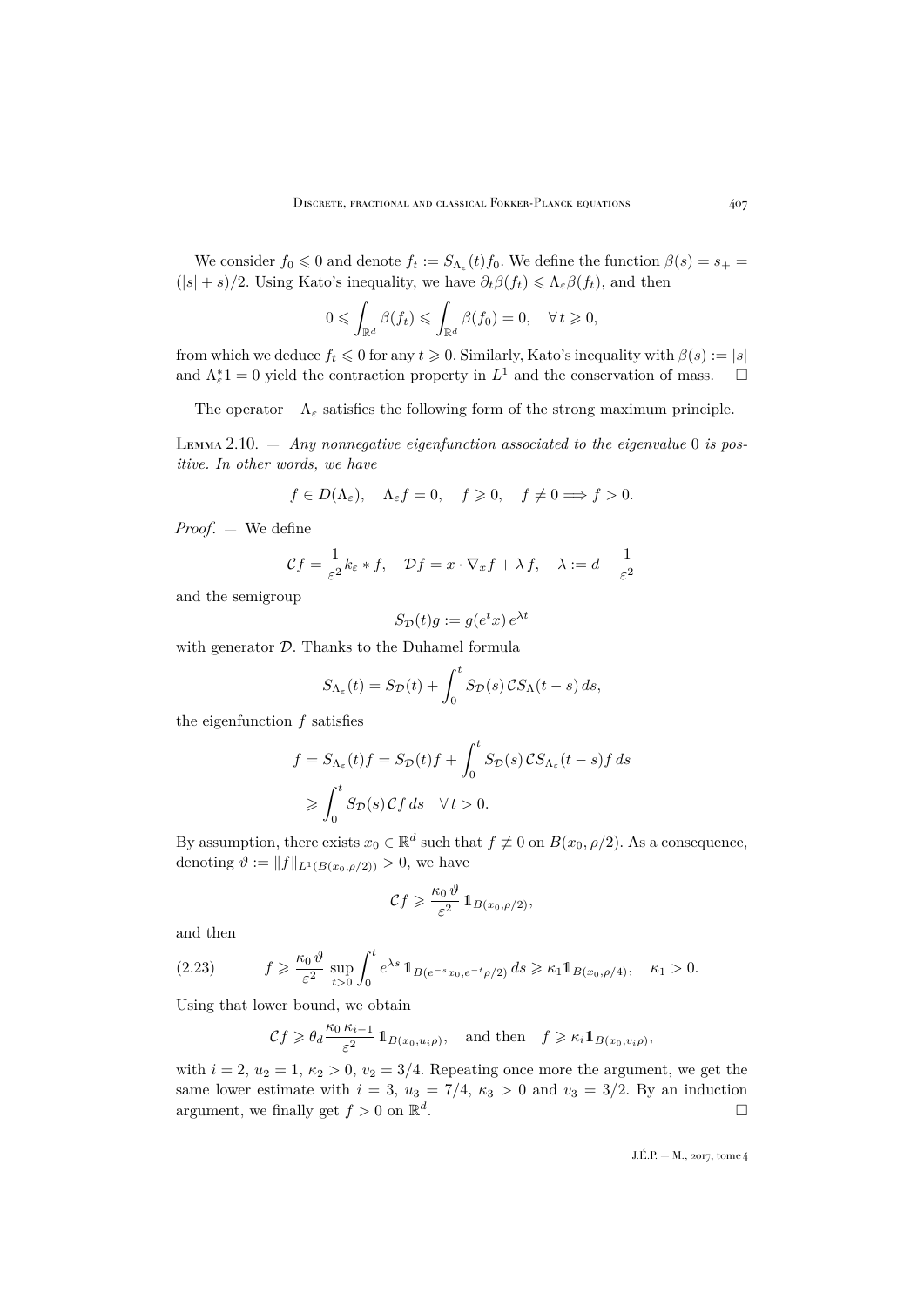We are now able to prove Theorem [2.1.](#page-8-0) In a first step, instead of applying directly the version of Krein-Rutman theorem established in [\[11\]](#page-45-3) (see also [\[7\]](#page-44-4)) and in order to be a bit more self-contained and pedagogical, we rather follow the same line of proof as for [\[11,](#page-45-3) Th. 5.3] but we perform some simplification by taking advantage of the mass conservation property.

*Proof of part* [\(1\)](#page-8-1) *in Theorem* [2.1.](#page-8-0) – We fix  $X := H_{r_0+1}^6$  and we define  $e_\beta(t) := e^{\beta t}$  for any  $\beta \in \mathbb{R}$ . We start observing that, because of Lemmas [2.2,](#page-8-2) [2.3](#page-9-3) & [2.4,](#page-10-2) for any  $m \geq 0$ and  $a \in (d/2 + 5 - r_0, 0)$ 

$$
S_{\mathcal{B}_{\varepsilon}} * (\mathcal{A}_{\varepsilon} S_{\mathcal{B}_{\varepsilon}})^{(*m)} e_{-a}
$$
 is bounded in  $L^{\infty}(\mathbb{R}_{+}; \mathscr{B}(X)),$ 

uniformly in  $\varepsilon \geqslant 0$ , and because of Lemmas [2.2,](#page-8-2) [2.7](#page-16-1) & [2.6,](#page-13-0) there exists  $n \geqslant 0$  such that for any  $a \in (-q, 0)$ ,

$$
(S_{\mathcal{B}_{\varepsilon}}\mathcal{A}_{\varepsilon})^{(*n)}e_{-a}
$$
 is bounded in  $L^{\infty}(\mathbb{R}_{+};\mathscr{B}(L^{1},X)),$ 

uniformly in  $\varepsilon \geq 0$ . Using the iterated Duhamel formula

$$
S_{\Lambda_{\varepsilon}} = S_{\mathcal{B}_{\varepsilon}} + \cdots + S_{\mathcal{B}_{\varepsilon}} * (\mathcal{A}_{\varepsilon} S_{\mathcal{B}_{\varepsilon}})^{(*(n-1))} + (S_{\mathcal{B}_{\varepsilon}} \mathcal{A}_{\varepsilon})^{(*n)} * S_{\Lambda_{\varepsilon}},
$$

the fact that  $S_{\Lambda_{\varepsilon}}$  is a semigroup of contractions in  $L^1$  from Lemma [2.9](#page-18-0) and the two above estimates, we deduce that  $S_{\Lambda_{\varepsilon}}$  is a bounded semigroup in X. As a consequence, the new norm defined by

$$
\forall\,f\in X,\quad \|f\|:=\sup_{t\geqslant 0}\|S_{\mathcal{L}}(t)f\|_X
$$

is equivalent to the usual norm of X. For a given  $0 \leq g_0 \in X$ ,  $\langle g_0 \rangle = 1$ , we define  $C := ||g_0||$  and next the set

$$
\mathcal{C}:=\Big\{f\in X\;;\;f\geqslant 0,\;\langle f\rangle=1,\;\|f\|\leqslant C\Big\},
$$

which is not empty (e.g.  $g_0 \in \mathcal{C}$ ), convex and compact for the weak topology of X. Moreover, thanks to Lemma [2.9,](#page-18-0) the flow is continuous for the  $L^1$  norm and preserves positivity and total mass. By construction, we see that for any  $f_0 \in \mathcal{C}$  and  $t \geq 0$ , we have

$$
||S_{\Lambda_{\varepsilon}}(t)f_0|||=\sup_{s\geqslant t}||S_{\Lambda_{\varepsilon}}(s)f_0||_X\leqslant \sup_{s\geqslant 0}||S_{\Lambda_{\varepsilon}}(s)f_0||_X=\|f_0\|\leqslant C.
$$

All together, the set C is clearly invariant by the flow  $S_{\Lambda_{\varepsilon}}$ . Thanks to a standard variant of the Brouwer-Schauder-Tychonoff fixed point theorem (see for instance [\[3,](#page-44-7) Th. 1.2]), we obtain the existence of an invariant element  $G_{\varepsilon}$  for the discrete Fokker-Planck flow which furthermore belongs to C. In other words, we have  $G_{\varepsilon} \in D(\Lambda_{\varepsilon}) \setminus \{0\}$  and  $\Lambda_{\varepsilon}G_{\varepsilon}=0$ , so that  $G_{\varepsilon}$  is a stationary state for the discrete Fokker-Planck equation. The uniqueness of the normalized and positive steady state  $G_{\varepsilon}$  as well as the fact that the punctual spectrum  $\Sigma_P(\Lambda_{\varepsilon})$  of  $\Lambda_{\varepsilon}$  satisfies  $\Sigma_P(\Lambda_{\varepsilon}) \cap \overline{\Delta}_0 = \{0\}$  then follow from the weak and strong maximum principle as stated in Lemmas [2.9](#page-18-0)  $\&$  [2.10.](#page-19-0) We refer to the proof of  $[11, Th. 5.3]$  $[11, Th. 5.3]$  (see also  $[6, 12]$  $[6, 12]$  $[6, 12]$ ) where these classical arguments are presented.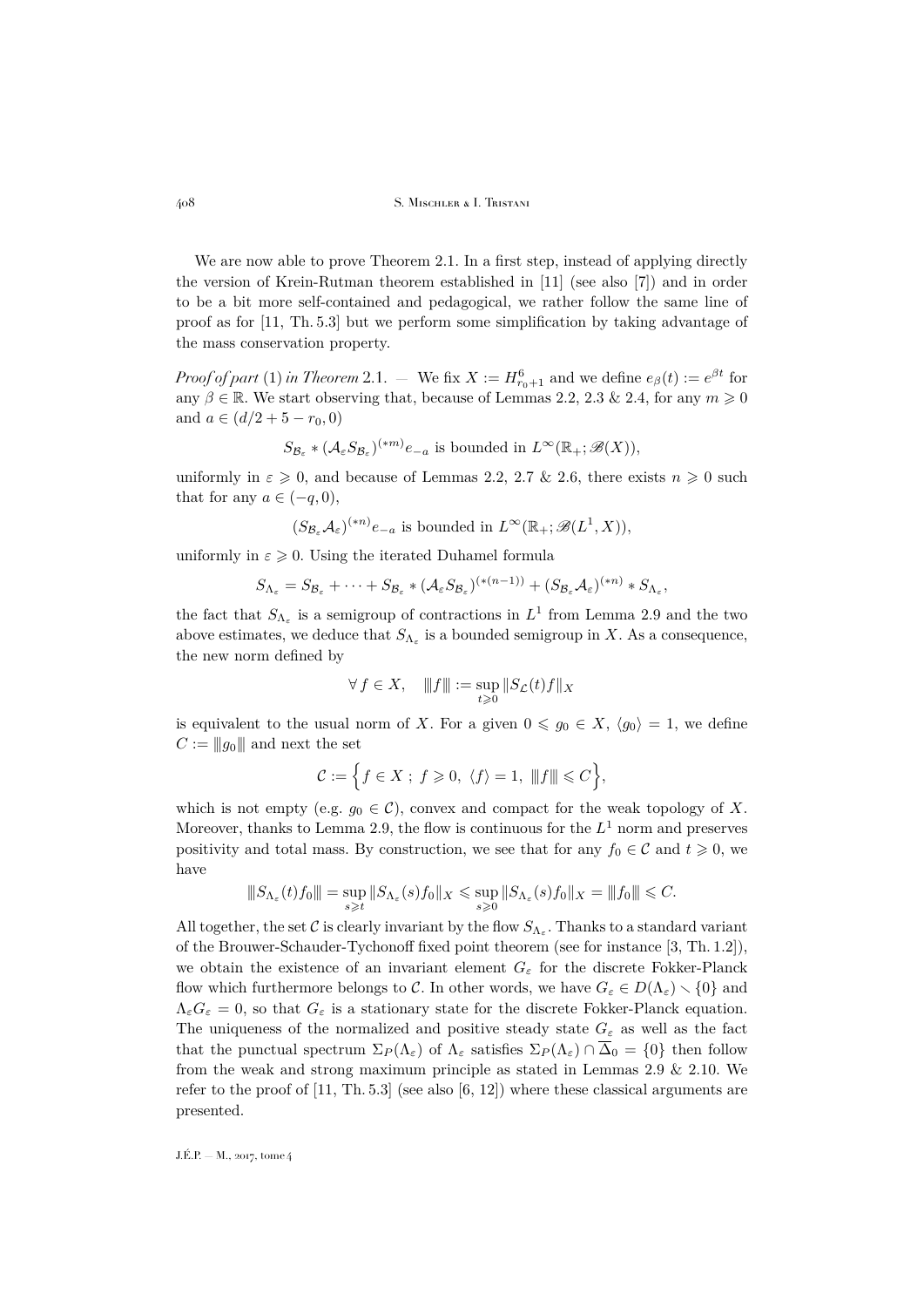*Proof of part* [\(2\)](#page-8-3) *in Theorem* [2.1.](#page-8-0) – We still denote  $X = H_{r_0+1}^6$  and we now consider the semigroup  $S_{\Lambda_{\varepsilon}}$  as acting on  $L_r^1$ . We observe that from Lemmas [2.2,](#page-8-2) [2.3](#page-9-3) & [2.4](#page-10-2) for any  $m \geq 0$  and  $a \in (\max(-r, d/2 + 5 - r_0, 0)),$ 

<span id="page-21-0"></span>(2.24) 
$$
S_{\mathcal{B}_{\varepsilon}} * (\mathcal{A}_{\varepsilon} S_{\mathcal{B}_{\varepsilon}})^{(*m)} e_{-a} \text{ is bounded in } L^{\infty}(\mathbb{R}_{+}; \mathscr{B}(L_{r}^{1})),
$$

uniformly in  $\varepsilon \geqslant 0$ , and that Lemmas [2.2,](#page-8-2) [2.7](#page-16-1) & [2.6](#page-13-0) also implies that there exists  $n \geq 0$  such that for any  $q \in [0, r]$ ,  $a \in (-r, 0)$ ,

<span id="page-21-1"></span>(2.25) 
$$
(\mathcal{A}_{\varepsilon} S_{\mathcal{B}_{\varepsilon}})^{(*n)} e_{-a} \text{ is bounded in } L^{\infty}(\mathbb{R}_{+}; \mathscr{B}(L_{q}^{1}, X)),
$$

uniformly in  $\varepsilon \geq 0$ , where it is worth emphasizing that  $X \subset D(\Lambda_{\varepsilon})$  and X has compact embedding into  $L_r^1$ . Using the iterated Duhamel formula

$$
(2.26) \tS\Lambda_{\varepsilon} = S\mathcal{B}_{\varepsilon} + \cdots + S\mathcal{B}_{\varepsilon} * (A\varepsilonS\mathcal{B}_{\varepsilon})(*(n-1)) + S\Lambda_{\varepsilon} * (A\varepsilonS\mathcal{B}_{\varepsilon})(*n)
$$

and the corresponding identity at the level of the resolvent

<span id="page-21-3"></span>
$$
R_{\Lambda_{\varepsilon}} = R_{\mathcal{B}_{\varepsilon}} + \cdots + (-1)^{n-1} R_{\mathcal{B}_{\varepsilon}} (\mathcal{A}_{\varepsilon} R_{\mathcal{B}_{\varepsilon}})^{n-1} + (-1)^n R_{\Lambda_{\varepsilon}} (\mathcal{A}_{\varepsilon} R_{\mathcal{B}_{\varepsilon}})^n,
$$

where we recall that for an operator L its resolvent is defined by  $R_L(z) := (L - z)^{-1}$ for any  $z \in \mathbb{C} \setminus \Sigma(L)$ , together with the estimates [\(2.24\)](#page-21-0) & [\(2.25\)](#page-21-1), it has been established in [\[11\]](#page-45-3) the following versions of Weyl's Theorem and of the spectral mapping theorem (see in particular [\[11,](#page-45-3) Th. 2.1], [\[11,](#page-45-3) Th. 3.1] and their proof). First, for any  $a \in (\max(-r, d/2 + 5 - r_0, 0))$ , the set  $\Sigma(\Lambda_{\varepsilon}) \cap D_a$  is discrete. As a consequence, there exists  $a \in (\max(-r, d/2 + 5 - r_0, 0))$  such that

<span id="page-21-2"></span>
$$
\Sigma(\Lambda_{\varepsilon})\cap D_{a_{\varepsilon}}=\{0\},\quad \Pi^{\perp}_{\varepsilon}R_{\Lambda_{\varepsilon}}\text{ is bounded on }D_{a_{\varepsilon}},
$$

where  $\Pi_{\varepsilon}^{\perp} := I - \Pi_{\varepsilon}$  and  $\Pi_{\varepsilon}$  stands for the projection onto the null space of  $\Lambda_{\varepsilon}$ , that is  $\Pi_{\varepsilon} f = \langle f \rangle G_{\varepsilon}$  for any  $f \in X$  (notice that  $L_r^1 \subset X$ ). Next, there exists  $C_{\varepsilon} \geqslant 1$  such that

(2.27) 
$$
\|S_{\Lambda_{\varepsilon}}(t)\Pi_{\varepsilon}^{\perp}\|_{\mathscr{B}(L_r^1)} \leqslant C_{\varepsilon} e^{at}, \quad \forall a > a_{\varepsilon}, \ \forall t \geqslant 0.
$$

We now have to establish that estimate [\(2.27\)](#page-21-2) can be obtained uniformly in  $\varepsilon \in [0, \varepsilon_0]$ . In order to do so, we first use a perturbation argument to prove that our operator  $\Lambda_{\varepsilon}$  has a spectral gap in  $H_{r_0}^3$  which does not depend on  $\varepsilon$ .

We introduce the following spaces:

$$
X_1 := H_{r_0+1}^6 \subset X_0 := H_{r_0}^3 \subset X_{-1} := L_{r_0}^2.
$$

It is worth noticing that  $r_0 > d/2 + 5$  implies that the conclusion of Lemma [2.4](#page-10-2) is satisfied in the three spaces  $X_i$ ,  $i = -1, 0, 1$  and that the following embeddings hold true

$$
X_1 \subset H_{r_0+1}^5 \subset D_{L_{r_0}^2}(\Lambda_{\varepsilon}) = D_{L_{r_0}^2}(\mathcal{B}_{\varepsilon}) \subset D_{L_{r_0}^2}(\mathcal{A}_{\varepsilon}) \subset X_0,
$$

where here  $D_Y(L)$  stands for the domain of the operator L when considered as acting in the space  $X$ .

Collecting the estimates obtained in Lemmas [2.8,](#page-17-0) [2.2,](#page-8-2) [2.3,](#page-9-3) [2.4,](#page-10-2) [2.6](#page-13-0) and the spectral information available on the classical Fokker-Planck operator as established in [\[5,](#page-44-2) [9\]](#page-44-3), we see that there exist  $a_0 < 0$  and  $\varepsilon_0 > 0$  such that for any  $\varepsilon \in [0, \varepsilon_0]$ :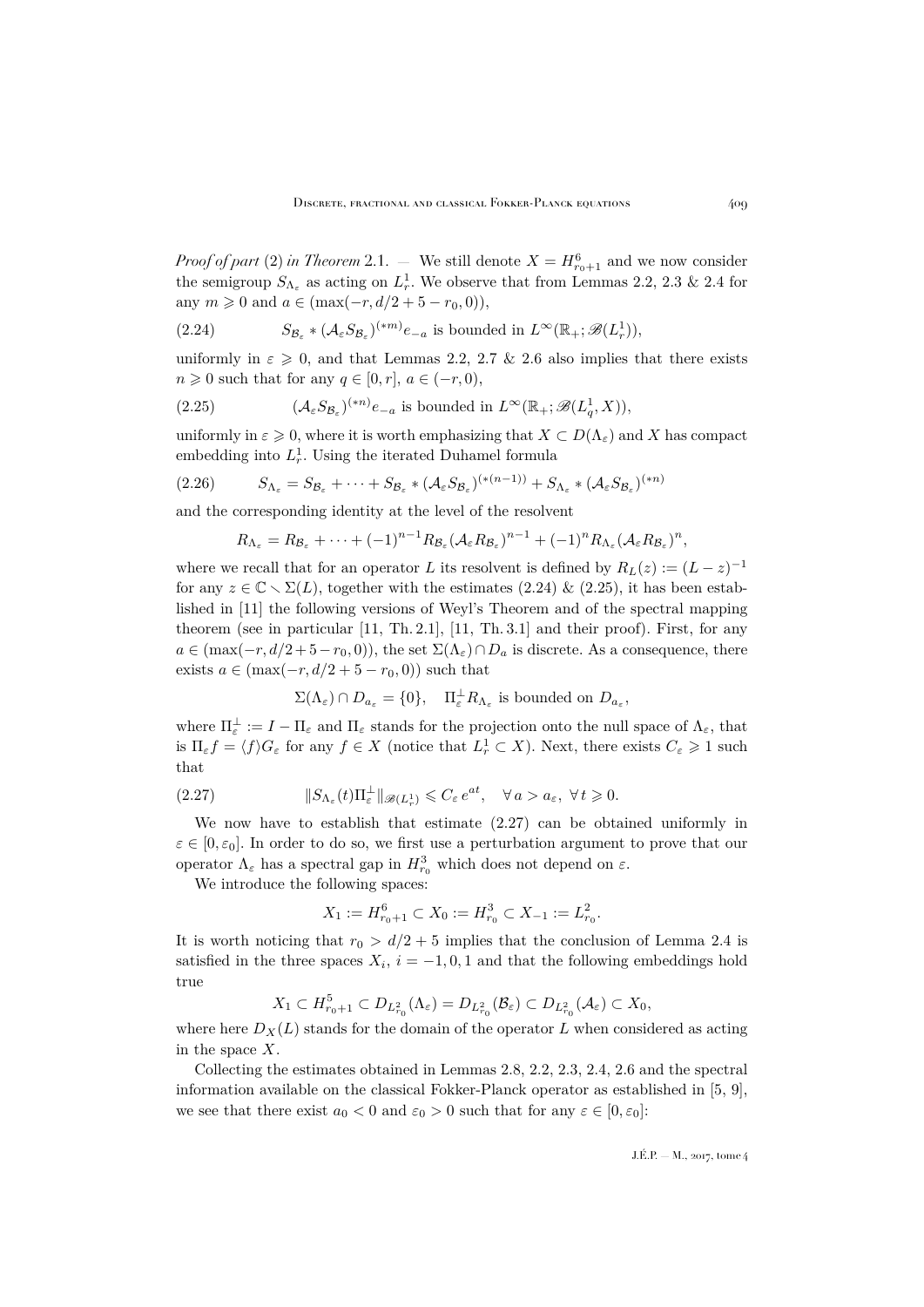- 410 S. Mischler & I. Tristani
	- (i) For any  $i = -1, 0, 1, \mathcal{A}_{\varepsilon} \in \mathscr{B}(X_i)$  uniformly in  $\varepsilon$ .
	- (ii) For any  $a > a_0$  and  $\ell \geq 0$ , there exists  $C_{\ell,a} > 0$  such that

$$
\forall i = -1, 0, 1, \quad \forall t \geq 0, \quad \|S_{\mathcal{B}_{\varepsilon}} * (A_{\varepsilon} S_{\mathcal{B}_{\varepsilon}})^{(*\ell)}(t)\|_{\mathscr{B}(X_i, X_i)} \leqslant C_{\ell, a} e^{at}.
$$

(iii) For any  $a > a_0$ , there exist  $n \ge 1$  and  $C_{n,a} > 0$  such that

$$
\forall i = -1, 0, \quad \| (A_{\varepsilon} S_{\mathcal{B}_{\varepsilon}})^{(*n)}(t) \|_{\mathscr{B}(X_i, X_{i+1})} \leq C_{n, a} e^{at}.
$$

(iv) There exists a function  $\eta(\varepsilon) \longrightarrow 0$  such that

$$
\forall i = -1, 0, \quad \|\mathcal{A}_{\varepsilon} - \mathcal{A}_0\|_{\mathscr{B}(X_i, X_i)} \leq \eta(\varepsilon) \quad \text{and} \quad \|\mathcal{B}_{\varepsilon} - \mathcal{B}_0\|_{\mathscr{B}(X_i, X_{i-1})} \leq \eta(\varepsilon).
$$

(v)  $\Sigma(\Lambda_0) \cap D_{a_0} = \{0\}$  in the spaces  $X_i$ ,  $i = -1, 0, 1$ , where 0 is a one dimensional eigenvalue.

Using a perturbative argument as in [\[15\]](#page-45-4), we deduce from the facts  $(i)$ – $(v)$ , that there exist  $a_0 < 0$  and  $\varepsilon_0 > 0$  such that for any  $\varepsilon \in [0, \varepsilon_0]$ , the following properties hold in  $X_0 = H_{r_0}^3$ :

(1) 
$$
\Sigma(\Lambda_{\varepsilon}) \cap D_{a_0} = \{0\}
$$
 in  $X_0$ ;

<span id="page-22-1"></span>(2) for any  $f_0 \in X_0$  and any  $a > a_0$ ,

(2.28) 
$$
\|S_{\Lambda_{\varepsilon}}(t)f_0 - G_{\varepsilon}\langle f_0 \rangle\|_{X_0} \leqslant C_a e^{at} \|f_0 - G_{\varepsilon}\langle f_0 \rangle\|_{X_0}, \quad \forall t \geqslant 0
$$

for some explicit constant  $C_a > 0$ .

We do not give more details on that perturbation argument here and we rather refer to the last section, where a similar but more general proof will be given with full details.

To conclude the proof of Theorem [2.1,](#page-8-0) we use an enlargement argument as introduced in [\[5,](#page-44-2) Th. 2.13]. More precisely, we immediately conclude by using the iterated Duhamel formula [\(2.26\)](#page-21-3) written as

<span id="page-22-3"></span>
$$
(2.29) \quad S_{\Lambda_{\varepsilon}} \Pi_{\varepsilon}^{\perp} = \Pi_{\varepsilon}^{\perp} S_{\mathcal{B}_{\varepsilon}} + \cdots + \Pi_{\varepsilon}^{\perp} S_{\mathcal{B}_{\varepsilon}} * (\mathcal{A}_{\varepsilon} S_{\mathcal{B}_{\varepsilon}})^{(*n-1)} + (\Pi_{\varepsilon}^{\perp} S_{\Lambda_{\varepsilon}}) * (\mathcal{A}_{\varepsilon} S_{\mathcal{B}_{\varepsilon}})^{(*n)}
$$

together with the estimates [\(2.24\)](#page-21-0), [\(2.25\)](#page-21-1) and [\(2.28\)](#page-22-1) in order to control the decay of each term.

### <span id="page-22-2"></span>3. From fractional to classical Fokker-Planck equation

<span id="page-22-0"></span>In this part, we denote  $\alpha := 2 - \varepsilon \in (0, 2]$  and we deal with the equations

(3.1) 
$$
\begin{cases} \partial_t f = -(-\Delta)^{\alpha/2} f + \operatorname{div}(xf) = \Lambda_{2-\alpha} f =: \mathcal{L}_{\alpha} f, & \alpha \in (0,2) \\ \partial_t f = \Delta f + \operatorname{div}(xf) = \Lambda_0 f =: \mathcal{L}_2 f. \end{cases}
$$

We here recall that the fractional Laplacian  $\Delta^{\alpha/2} f$  is defined for a Schwartz function f through the integral formula [\(1.2\)](#page-2-3). Moreover, the constant  $c_{\alpha}$  in (1.2) is chosen such that

$$
\frac{c_\alpha}{2}\,\int_{|z|\leqslant 1}\frac{z_1^2}{|z|^{d+\alpha}}=1,
$$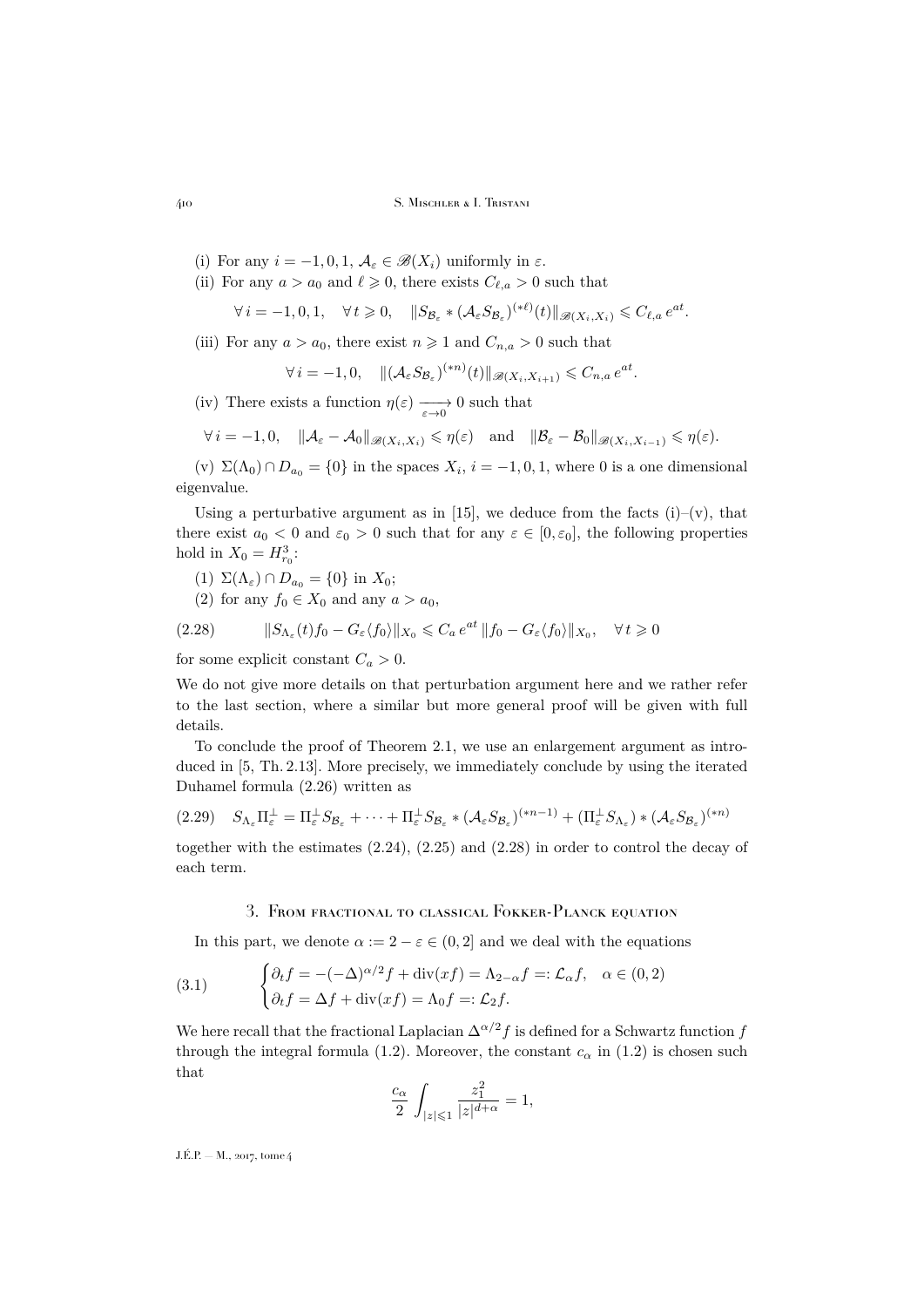which implies that  $c_{\alpha} \approx (2 - \alpha)$ . By duality, we can extend the definition of the fractional Laplacian to the following class of functions:

$$
\left\{f\in L^1_{\text{loc}}(\mathbb{R}^d)\;;\; \int_{\mathbb{R}^d} |f(x)| \,\langle x\rangle^{-d-\alpha} \,dx < \infty\right\}.
$$

In particular, one can define  $(-\Delta)^{\alpha/2}m$  when  $q < \alpha$  (where we recall again that  $m(x) = \langle x \rangle^q$ .

We recall that the equation  $\partial_t f = \mathcal{L}_{\alpha} f$  admits a unique equilibrium of mass 1 that we denote  $G_{\alpha}$  (see [\[4\]](#page-44-9) for the case  $\alpha < 2$ ). Moreover, if  $\alpha < 2$ , one can prove that  $G_{\alpha}(x) \approx \langle x \rangle^{-d-\alpha}$  (see [\[14\]](#page-45-1)) and for  $\alpha = 2$ , we have an explicit formula  $G_2(x) =$  $(2\pi)^{-d/2}e^{-|x|^2/2}$ . The main result of this section reads:

<span id="page-23-0"></span>THEOREM 3.1. — *Assume*  $\alpha_0 \in (0, 2)$  *and*  $q < \alpha_0$ *. There exists an explicit constant*  $a_0 < 0$  such that for any  $\alpha \in [\alpha_0, 2]$ , the semigroup  $S_{\mathcal{L}_{\alpha}}(t)$  associated to the frac*tional Fokker-Planck equation* [\(3.1\)](#page-22-2) *satisfies: for any*  $f_0 \in L_q^1$ , any  $a > a_0$  and any  $\alpha \in [\alpha_0, 2]$ ,

$$
\|S_{\mathcal{L}_{\alpha}}(t)f_0-G_{\alpha}\langle f_0 \rangle\|_{L^1_q}\leqslant C_a e^{at}\|f_0-G_{\alpha}\langle f_0 \rangle\|_{L^1_q}, \quad \forall\, t\geqslant 0
$$

*for some explicit constant*  $C_a \geq 1$ *. In particular, the spectrum*  $\Sigma(\mathcal{L}_{\alpha})$  *of*  $\mathcal{L}_{\alpha}$  *satisfies the separation property*  $\Sigma(\mathcal{L}_{\alpha}) \cap D_{a_0} = \{0\}$  *in*  $L_q^1$  *for any*  $\alpha \in [\alpha_0, 2]$ *.* 

3.1. Exponential decay in  $L^2(G_{\alpha}^{-1/2})$ .  $-$  We recall a result from [\[4\]](#page-44-9) which establishes an exponential decay to equilibrium for the semigroup  $S_{\mathcal{L}_{\alpha}}(t)$  in the small space  $L^2(G_{\alpha}^{-1/2}).$ 

<span id="page-23-1"></span>THEOREM 3.2. — *There exists a constant*  $a_0 < 0$  *such that for any*  $\alpha \in (0, 2)$ *,* 

- (1) *in*  $L^2(G_\alpha^{-1/2})$ *, there holds*  $\Sigma(\mathcal{L}_\alpha) \cap D_{a_0} = \{0\}$ *;*
- (2) the following estimate holds: for any  $f_0 \in L^2(G_\alpha^{-1/2})$  and any  $a > a_0$ ,

$$
\left\|S_{\mathcal{L}_{\alpha}}(t)f_0-G_{\alpha}\langle f_0\rangle\right\|_{L^2(G_{\alpha}^{-1/2})}\leqslant e^{at}\left\|f_0-G_{\alpha}\langle f_0\rangle\right\|_{L^2(G_{\alpha}^{-1/2})},\quad\forall\,t\geqslant 0.
$$

3.2. SPLITTING OF  $\mathcal{L}_{\alpha}$  and uniform estimates.  $-$  The proof of Theorem [3.1](#page-23-0) is based on the splitting of the operator  $\mathcal{L}_{\alpha}$  as  $\mathcal{L}_{\alpha} = \mathcal{A} + \mathcal{B}_{\alpha}$ , where  $\mathcal{A}$  is the multiplier operator  $Af := M \chi_R f$ , for some  $M, R > 0$  to be chosen later, and an extension argument taking advantage of the already known exponential decay in  $L^2(G_{\alpha}^{-1/2})$ .

As a straightforward consequence of the definition of  $A$ , we get the following estimates.

<span id="page-23-3"></span>LEMMA 3.3.  $-$  *Consider*  $s \in \mathbb{N}$  *and*  $p \ge 1$ *. The operator A is uniformly bounded in*  $\alpha$ *from*  $W^{s,p}(\nu)$  *to*  $W^{s,p}$  *with*  $\nu = m$  *or*  $\nu = G_{\alpha}^{-1/2}$ *.* 

We next establish that  $\mathcal{B}_{\alpha}$  enjoys uniform dissipativity properties.

<span id="page-23-2"></span>Lemma 3.4. — *For any* a > −q*, there exist* M > 0 *and* R > 0 *such that for any*  $\alpha \in [\alpha_0, 2], \ \mathcal{B}_{\alpha} - a \ \text{is dissipative in } L_q^1.$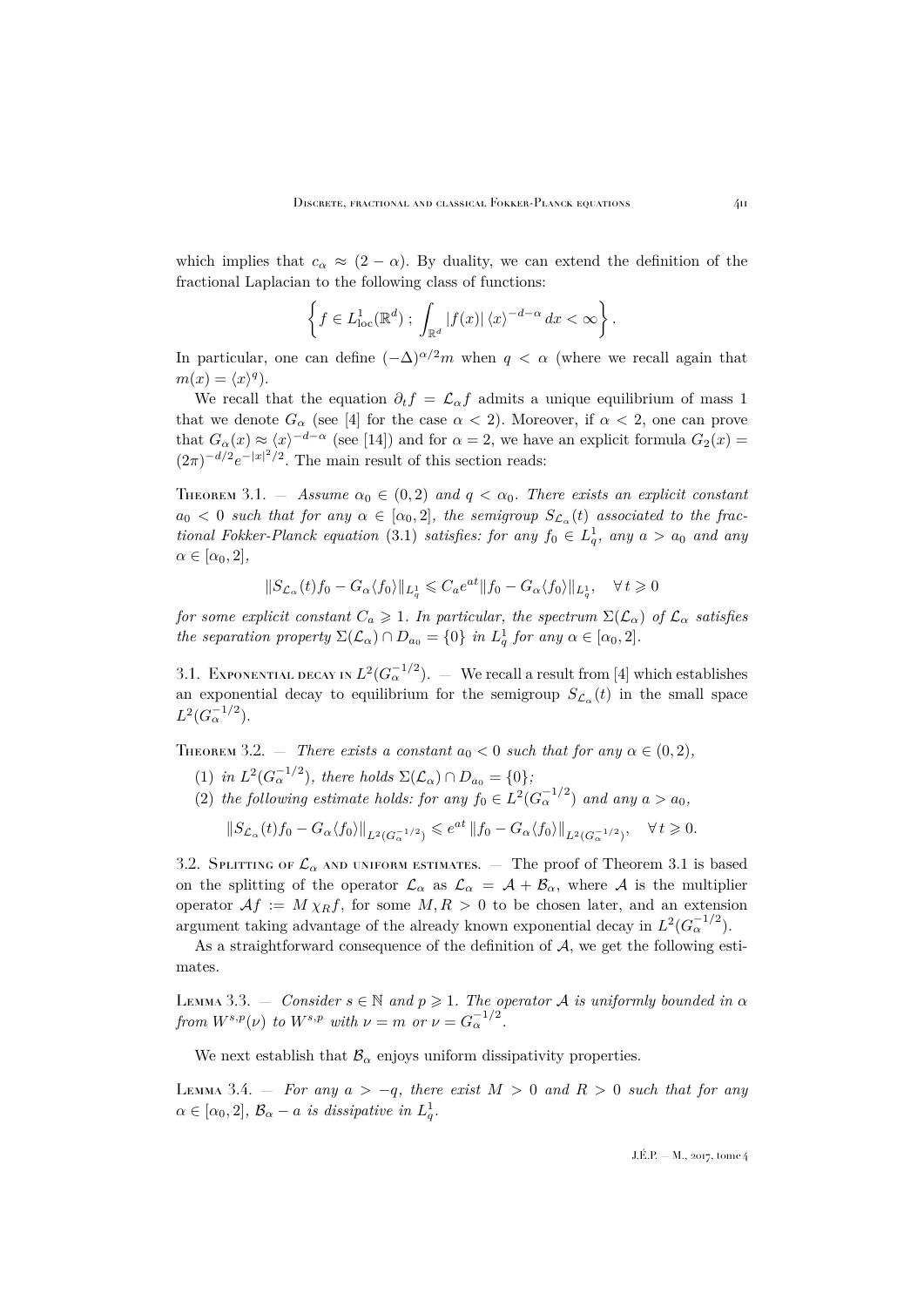*Proof*. — We just have to adapt the proof of Lemma 5.1 from [\[14\]](#page-45-1) taking into account the constant  $c_{\alpha}$ . Indeed, we have

$$
\int_{\mathbb{R}^d} (\mathcal{L}_{\alpha} f) \operatorname{sign} f m \leqslant \int_{\mathbb{R}^d} |f(x)| m(x) \Big( \frac{I_{\alpha}(m)(x)}{m(x)} - \frac{x \cdot \nabla m(x)}{m(x)} \Big) dx.
$$

We can then show that thanks to the rescaling constant  $c_{\alpha}$ ,  $I_{\alpha}(m)/m$  goes to 0 at infinity uniformly in  $\alpha \in [\alpha_0, 2)$ . As a consequence, if  $a > -q$ , since  $(x \cdot \nabla m)/m$  goes to  $-q$  at infinity, one may choose M and R such that for any  $\alpha \in [\alpha_0, 2)$ ,

$$
\frac{I_{\alpha}(m)(x)}{m(x)} - \frac{x \cdot \nabla m(x)}{m(x)} - M \chi_R(x) \leq a, \quad \forall x \in \mathbb{R}^d,
$$

which gives the result.  $\Box$ 

<span id="page-24-1"></span>LEMMA 3.5.  $-$  *For any*  $a > a_0$ *, where*  $a_0$  *is defined in Theorem* [3.2](#page-23-1),  $B_\alpha - a$  *is dissipative in*  $L^2(G_{\alpha}^{-1/2})$ *.* 

*Proof.* — The proof also comes from [\[14,](#page-45-1) Lem. 5.1].

We finally establish that  $AS_{\mathcal{B}_{\alpha}}$  enjoys some uniform regularization properties.

<span id="page-24-2"></span>LEMMA 3.6. — *There exist some constants*  $b \in \mathbb{R}$  and  $C > 0$  *such that for any*  $\alpha \in$  $[\alpha_0, 2]$ *, the following estimates hold:* 

<span id="page-24-0"></span>
$$
\forall t \geqslant 0, \quad \|S_{\mathcal{B}_{\alpha}}(t)\|_{\mathscr{B}(L^1, L^2)} \leqslant C \, \frac{e^{bt}}{t^{d/2\alpha_0}}.
$$

*As a consequence, we can prove that for any*  $a > \max(-q, a_0)$ ,  $\alpha \in [\alpha_0, 2]$ ,

(3.2) 
$$
\forall t \geq 0, \quad \| (\mathcal{A} S_{\mathcal{B}_{\alpha}})^{(*n)}(t) \|_{\mathscr{B}(L^1_q, L^2(G_{\alpha}^{-1/2}))} \leq C e^{at}.
$$

*Proof.* — We do not write the proof for the case  $\alpha = 2$ , for which we refer to [\[5,](#page-44-2) [9\]](#page-44-3).

*Step 1*. – The key argument to prove this regularization property of  $S_{\mathcal{B}_{\alpha}}(t)$  is the Nash inequality. For  $\alpha \in [\alpha_0, 2)$ , from the proof of [\[14,](#page-45-1) Lem. 5.3], we obtain that there exist  $b \ge 0$  and  $C > 0$  such that for any  $\alpha \in [\alpha_0, 2)$ ,

$$
\forall\,t\geqslant 0,\quad \|S_{{\mathcal B}_\alpha}(t)f\|_{L^2}\leqslant C\,\frac{e^{bt}}{t^{d/(2\alpha_0)}}\,\|f\|_{L^1}.
$$

*Step 2.*  $\equiv$  Using that A is compactly supported, we can write

$$
\|\mathcal{A}S_{\mathcal{B}_{\alpha}}(t)f\|_{L^2_q} \leqslant C\, \|S_{\mathcal{B}_{\alpha}}(t)f\|_{L^2} \leqslant C\, \frac{e^{bt}}{t^{d/(2\alpha_0)}}\, \|f\|_{L^1}.
$$

Using the same method as in [\[5\]](#page-44-2), we can first deduce that there exists  $\ell_0 \in \mathbb{N}, \gamma \in [0, 1)$ and  $K \in \mathbb{R}$  such that for any  $\alpha \in [\alpha_0, 2]$ ,

$$
\|({\mathcal A} S_{{\mathcal B}_{\alpha}})^{(*\ell_0)}(t)f\|_{L^2(G_{\alpha}^{-1/2})} \leqslant C\,\frac{e^{bt}}{t^{\gamma}}\,\|f\|_{L^1_q}.
$$

We next conclude that [\(3.2\)](#page-24-0) holds using [\[5,](#page-44-2) Lem. 2.17] together with Lemmas [3.4](#page-23-2) and [3.3.](#page-23-3)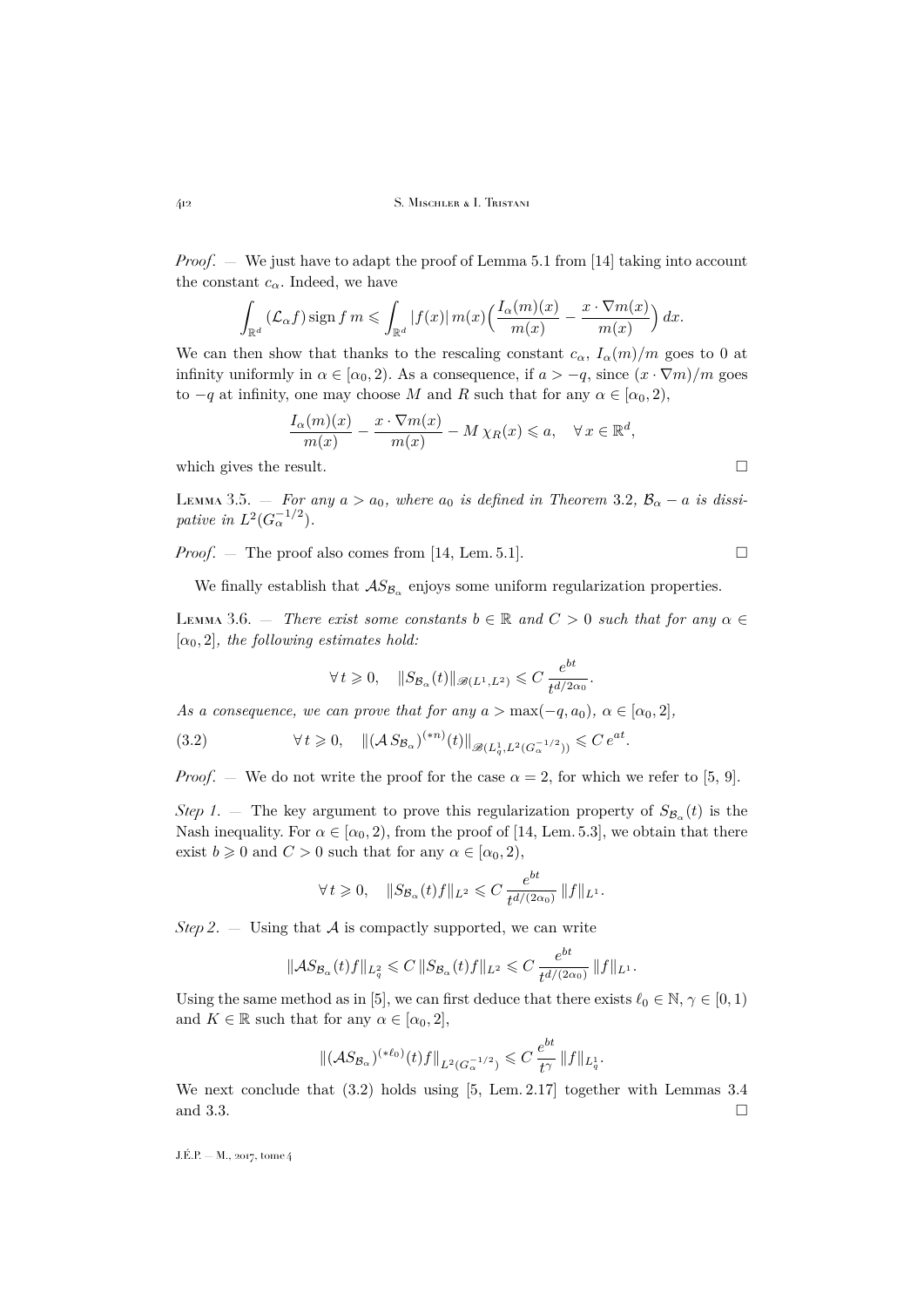3.3. Spectral analysis. — Before going into the proof of Theorem [3.1,](#page-23-0) let us notice that we can make explicit the projection  $\Pi_{\alpha}$  onto the null space through the following formula:  $\Pi_{\alpha} f = \langle f \rangle G_{\alpha}$  for any  $f \in L_q^1$ . Moreover, since the mass is preserved by the equation  $\partial_t f = \mathcal{L}_{\alpha} f$ , we can deduce that  $\Pi_{\alpha}(S_{\mathcal{L}_{\alpha}}(t) f) = \Pi_{\alpha} f$  for any  $t \geq 0$  and any  $f \in L_q^1$ .

*Proof of Theorem* [3.1.](#page-23-0) — We use the enlargement argument for each  $\alpha \in [\alpha_0, 2]$  exactly as in the end of the proof of part (2) in Theorem [2.1,](#page-8-0) by taking advantage of the several estimates established in Theorem [3.2](#page-23-1) and in Lemmas [3.3,](#page-23-3) [3.4,](#page-23-2) [3.5](#page-24-1) and [3.6.](#page-24-2)  $\Box$ 

### 4. From discrete to fractional Fokker-Planck equation

<span id="page-25-0"></span>Let us fix  $\alpha \in (0, 2)$ . We consider the equations

(4.1) 
$$
\begin{cases} \partial_t f = k_{\varepsilon} * f - ||k_{\varepsilon}||_{L^1} f + \text{div}_x(xf) =: \Lambda_{\varepsilon} f, & \varepsilon > 0, \\ \partial_t f = -(-\Delta)^{\alpha/2} f + \text{div}_x(xf) =: \Lambda_0 f, \end{cases}
$$

where

<span id="page-25-1"></span>
$$
k_{\varepsilon}(x) := \mathbb{1}_{\varepsilon \leqslant |x| \leqslant 1/\varepsilon} k_0(x) + \mathbb{1}_{|x| < \varepsilon} k_0(\varepsilon), \quad k_0(x) := |x|^{-d-\alpha}.
$$

Notice that

(4.2) 
$$
\forall x \in \mathbb{R}^d \setminus \{0\}, \quad k_{\varepsilon}(x) \nearrow k_0(x) \quad \text{as} \quad \varepsilon \longrightarrow 0.
$$

For  $\alpha \in (0, 2)$ , the fractional Laplacian on Schwartz functions is still defined through the formula [\(1.2\)](#page-2-3). However, since  $\alpha$  is fixed in this part, we can get rid of the constant  $c_{\alpha}$  and consider that it equals 1. The main theorem of this section reads:

<span id="page-25-2"></span>THEOREM 4.1.  $-$  *Assume*  $0 < r < \alpha/2$ .

<span id="page-25-3"></span>(1) *For any*  $\varepsilon > 0$ *, there exists a positive and unit mass normalized steady state*  $G_{\varepsilon} \in L_r^1$  to the discrete fractional Fokker-Planck equation [\(4.1\)](#page-25-1).

<span id="page-25-4"></span>(2) *There exist an explicit constant*  $a_0 < 0$  *and* a constant  $\varepsilon_0 > 0$  *such that for*  $any \varepsilon \in [0, \varepsilon_0],$  the semigroup  $S_{\Lambda_{\varepsilon}}(t)$  associated to the discrete and fractional Fokker-*Planck equations* [\(4.1\)](#page-25-1) *satisfies: for any*  $f_0 \in L^1_r$  *and any*  $a > a_0$ ,

$$
\|S_{\Lambda_{\varepsilon}}(t)f_0-G_{\varepsilon}\langle f_0\rangle\|_{L^1_{r}}\leqslant C_a\,e^{at}\,\|f_0-G_{\varepsilon}\langle f_0\rangle\|_{L^1_{r}}\quad\forall\,t\geqslant 0,
$$

*for some explicit constant*  $C_a \geq 1$ *. In particular, the spectrum*  $\Sigma(\Lambda_{\varepsilon})$  *of*  $\Lambda_{\varepsilon}$  *satisfies the separation property*  $\Sigma(\Lambda_{\varepsilon}) \cap D_{a_0} = \{0\}$  *in*  $L_r^1$ *.* 

The method of the proof is similar to the one of Section [2.](#page-7-0) We introduce a suitable splitting  $\Lambda_{\varepsilon} = \mathcal{A}_{\varepsilon} + \mathcal{B}_{\varepsilon}$ , establish some dissipativity and regularity properties on  $\mathcal{B}_{\varepsilon}$ and  $\mathcal{A}_{\varepsilon}S_{\mathcal{B}_{\varepsilon}}$  and apply the Krein-Rutman theory revisited in [\[11,](#page-45-3) [7\]](#page-44-4). However, let us emphasize that we introduce a new splitting for the fractional operator (a different one from Section [3](#page-22-0) and from [\[14\]](#page-45-1)) and we also develop a new perturbative argument in the same line as [\[8,](#page-44-1) [15,](#page-45-4) [7\]](#page-44-4) but with some less restrictive assumptions on the operators  $\mathcal{A}_{\varepsilon}$ and  $\mathcal{B}_{\varepsilon}$ , requiring that they are fulfilled only on the limit operator (i.e., for  $\varepsilon = 0$ ). We finally recall that we denote  $m(x) = \langle x \rangle^q$  during the proofs.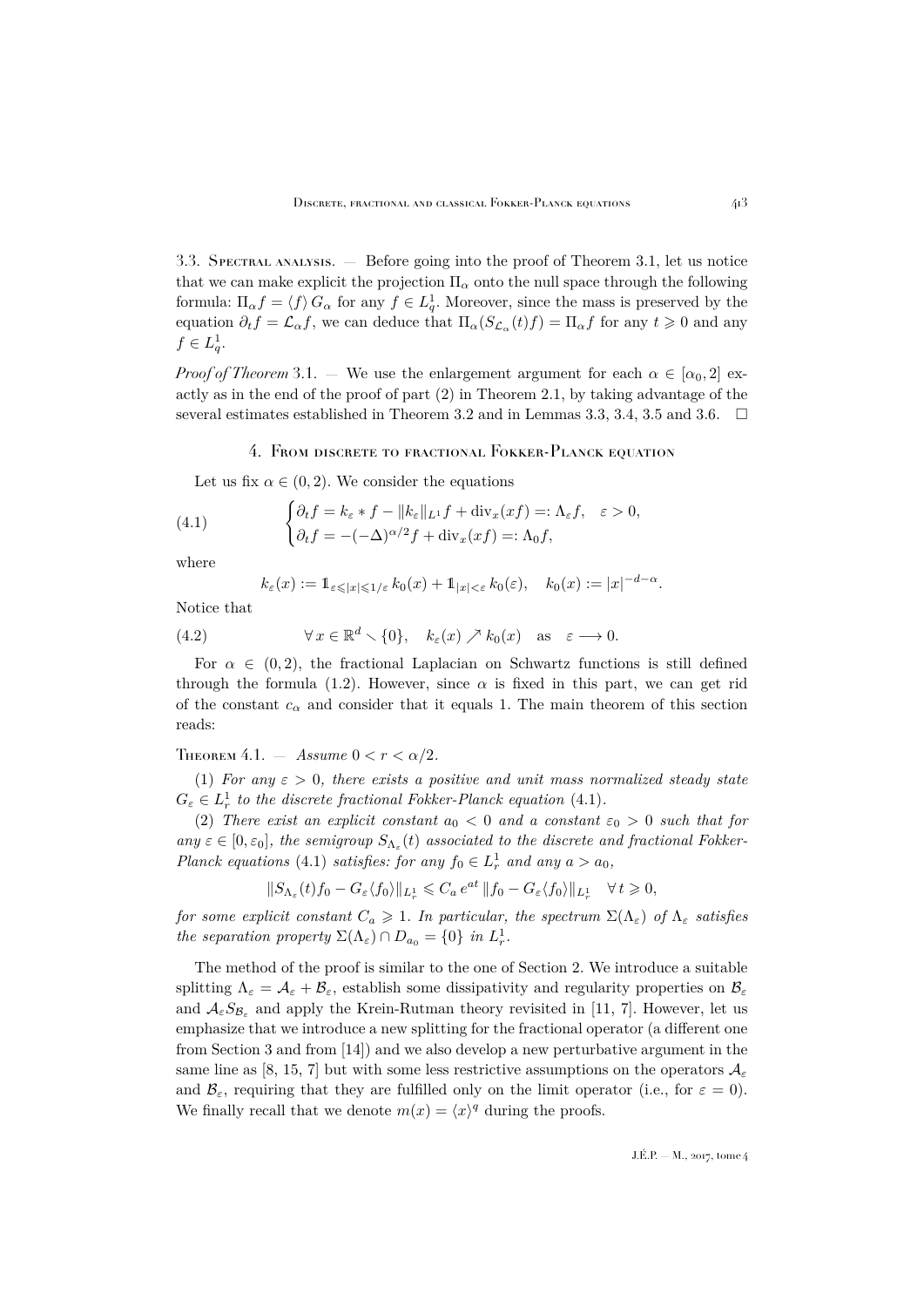4.1. SPLITTINGS OF  $\Lambda_{\varepsilon}$ . – For any  $0 < \beta < \beta'$ , as previously, we introduce  $\chi_{\beta}(x)$ :  $\chi(x/\beta), \chi^c_\beta := 1 - \chi_\beta$ ; we also define  $\chi_{\beta,\beta'} := \chi_{\beta'} - \chi_\beta$  and introduce the function  $\xi_\beta$ defined on  $\mathbb{R}^d \times \mathbb{R}^d$  by  $\xi_\beta(x, y) := \chi_\beta(x) + \chi_\beta(y) - \chi_\beta(x)\chi_\beta(y)$  and  $\xi_\beta^c := 1 - \xi_\beta$ . We denote  $I_0(f) := -(-\Delta)^{\alpha/2} f$  and  $I_{\varepsilon}(f) := k_{\varepsilon} * f - ||k_{\varepsilon}||_{L^1} f$  for  $\varepsilon > 0$ . We split these operators into several parts: for any  $\varepsilon \geqslant 0$ ,

<span id="page-26-0"></span>
$$
I_{\varepsilon}(f)(x) = \int_{\mathbb{R}^d} k_{\varepsilon}(x - y) \chi_{\eta}(x - y) (f(y) - f(x) - \chi(x - y)(y - x) \cdot \nabla f(x)) dy
$$
  
+ 
$$
\int_{\mathbb{R}^d} k_{\varepsilon}(x - y) \chi_L^c(x - y) (f(y) - f(x)) dy
$$
  
+ 
$$
\int_{\mathbb{R}^d} k_{\varepsilon}(x - y) \chi_{\eta, L}(x - y) (f(y) - f(x)) \xi_R^c(x, y) dy
$$
  
(4.3)  
- 
$$
\int_{\mathbb{R}^d} k_{\varepsilon}(x - y) \chi_{\eta, L}(x - y) \xi_R(x, y) dy f(x)
$$
  
+ 
$$
\int_{\mathbb{R}^d} k_{\varepsilon}(x - y) \chi_{\eta, L}(x - y) \xi_R(x, y) f(y) dy
$$
  
=: 
$$
\mathcal{B}_{\varepsilon}^1 f + \mathcal{B}_{\varepsilon}^2 f + \mathcal{B}_{\varepsilon}^3 f + \mathcal{B}_{\varepsilon}^4 f + \mathcal{A}_{\varepsilon} f,
$$

where the constants  $\eta \in [\varepsilon, 1], R > 0$  and  $0 < L \leq 1/\varepsilon$  will be chosen later. One can notice that given the facts that  $\eta \geq \varepsilon$  and  $L \leq 1/\varepsilon$ , we have for any  $\varepsilon > 0$ ,  $\mathcal{A}_{\varepsilon} = \mathcal{A}_{0} =: \mathcal{A}$ . Finally, we denote for any  $\varepsilon \geqslant 0$ ,

$$
\mathcal{B}_{\varepsilon}^{5}f = \text{div}(xf) \quad \text{and} \quad \mathcal{B}_{\varepsilon}f = \mathcal{B}_{\varepsilon}^{1}f + \mathcal{B}_{\varepsilon}^{2}f + \mathcal{B}_{\varepsilon}^{3}f + \mathcal{B}_{\varepsilon}^{4}f + \mathcal{B}_{\varepsilon}^{5}f.
$$

4.2. CONVERGENCE  $\mathcal{B}_{\varepsilon} \to \mathcal{B}_0$ .

<span id="page-26-1"></span>LEMMA 4.2. – *Consider*  $p \in (1,\infty)$  *and*  $q \in (0,\alpha/p)$ *. The following convergence holds:*

$$
\|\mathcal{B}_{\varepsilon}-\mathcal{B}_0\|_{\mathscr{B}(W_q^{s+2,p}, W_q^{s,p})}\leqslant \eta_1(\varepsilon)\xrightarrow[\varepsilon\to 0]{} 0,\quad s=-2,0.
$$

*Proof.* — Let us notice that  $\mathcal{B}_{\varepsilon} - \mathcal{B}_0 = \Lambda_{\varepsilon} - \Lambda_0$ .

*Step 1*. — We first consider the case  $s = 0$  and we introduce the notation  $k_{0,\varepsilon}$  :=  $k_0 - k_{\varepsilon}$ . We compute

$$
\begin{split} \|\Lambda_{\varepsilon}f - \Lambda_{0}f\|_{L_{q}^{p}}^{p} &= \int_{\mathbb{R}^{d}}\left|\int_{\mathbb{R}^{d}}k_{0,\varepsilon}(z)\left(f(x+z) - f(x) - \chi(z)z\cdot\nabla f(x)\right)dz\right|^{p} \, m^{p}(x) \, dx \\ &\leqslant C\,\int_{\mathbb{R}^{d}}\left|\int_{|z|\leqslant 1}k_{0,\varepsilon}(z)\left(f(x+z) - f(x) - \chi(z)z\cdot\nabla f(x)\right)dz\right|^{p} \, m^{p}(x) \, dx \\ &\quad + C\,\int_{\mathbb{R}^{d}}\left|\int_{|z|\geqslant 1}k_{0,\varepsilon}(z)\left(f(x+z) - f(x) - \chi(z)z\cdot\nabla f(x)\right)dz\right|^{p} \, m^{p}(x) \, dx \\ &=: T_{1} + T_{2}. \end{split}
$$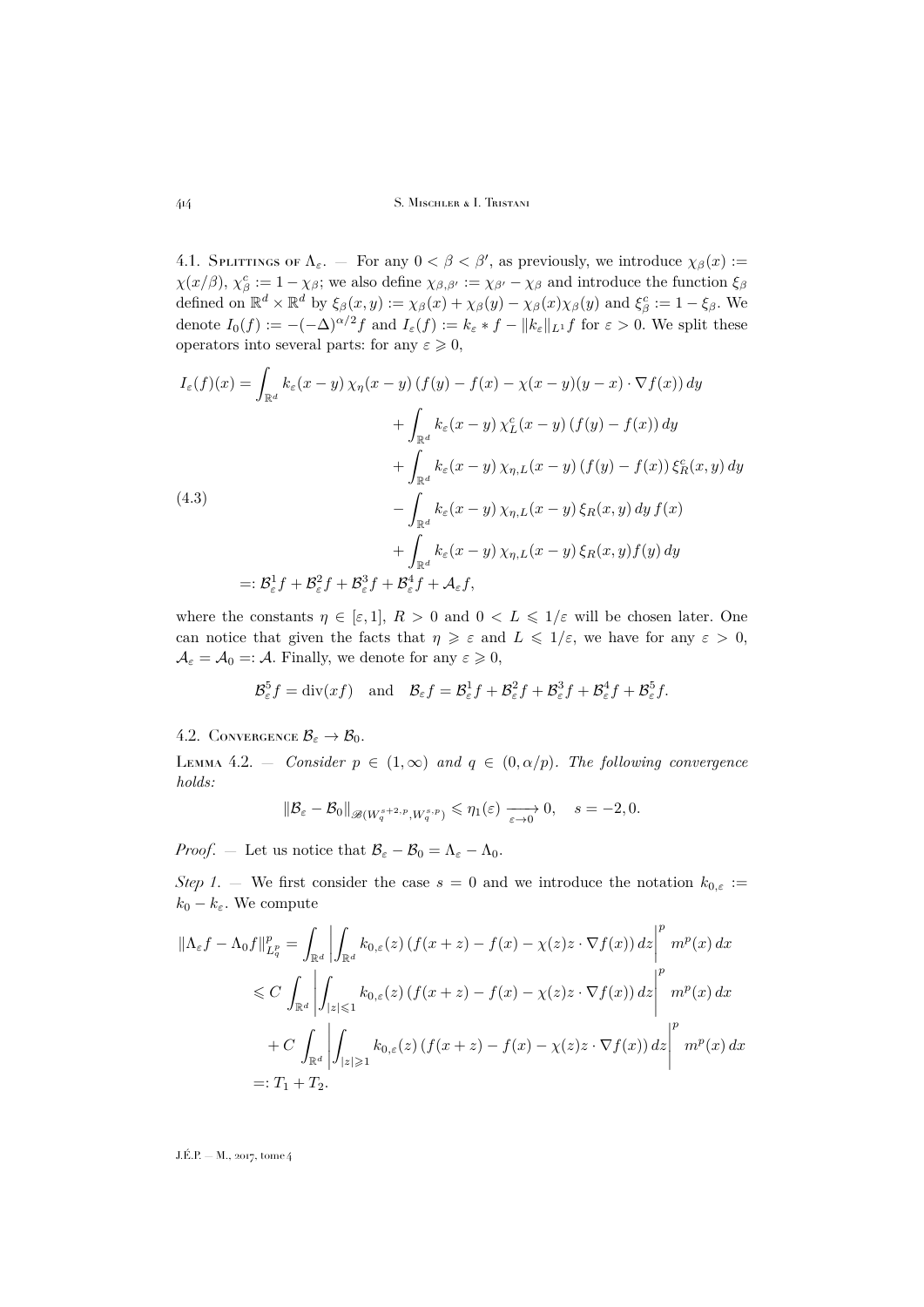To deal with  $T_1$ , we perform a Taylor expansion of  $f$  of order 2 and we use that  $\chi(z) = 1$  if  $|z| \leq 1$ , in order to get

$$
T_1 \leqslant C \, \int_{\mathbb{R}^d} \biggl( \int_{|z| \leqslant 1} k_{0,\varepsilon}(z) \, |z|^2 \int_0^1 (1-s) \, |D^2 f(x+sz)| \, ds \, dz \biggr)^p \, m^p(x) \, dx.
$$

From Hölder's inequality applied with the measure  $\mu_{\varepsilon}(dz) := 1_{|z| \leq 1} k_{0,\varepsilon}(z) |z|^2 dz$ , we have

$$
T_1 \leqslant C \left( \int_{\mathbb{R}^d} \mu_{\varepsilon}(dz) \right)^{p/p'} \int_{\mathbb{R}^d \times \mathbb{R}^d} \left( \int_0^1 |D^2 f(x+sz)| ds \right)^p \mu_{\varepsilon}(dz) m^p(x) dx
$$

where  $p' = p/(p-1)$  is the Hölder conjugate exponent of p. Using now Jensen's inequality, we get

$$
T_1 \leqslant C \left( \int_{\mathbb{R}^d} \mu_{\varepsilon}(dz) \right)^{p/p'} \int_{\mathbb{R}^d \times \mathbb{R}^d} \int_0^1 |D^2 f(x+sz)|^p \, ds \, \mu_{\varepsilon}(dz) \, m^p(x) \, dx
$$
  
\$\leqslant C \left( \int\_{\mathbb{R}^d} \mu\_{\varepsilon}(dz) \right)^p \int\_{\mathbb{R}^d} |D^2 f(x)|^p \, m^p(x) \, dx, \,

with

$$
\int_{\mathbb{R}^d} \mu_{\varepsilon}(dz) = \int_{|z| \leq 1} k_{0,\varepsilon}(z) |z|^2 dz \xrightarrow[\varepsilon \to 0]{} 0
$$

by Lebesgue dominated convergence theorem. To treat  $T_2$ , we first notice that the term involving  $\nabla f(x)$  gives no contribution, because  $k_{0,\varepsilon}\chi \equiv 0$  for  $\varepsilon \in (0,1/2)$ , so that performing similar computations as for  $T_1$ , we have

$$
T_2 \leq C \int_{\mathbb{R}^d} \left| \int_{|z| \geq 1} k_{0,\varepsilon}(z) \left( f(x+z) - f(x) \right) dz \right|^p m^p(x) dx
$$
  
\n
$$
\leq C \left( \int_{|z| \geq 1} k_{0,\varepsilon}(z) dz \right)^{p/p'} \int_{\mathbb{R}^d} \int_{|z| \geq 1} |k_{0,\varepsilon}(z)| (|f|^p(x+z) + |f|^p(x)) dz m^p(x) dx
$$
  
\n
$$
\leq C \left( \int_{|z| \geq 1} k_{0,\varepsilon}(z) m^p(z) dz \right)^p \int_{\mathbb{R}^d} |f|^p(x) m^p(x) dx,
$$

with

$$
\int_{|z|\geqslant 1} k_{0,\varepsilon}(z) \, m^p(z) \, dz \xrightarrow[\varepsilon \to 0]{} 0
$$

by the Lebesgue dominated convergence theorem again. As a consequence, we obtain

$$
\|(\Lambda_{\varepsilon}-\Lambda_0)(f)\|_{L^p_q}\leqslant \eta(\varepsilon)\|f\|_{W_q^{2,p}},\quad \eta(\varepsilon)\xrightarrow[\varepsilon\to 0]{}0.
$$

*Step 2.* — We now consider the case  $s = -2$ , and we recall that by definition

$$
\|\Lambda_{\varepsilon}f - \Lambda_0f\|_{W_q^{-2,p}} = \sup_{\|\phi\|_{W^{2,p'}} \leq 1} \int_{\mathbb{R}^d} f(\Lambda_{\varepsilon} - \Lambda_0)^*(\phi m)
$$

$$
= \sup_{\|\phi\|_{W^{2,p'}} \leq 1} \int_{\mathbb{R}^d} f(\Lambda_{\varepsilon} - \Lambda_0)(\phi m)
$$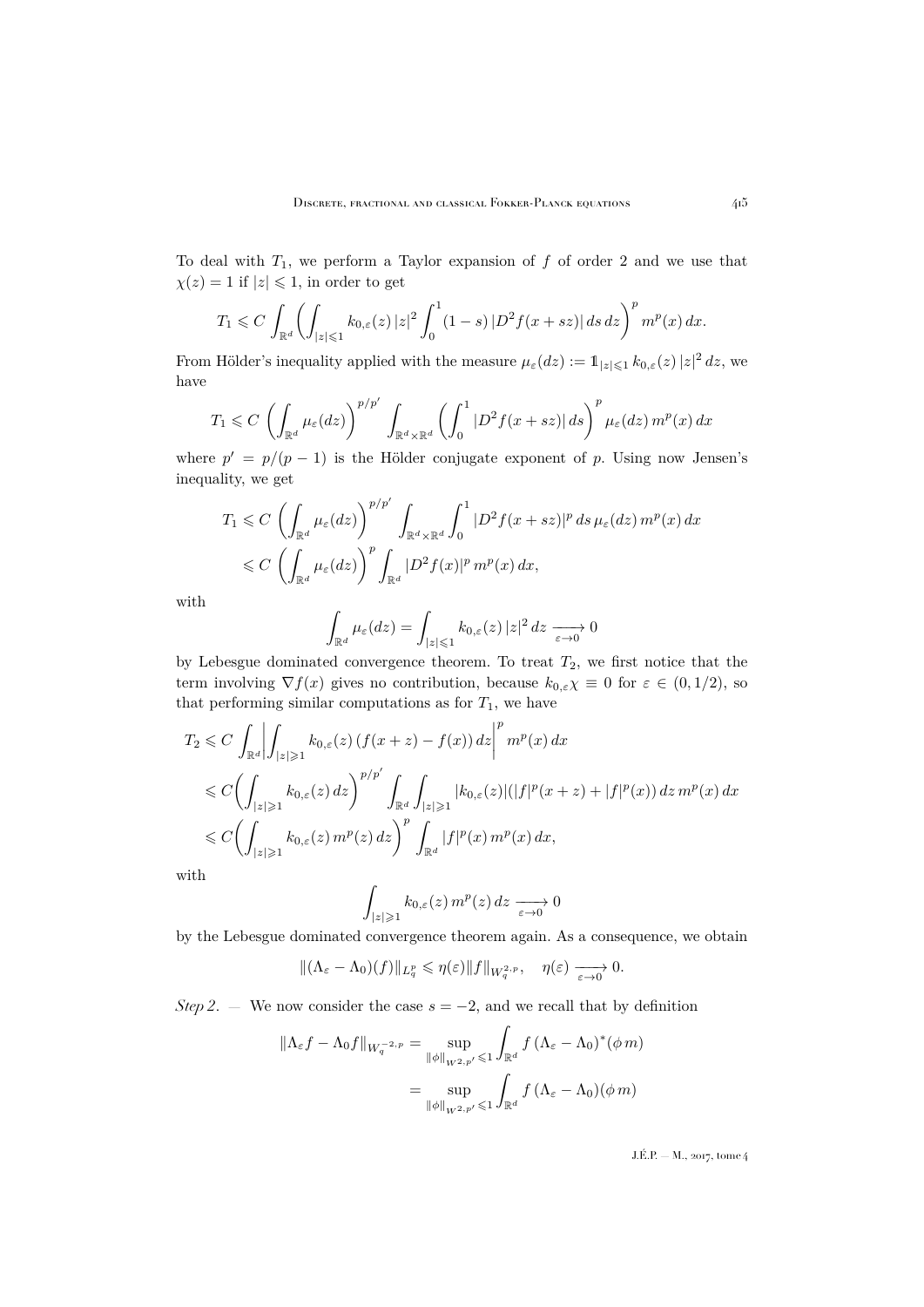where  $p' = p/(p-1)$  and because  $(\Lambda_{\varepsilon} - \Lambda_0)^* = \Lambda_{\varepsilon} - \Lambda_0$  (where  $\Lambda^*$  stands for the formal dual operator of  $\Lambda$ ). For sake of simplicity, we introduce the notation

(4.4) 
$$
\mathcal{T}_{\nu}(x,y) := \nu(y) - \nu(x) - \nabla \nu(x) \cdot (y-x) \chi(x-y).
$$

We then estimate the integral in the right hand side of the previous equality:

<span id="page-28-0"></span>
$$
\int_{\mathbb{R}^d} f(\Lambda_{\varepsilon} - \Lambda_0)(\phi m) = \int_{\mathbb{R}^d} \frac{(\Lambda_{\varepsilon} - \Lambda_0)(\phi m)}{m} f m
$$
  
\$\leqslant \left\| (\Lambda\_{\varepsilon} - \Lambda\_0)(\phi m) / m \right\|\_{L^{p'}} \|f\|\_{L^p\_q}\$.

Moreover,

<span id="page-28-1"></span>(4.5) 
$$
(\Lambda_{\varepsilon} - \Lambda_0)(\phi m)(x) = (I_{\varepsilon} - I_0)(\phi m)(x)
$$

$$
= (I_{\varepsilon} - I_0)(\phi)(x) m(x) + \int_{\mathbb{R}^d} k_{0,\varepsilon}(z) \phi(x+z) \mathcal{T}_m(x, x+z) dz
$$

$$
+ \int_{\mathbb{R}^d} k_{0,\varepsilon}(z) \chi(z) z \cdot \nabla m(x) (\phi(x+z) - \phi(x)) dz.
$$

We deduce that

$$
\begin{split} \left\| (\Lambda_{\varepsilon} - \Lambda_0)(\phi \, m) / m \right\|_{L^{p'}}^{p'} &\leq C \left( \left\| (I_{\varepsilon} - I_0)(\phi) \right\|_{L^{p'}}^{p'} \\ &+ \int_{\mathbb{R}^d} \frac{1}{m^{p'}(x)} \left| \int_{\mathbb{R}^d} k_{0,\varepsilon}(z) \phi(x+z) \, \mathcal{T}_m(x, x+z) \, dz \right|^{p'} dx \right. \\ &\left. + \int_{\mathbb{R}^d} \frac{1}{m^{p'}(x)} \left| \int_{\mathbb{R}^d} k_{0,\varepsilon}(z) \, \chi(z) \, z \cdot \nabla m(x) \left( \phi(x+z) - \phi(x) \right) dz \right|^{p'} dx \right) \\ &=: C \left( J_1 + J_2 + J_3 \right). \end{split}
$$

To deal with  $J_1$ , we use the step 1 of the proof which gives us

$$
\left\| (I_{\varepsilon} - I_0)(\phi) \right\|_{L^{p'}} \leqslant \eta(\varepsilon) \|\phi\|_{W^{2,p'}}, \quad \eta(\varepsilon) \xrightarrow[\varepsilon \to 0]{} 0.
$$

The term  $J_2$  is split into two parts:

$$
J_2 \leq C \left( \int_{\mathbb{R}^d} \frac{1}{m^{p'}(x)} \left| \int_{|z| \leq 1} k_{0,\varepsilon}(z) \phi(x+z) \mathcal{T}_m(x,x+z) \, dz \right|^{p'} dx + \int_{\mathbb{R}^d} \frac{1}{m^{p'}(x)} \left| \int_{|z| \geq 1} k_{0,\varepsilon}(z) \phi(x+z) \mathcal{T}_m(x,x+z) \, dz \right|^{p'} dx \right)
$$
  
 
$$
=: J_{21} + J_{22}.
$$

We first notice that for  $|z| \leq 1$ ,

$$
\mathcal{T}_m(x, x+z) = \int_0^1 (1-\theta) D^2 m(x+\theta z)(z, z) d\theta,
$$

which implies that

$$
J_{21} \leqslant C \int_{\mathbb{R}^d} \frac{1}{m^{p'}(x)} \bigg( \int_0^1 \int_{|z| \leqslant 1} k_{0,\varepsilon}(z) |z|^2 |D^2 m(x + \theta z)| |\phi|(x + z) d\theta dz \bigg)^{p'} dx.
$$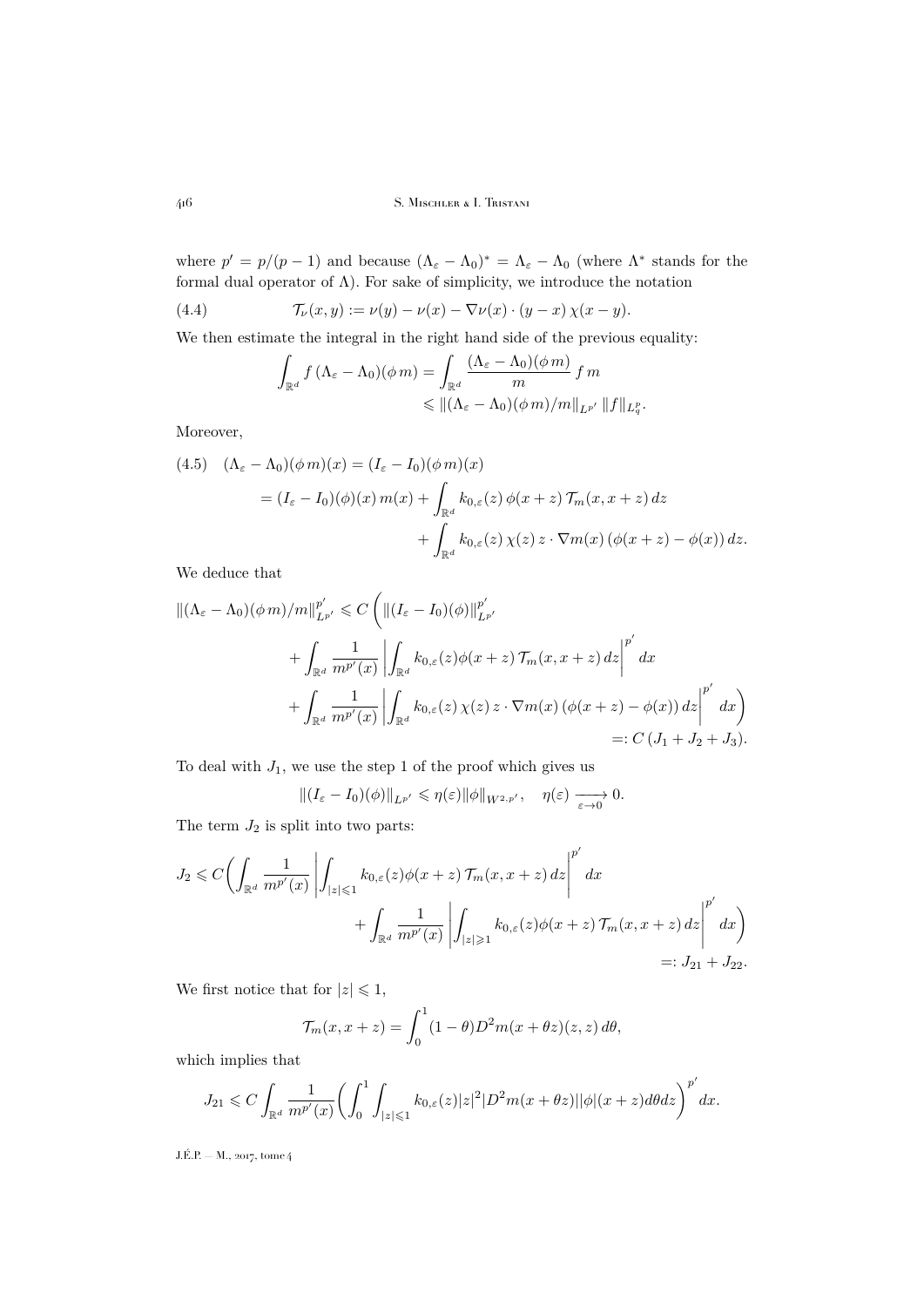Since  $0 < q < 2$ ,  $|D^2m| \leq C$  and  $1/m^{p'} \leq C$  in  $\mathbb{R}^d$ , we thus deduce using Hölder's inequality and a change of variable,

$$
J_{21} \leqslant C \left( \int_{|z| \leqslant 1} k_{0,\varepsilon}(z) |z|^2 \, dz \right)^{p'} \|\phi\|_{L^{p'}}^{p'} \quad \text{with} \quad \int_{|z| \leqslant 1} k_{0,\varepsilon}(z) |z|^2 \, dz \xrightarrow[\varepsilon \to 0]{} 0.
$$

Concerning  $J_{22}$ , we use  $|z\chi(z)| \leq C$  for any  $|z| \geq 1$  and  $|\nabla m| \leq C m$  in  $\mathbb{R}^d$ , and we obtain that  ${\cal J}_{22}$  is bounded from above by

$$
C \int_{\mathbb{R}^d} \frac{1}{m^{p'}(x)} \left( \int_{|z| \geq 1} k_{0,\varepsilon}(z) |\phi|(x+z) \left( m(x+z) + m(x) + |\nabla m(x)| \right) dz \right)^{p'} dx
$$
  

$$
\leq C \int_{\mathbb{R}^d} \left( \int_{|z| \geq 1} k_{0,\varepsilon}(z) |\phi|(x+z) m(z) dz \right)^{p'} dx,
$$

which implies, using Hölder's inequality and a change of variable,

$$
J_{22} \leqslant C \left( \int_{|z| \geqslant 1} k_{0,\varepsilon}(z) \, m^p(z) \, dz \right)^{p'} \|\phi\|_{L^{p'}}^{p'}, \quad \text{with} \quad \int_{|z| \geqslant 1} k_{0,\varepsilon}(z) \, m^p(z) \, dz \xrightarrow[\varepsilon \to 0]{} 0.
$$

Finally, we handle  $J_3$  performing a Taylor expansion of  $\phi$ :

$$
\phi(x+z) - \phi(x) = \int_0^1 (1-s) \nabla \phi(x+sz) \cdot z \, ds
$$

which implies, using that  $|\nabla m|^{p'} / m^{p'} \in L^{\infty}$ , Hölder's inequality and a change of variable,

$$
J_3 \leqslant \left(\int_{\mathbb{R}^d} \frac{|\nabla m|^{p'}(x)}{m^{p'}(x)} \left(\int_{|z| \leqslant 2} k_{0,\varepsilon}(z) |z|^2 \int_0^1 |\nabla \phi|(x+sz) ds dz\right)^{p'} dx\right)^{1/p'}\n\leqslant C \int_{|z| \leqslant 2} k_{0,\varepsilon}(z) |z|^2 dz \, \|\nabla \phi\|_{L^{p'}} \quad \text{with} \quad \int_{|z| \leqslant 2} k_{0,\varepsilon}(z) |z|^2 dz \xrightarrow[\varepsilon \to 0]{} 0.
$$

As a consequence, we obtain that

$$
\|(\Lambda_{\varepsilon}-\Lambda_0)(\phi m)/m\|_{L^{p'}}\leqslant \eta(\varepsilon)\|\phi\|_{W^{2,p'}},\quad \eta(\varepsilon)\xrightarrow[\varepsilon\to 0]{}0,
$$

which concludes the proof.  $\hfill \square$ 

### 4.3. REGULARIZATION PROPERTIES OF  $A_{\varepsilon}$

<span id="page-29-0"></span>LEMMA 4.3. – *For any*  $p \in (1, \infty)$ *,*  $(s, t) = (-2, 0)$  *or*  $(0, 2)$ *, the operator*  $\mathcal{A}_{\varepsilon} = \mathcal{A}_0 = \mathcal{A}$ *defined in* [\(4.3\)](#page-26-0) *by*

$$
\mathcal{A}f = \int_{\mathbb{R}^d} k_0(x - y) \,\chi_{\eta, L}(x - y) \,\xi_R(x, y) f(y) \,dy
$$

*is bounded from*  $W^{s,p}$  *to*  $W^{t,p}(\nu)$  *for any weight function*  $\nu$ *.* 

*Proof*. — First, one can notice that

<span id="page-29-1"></span>
$$
\xi_R(x, y) \chi_{\eta, L}(x - y) \le (\chi_R(x) + \chi_R(y)) \chi_{\eta, L}(x - y)
$$
  

$$
\le (1_{|x| \le 2R} + 1_{|y| \le 2R}) 1_{\eta \le |x - y| \le 2L}
$$
  

$$
\le 2 1_{\eta \le |x - y| \le 2L} 1_{|x| \le 2(R + L)} 1_{|y| \le 2(R + L)},
$$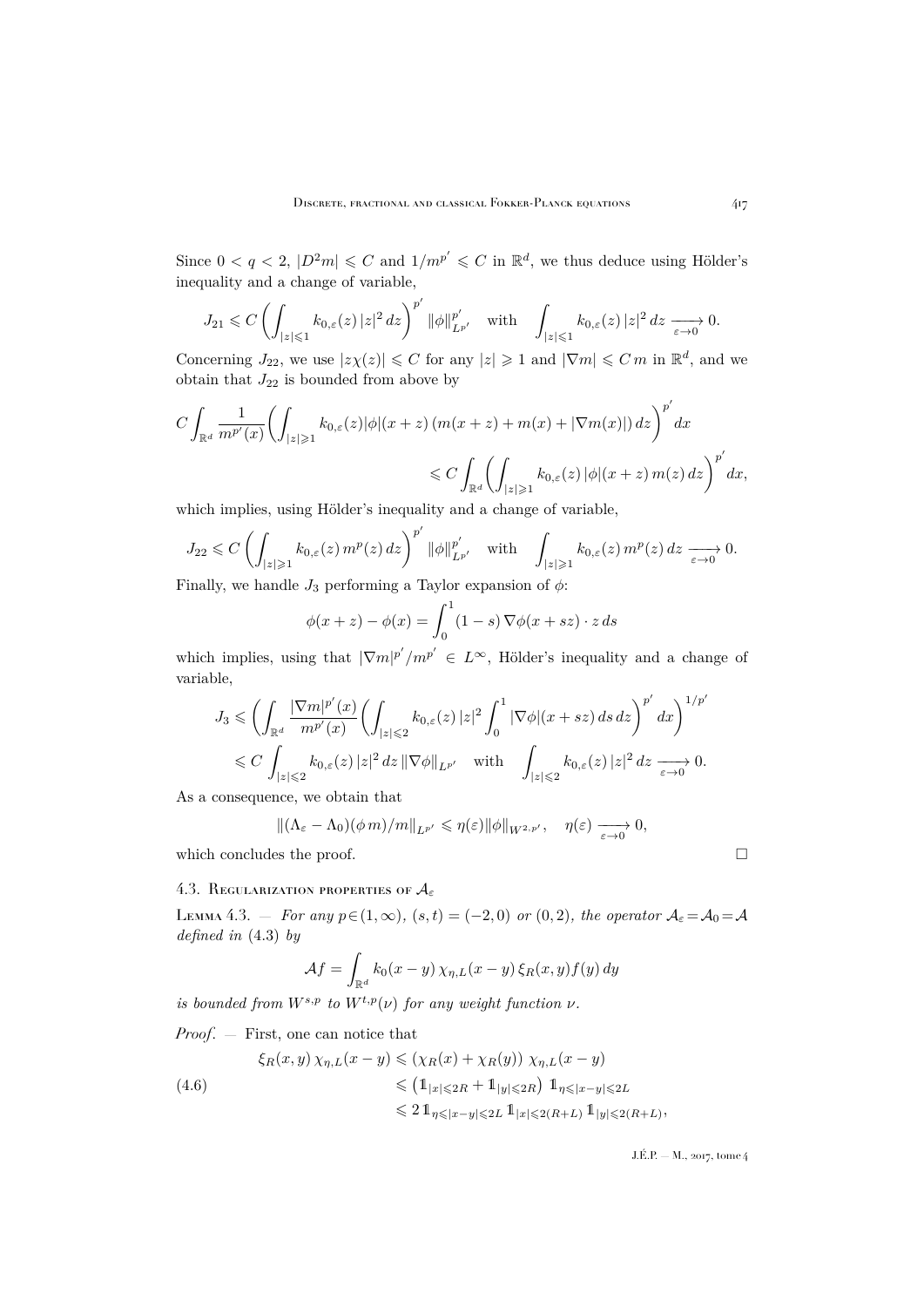the proof is hence immediate in the case  $s = t = 0$  using Young's inequality:

 $\|\mathcal{A}f\|_{L^p(\nu)} \leq C \|\mathcal{A}f\|_{L^p} \leq \|k_0 1\|_{\eta \leq | \cdot | \leq 2L} \|_{L^1} \|f\|_{L^p}.$ 

We now deal with the case  $(s, t) = (0, 2)$ . First, we have for  $\ell = 1, 2$ 

$$
\partial_x^{\ell}(\mathcal{A}f)(x) = \sum_{i+j+k=\ell} \int_{\mathbb{R}^d} \partial_x^i (k_0(x-y)) \, \partial_x^j (\chi_{\eta,L}(x-y)) \, \partial_x^k (\xi_R(x,y)) \, f(y) \, dy,
$$

and for any  $(i, j, k)$  such that  $i + j + k = \ell$ ,

$$
\left|\partial_x^i(k_0(x-y))\partial_x^j(\chi_{\eta,L}(x-y))\partial_x^k(\xi_R(x,y))\right|\leq C\left|\partial_x^i(k_0(x-y))\right|\mathbb{1}_{\eta\leqslant|x-y|\leqslant 2L}\mathbb{1}_{|x|\leqslant 2(R+L)}.
$$
 As a consequence, for  $\ell=0,1,2$ ,

$$
\|\partial_x^{\ell}(\mathcal{A}f)\|_{L^p(\nu)} \leq \sum_{i=0}^2 \|\partial_x^i k_0 1\!\!1_{\eta \leqslant |\cdot| \leqslant 2L} \|_{L^1} \|f\|_{L^p},
$$

which concludes the proof in the case  $(s, t) = (0, 2)$ .

Finally, arguing by duality, we have

$$
\|\mathcal{A}f\|_{L^{p}(\nu)} \leq C \sup_{\|\phi\|_{L^{p'}} \leq 1} \int_{\mathbb{R}^d} (\mathcal{A}f) \phi = C \sup_{\|\phi\|_{L^{p'}} \leq 1} \int_{\mathbb{R}^d} (\mathcal{A}\phi) f
$$
  

$$
\leq C \sup_{\|\phi\|_{L^{p'}} \leq 1} \|f\|_{W^{-2,p}} \|\mathcal{A}\phi\|_{W^{2,p'}} \leq C \|f\|_{W^{-2,p}},
$$

which proves the estimate in the case  $(s, t) = (-2, 0)$ .

### 4.4. DISSIPATIVITY PROPERTIES OF  $\mathcal{B}_{\varepsilon}$  and  $\mathcal{B}_{0}$

<span id="page-30-0"></span>LEMMA 4.4. — *Consider*  $p ∈ [1, 2]$  *and*  $q ∈ (0, α/p)$ *. For any*  $a > d(1 − 1/p) − q$ *, there exist*  $\varepsilon_1 > 0$ ,  $\eta > 0$ ,  $L > 0$  *and*  $R > 0$  *such that for any*  $\varepsilon \in [0, \varepsilon_1]$ ,  $\mathcal{B}_{\varepsilon} - a$  *is dissipative*  $in L_q^p$ .

*Proof.* — We consider  $a > d(1-1/p)-q$  and we estimate for  $i = 1, ..., 5$  the integral  $\int_{\mathbb{R}^d} \left( \mathcal{B}_{\varepsilon}^i f \right) \left( \operatorname{sign} f \right) |f|^{p-1} m^p.$ 

We first deal with  $\mathcal{B}^1_{\varepsilon}$  in both cases  $\varepsilon > 0$  and  $\varepsilon = 0$  simultaneously noticing that for any  $\varepsilon \geqslant 0$ ,

$$
\mathcal{B}_{\varepsilon}^{1} f(x) = \int_{\mathbb{R}^{d}} (k_{\varepsilon} \chi_{\eta})(x - y) \left( f(y) - f(x) - (y - x) \cdot \nabla f(x) \right) dy.
$$

Then, using [\(2.5\)](#page-9-0), we have

$$
\int_{\mathbb{R}^d} (\mathcal{B}_{\varepsilon}^1 f)(\text{sign } f) |f|^{p-1} m^p
$$
\n
$$
\leq \frac{1}{p} \int_{\mathbb{R}^d \times \mathbb{R}^d} (|f|^p(y) - |f|^p(x) - (y - x) \cdot \nabla |f|^p(x)) (k_{\varepsilon} \chi_{\eta})(x - y) dy m^p(x) dx
$$
\n
$$
= \frac{1}{p} \int_{\mathbb{R}^d \times \mathbb{R}^d} (m^p(y) - m^p(x) - (y - x) \cdot \nabla m^p(x)) (k_{\varepsilon} \chi_{\eta})(x - y) dy |f|^p(x) dx.
$$

$$
\sqcup
$$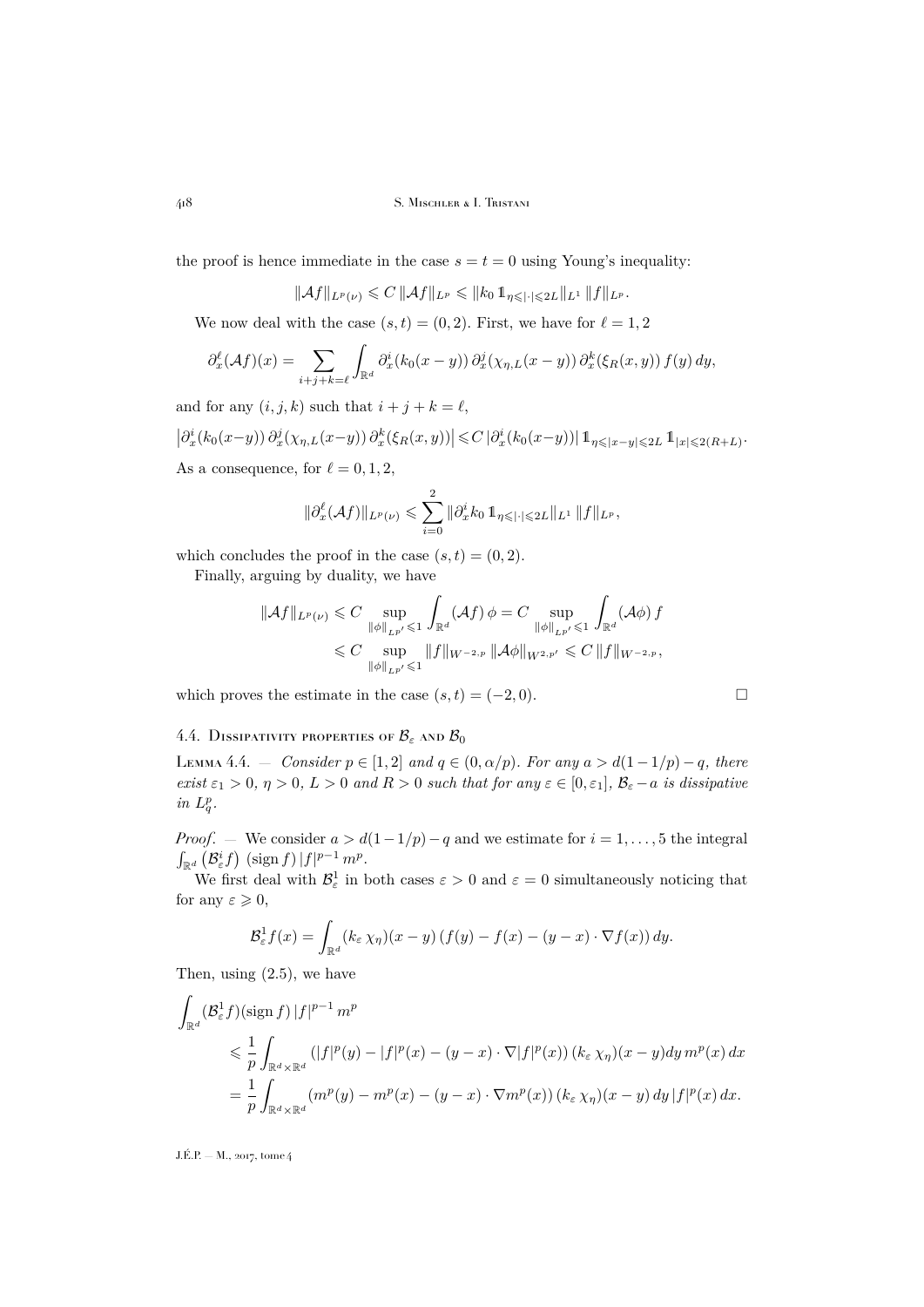Using a Taylor expansion of order 2 and that  $pq < \alpha < 2$ , we get

$$
\int_{\mathbb{R}^d} (m^p(y) - m^p(x) - (y - x) \cdot \nabla m^p(x)) (k_{\varepsilon} \chi_{\eta})(x - y) dy
$$
\n
$$
= \int_{\mathbb{R}^d} \int_0^1 (1 - \theta) D^2 m^p(x + \theta z) (z, z) (k_{\varepsilon} \chi_{\eta})(z) d\theta dz
$$
\n
$$
\leq C \int_{|z| \leq 2\eta} |z|^2 k_0(z) dz,
$$

and thus

$$
\int_{\mathbb{R}^d} \left(\mathcal{B}^1_{\varepsilon} f\right) \left(\operatorname{sign} f\right) |f|^{p-1} \, m^p \leqslant \kappa_\eta \int_{\mathbb{R}} |f|^p \, m^p \quad \text{with} \quad \kappa_\eta \approx \int_{|z| \leqslant 2\eta} k_0(z) \, |z|^2 \, dz \xrightarrow[\eta \to 0]{} 0.
$$

Concerning  $\mathcal{B}_{\varepsilon}^2$ , we also treat the case  $\varepsilon > 0$  and  $\varepsilon = 0$  in a same time using [\(2.5\)](#page-9-0):

$$
\int_{\mathbb{R}^d} \left( \mathcal{B}_{\varepsilon}^2 f \right) (\text{sign } f) |f|^{p-1} m^p
$$
\n
$$
\leq \frac{1}{p} \int_{\mathbb{R}^d \times \mathbb{R}^d} k_{\varepsilon}(x - y) (|f|^p(y) - |f|^p(x)) \chi_L^c(x - y) m^p(x) dy dx
$$
\n
$$
= \frac{1}{p} \int_{\mathbb{R}^d \times \mathbb{R}^d} k_{\varepsilon}(x - y) (m^p(y) - m^p(x)) \chi_L^c(x - y) |f|^p(x) dy dx.
$$

We now use the fact that the function  $s \mapsto s^{pq/2}$  is  $pq/2$ -Hölder continuous since  $pq/2<\alpha/2\leqslant 1$  to obtain

<span id="page-31-0"></span>
$$
|m^{p}(x) - m^{p}(y)| \leq C ||x| - |y||^{pq/2} (|x| + |y|)^{pq/2}
$$
  
\n
$$
\leq C |x - y|^{pq/2} \min\left( (|x| + |x - y| + |x|)^{pq/2}, (|y| + |x - y| + |y|)^{pq/2} \right)
$$
  
\n
$$
\leq C \left( \min\left( |x - y|^{pq/2} |x|^{pq/2}, |x - y|^{pq/2} |y|^{pq/2} \right) + |x - y|^{pq} \right)
$$
  
\n
$$
\leq C \left( x - y \right)^{pq} \min\left( \left\langle x \right\rangle^{pq/2}, \left\langle y \right\rangle^{pq/2} \right).
$$

We deduce that

$$
\int_{\mathbb{R}^d} \left( \mathcal{B}_{\varepsilon}^2 f \right) (\text{sign } f) \, |f|^{p-1} \, m^p \leqslant C \, \int_{|z| \geqslant L} k_0(z) \, m^p(z) \, dz \, \int_{\mathbb{R}^d} |f|^p(x) \, \langle x \rangle^{pq/2} \, dx
$$
\n
$$
\leqslant \kappa_L \, \int_{\mathbb{R}^d} |f|^p \, m^p, \quad \text{with} \quad \kappa_L \approx \int_{|z| \geqslant L} k_0(z) \, m^p(z) \, dz \, \xrightarrow[L \to +\infty]{} 0.
$$

We now handle the third term  $\mathcal{B}^3_{\varepsilon}$  first using inequality [\(2.5\)](#page-9-0) again:

$$
\int_{\mathbb{R}^d} \left( \mathcal{B}_{\varepsilon}^3 f \right) (\text{sign } f) \, |f|^{p-1} \, m^p
$$
\n
$$
\leq \frac{1}{p} \int_{\mathbb{R}^d \times \mathbb{R}^d} k_{\varepsilon}(x - y) \, \chi_{\eta, L}(x - y) \, \xi_R^c(x, y) \left( |f|^p(y) - |f|^p(x) \right) m^p(x) \, dy \, dx
$$
\n
$$
= \frac{1}{p} \int_{\mathbb{R}^d \times \mathbb{R}^d} k_{\varepsilon}(z) \, \chi_{\eta, L}(z) \, \xi_R^c(y + z, y) \, |f|^p(y) \left( m^p(y + z) - m^p(y) \right) dy \, dz.
$$

We then use the Taylor-Lagrange formula which gives us the existence of  $\theta \in (0,1)$ such that

$$
m^{p}(y+z) = m^{p}(y) + z \cdot \nabla m^{p}(y + \theta z).
$$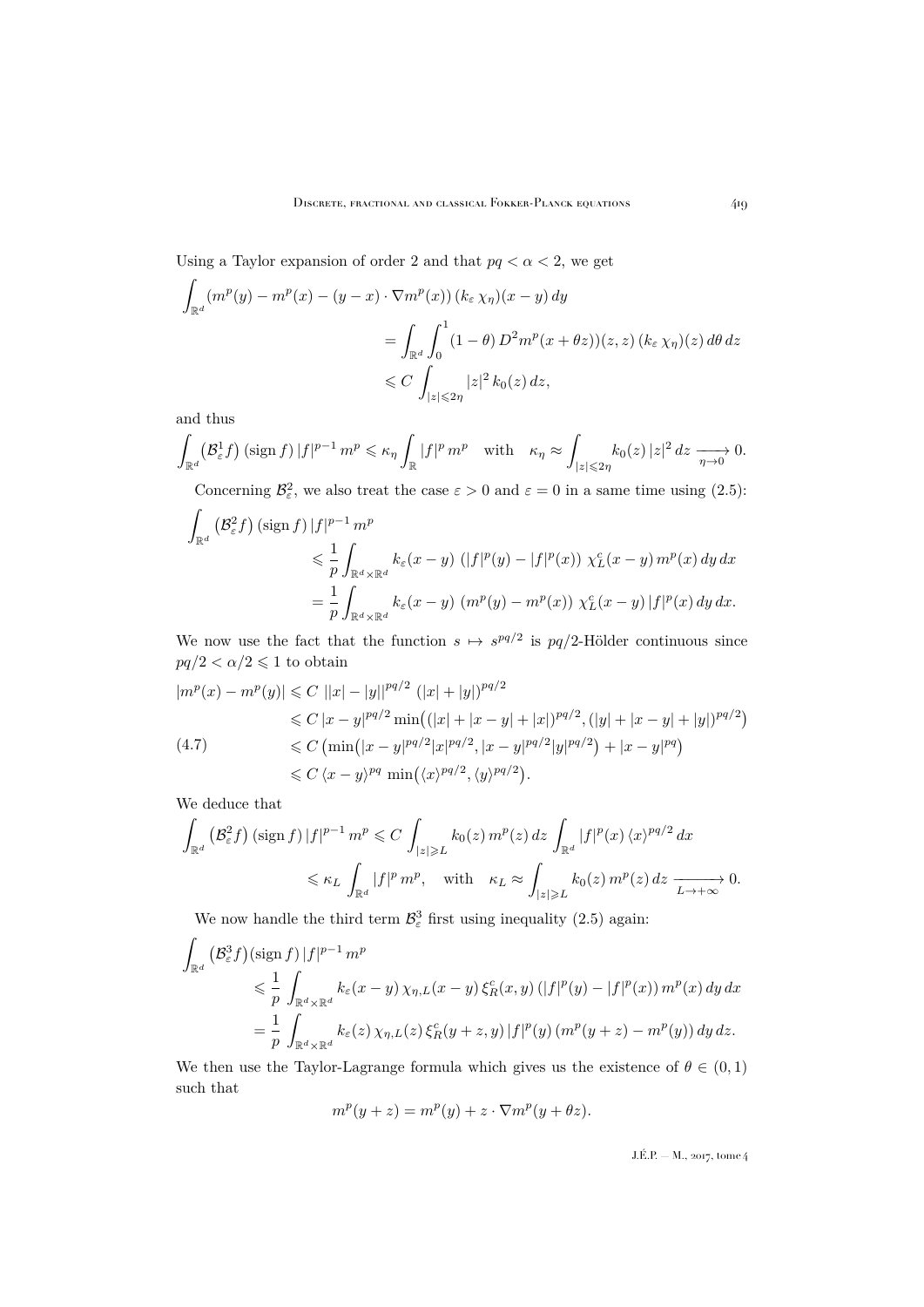Notice that there exists  $C_L > 0$  depending on L such that  $|\nabla m^p(y+\theta z)| \leq C_L \langle y \rangle^{pq-1}$ for any  $y \in \mathbb{R}^d$ ,  $|z| \leq 2L$ . We hence obtain

$$
\int_{\mathbb{R}^d} \left( \mathcal{B}_{\varepsilon}^3 f \right) (\text{sign } f) |f|^{p-1} m^p
$$
\n
$$
\leqslant C_L \int_{\mathbb{R}^d \times \mathbb{R}^d} k_{\varepsilon}(z) |z| \chi_{\eta, L}(z) \xi_R^c(y+z, y) |f|^p(y) \langle y \rangle^{pq-1} dy dz
$$
\n
$$
\leqslant C_L \int_{\mathbb{R}^d \times \mathbb{R}^d} k_{\varepsilon}(z) |z| \chi_{\eta, L}(z) \chi_R^c(y) |f|^p(y) \frac{m^p(y)}{\langle y \rangle} dy dz
$$
\n
$$
\leqslant C_L \int_{\eta \leqslant |z| \leqslant 2L} k_0(z) |z| dz \int_{|y| \geqslant 2R} |f|^p(y) \frac{m^p(y)}{\langle y \rangle} dy,
$$

which leads to

$$
\int_{\mathbb{R}^d} \left( \mathcal{B}_{\varepsilon}^3 f \right) (\text{sign } f) \, |f|^{p-1} \, m^p \leqslant C_{\eta, L} \, \int_{\mathbb{R}^d} |f|^p(y) \, \frac{m^p(y)}{R} \, dy.
$$

As a consequence, we obtain

$$
\int_{\mathbb{R}^d} \left( \mathcal{B}_{\varepsilon}^3 f \right) (\operatorname{sign} f) |f|^{p-1} m^p \leqslant \kappa_R C_{\eta, L} \int_{\mathbb{R}^d} |f| m \text{ with } \kappa_R \approx \frac{1}{R} \xrightarrow[R \to +\infty]{} 0.
$$

We estimate the term involving  $\mathcal{B}_{\varepsilon}^4$  using that  $\xi_R(x, y) \geq \chi_R(x)$ , and we get

$$
\int_{\mathbb{R}^d} \left( \mathcal{B}_{\varepsilon}^4 f \right) \left( \operatorname{sign} f \right) |f|^{p-1} \, m^p \leqslant - \int_{2\eta \leqslant |z| \leqslant L} k_{\varepsilon}(z) \, dz \, \int_{|x| \leqslant R} |f|^p \, m^p.
$$

Finally, using integration by parts, we have

$$
\int_{\mathbb{R}^d} \left( \mathcal{B}_{\varepsilon}^5 f \right) (\text{sign } f) \, |f|^{p-1} \, m^p = \int_{\mathbb{R}^d} |f(x)|^p \, m^p(x) \Big( d \Big( 1 - \frac{1}{p} \Big) - \frac{x \cdot \nabla m^p(x)}{p \, m^p(x)} \Big) \, dx.
$$

Gathering all the previous estimates and denoting

$$
\psi_{\eta,L,R}^\varepsilon(x):=\kappa_\eta+\kappa_L+\kappa_R\,C_{\eta,L}-\int_{2\eta\leqslant |z|\leqslant L}k_\varepsilon(z)\,dz\,\mathrm{1\hspace{-1.4ex}1}_{|x|\leqslant R}-\Big(d\Big(1-\frac{1}{p}\Big)-\frac{x\cdot\nabla m^p(x)}{p\,m^p(x)}\Big),
$$
 we obtain

we obtain

$$
\int_{\mathbb{R}^d} \left( \mathcal{B}_{\varepsilon} f \right) (\text{sign } f) \, |f|^{p-1} \, m^p \leqslant \int_{\mathbb{R}^d} \psi_{\eta, L, R}^{\varepsilon}(x) \, |f|^p(x) \, m^p(x) \, dx.
$$

First, since  $\varphi_m : x \mapsto d(1 - 1/p) - x \cdot \nabla m^p(x)/p m^p(x)$  is a continuous function, we can bound it from above by a constant  $C_R$  depending on R on  $\{|x| \le R\}$  for any R > 0. We denote  $\ell := d(1 - 1/p) - q$  which is the limit of  $\varphi_m$  as  $|x| \to \infty$ . One can also notice that  $A_{\eta,L}^{\varepsilon} := \int_{2\eta \leqslant |z| \leqslant L} k_{\varepsilon}(z) dz \to \infty$  as  $\varepsilon \to 0$  and  $\eta \to 0$ . We first choose  $\varepsilon_1 > 0, \, \eta \geqslant \varepsilon_1, \, L \leqslant 1/\varepsilon_1 \text{ and } R > 0$ , so that we have

$$
|x| \ge R \Longrightarrow \varphi_m(x) \le \frac{a+\ell}{2}
$$
 and  $\kappa_{\eta} + \kappa_L + \kappa_R C_{\eta,L} \le \frac{a-\ell}{2}$ .

Up to make decrease the value of  $\eta$ , we can then choose  $\varepsilon_0 < \varepsilon_1$  such that for any  $\varepsilon \in [0, \varepsilon_0],$ 

$$
\kappa_{\eta} + \kappa_L + \kappa_R C_{\eta,L} + C_R - A^{\varepsilon}_{\eta,L} \leqslant a.
$$

As a conclusion, for this choice of constants, for any  $x \in \mathbb{R}^d$  and  $\varepsilon \in [0, \varepsilon_0]$ , we have  $\psi_{\eta,L,R}^{\varepsilon}(x) \leq a$ , which yields the result.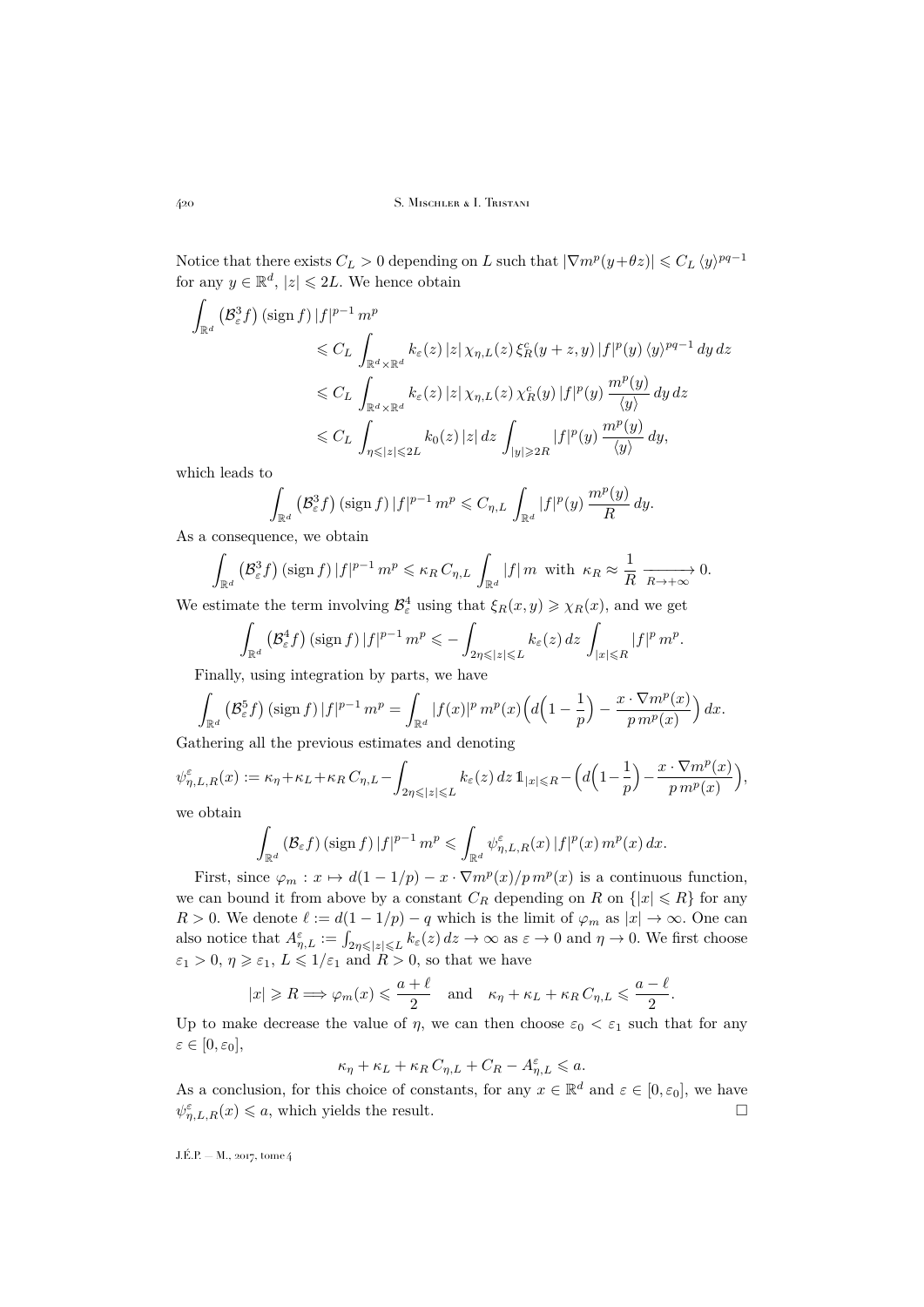<span id="page-33-0"></span>LEMMA 4.5.  $-$  *Consider*  $q \in (0, \alpha/2)$ *. There exists*  $b \in \mathbb{R}$  *such that for any*  $s \in \mathbb{N}$ *,*  $\mathcal{B}_0 - b$  *is hypodissipative in*  $H_q^s$ .

## *Proof*

*Step 1*. — We first treat the case  $s = 0$ . We write  $\mathcal{B}_0 = \Lambda_0 - \mathcal{A}_0$  and we compute

$$
\int_{\mathbb{R}^d} (\mathcal{B}_0 f) f m^2 = \int_{\mathbb{R}^d} (\Lambda_0 f) f m^2 - \int_{\mathbb{R}^d} (\mathcal{A}_0 f) f m^2
$$
  
= 
$$
\int_{\mathbb{R}^d} I_0(f) f m^2 + \int_{\mathbb{R}^d} \text{div}(xf) f m^2 - \int_{\mathbb{R}^d} (\mathcal{A}_0 f) f m^2
$$
  
=:  $T_1 + T_2 + T_3$ .

Concerning  $T_1$ , we have

$$
T_1 = \int_{\mathbb{R}^d \times \mathbb{R}^d} k_0(x - y) (f(y) - f(x) - \chi(x - y) (y - x) \cdot \nabla f(x)) f(x) m^2(x) dy dx
$$
  
= 
$$
-\frac{1}{2} \int_{\mathbb{R}^d \times \mathbb{R}^d} k_0(x - y) (f(y) - f(x))^2 dy m^2(x) dx + \frac{1}{2} \int_{\mathbb{R}^d} f^2 I_0(m^2).
$$

Since one can prove that  $I_0(m^2)/m^2$  goes to 0 at infinity (cf. [\[14,](#page-45-1) Lem. 5.1]) and is thus bounded in  $\mathbb{R}^d$ , we can deduce that there exists  $C \in \mathbb{R}_+$  such that

$$
T_1 \leqslant -\frac{1}{2} \int_{\mathbb{R}^d \times \mathbb{R}^d} k_0(x-y) \left( f(y) - f(x) \right)^2 dy \, m^2(x) \, dx + C \int_{\mathbb{R}^d} f^2 \, m^2.
$$

We observe that

$$
-\frac{1}{2} \int_{\mathbb{R}^d \times \mathbb{R}^d} k_0(x - y) (f(y) - f(x))^2 dy m^2(x) dx
$$
  
\$\leqslant -\frac{1}{4} \int\_{\mathbb{R}^d \times \mathbb{R}^d} k\_0(x - y) ((fm)(y) - (fm)(x))^2 dy dx\$  
\$+ \frac{1}{2} \int\_{\mathbb{R}^d \times \mathbb{R}^d} k\_0(x - y) (m(y) - m(x))^2 dx f^2(y) dy.\$

We split the last term into two pieces, that we estimate in the following way:

$$
\int_{|x-y| \leqslant 1} k_0(x-y) (m(y) - m(x))^2 dx f^2(y) dy
$$
  
\n
$$
\leqslant \int_0^1 \int_{|x-y| \leqslant 1} k_0(x-y) |x-y|^2 |\nabla m(x + \theta(y-x))|^2 dx f^2(y) dy d\theta
$$
  
\n
$$
\leqslant C \int_{\mathbb{R}^d} f^2 m^2
$$

and

$$
\int_{|x-y| \geqslant 1} k_0(x-y) (m(y) - m(x))^2 dx f^2(y) dy
$$
  
\n
$$
\leqslant C \int_{|x-y| \geqslant 1} k_0(x-y) (m^2(y) + m^2(y) m^2(x-y)) dx f^2(y) dy
$$
  
\n
$$
\leqslant C \int_{|z| \geqslant 1} k_0(z) m^p(z) dz \int_{\mathbb{R}^d} f^2 m^2 \leqslant C \int_{\mathbb{R}^d} f^2 m^2.
$$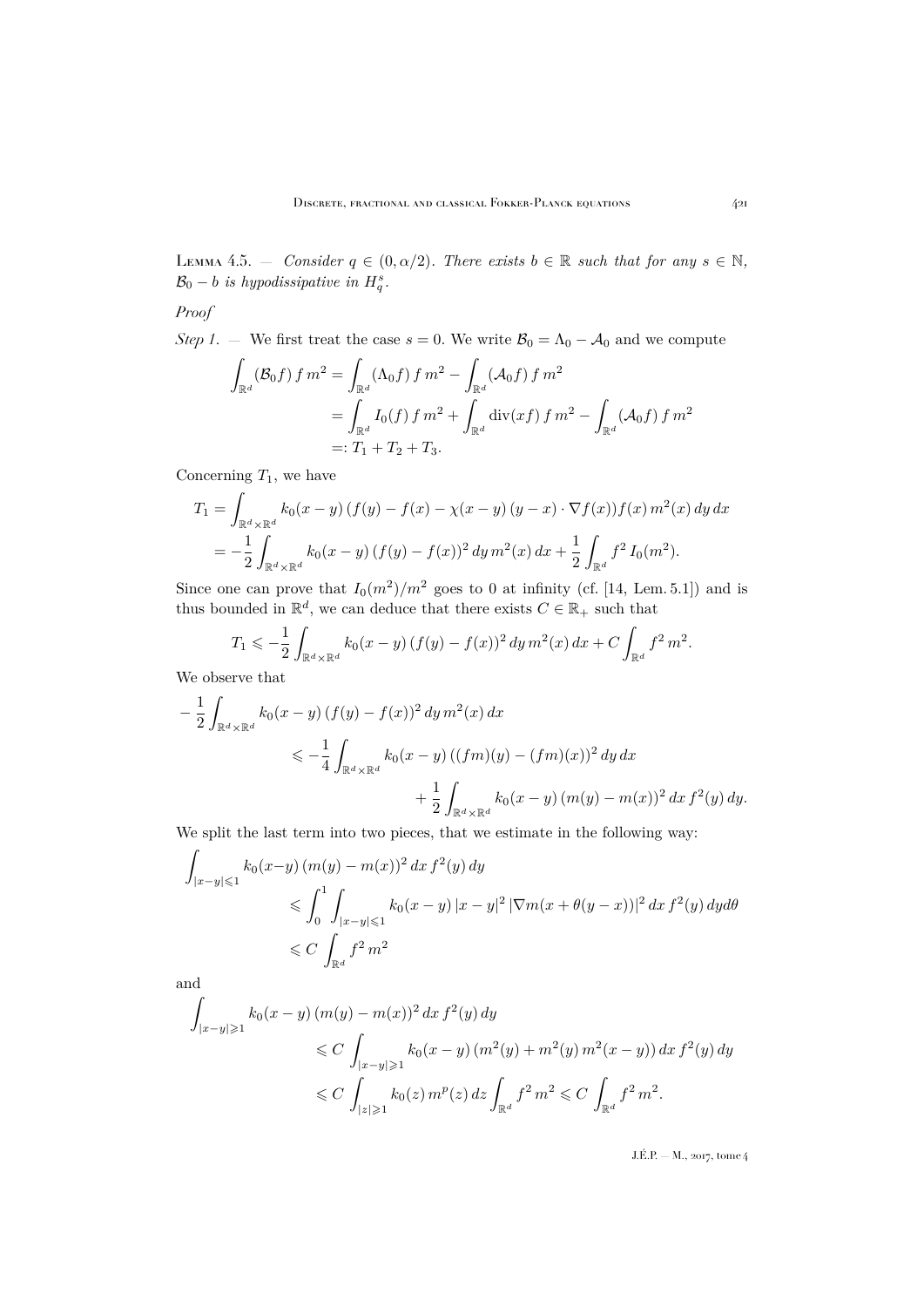We recall that the homogeneous Sobolev space  $\dot{H}^s$  for  $s \in \mathbb{R}$  is the set of tempered distributions u such that  $\hat{u}$  belongs to  $L^1_{loc}$  and

$$
||u||_{\dot{H}^{s}}^{2} := \int_{\mathbb{R}^{d}} |\xi|^{2s} |\widehat{u}(\xi)|^{2} d\xi < \infty,
$$

and that for  $s \in (0, 1)$ , there exists a constant  $c_0 > 0$  such that

$$
||u||_{\dot{H}^s}^2 = c_0^{-1} \int_{\mathbb{R}^d \times \mathbb{R}^d} \frac{(u(x) - u(y))^2}{|x - y|^{d + 2s}} dx dy,
$$

from which we deduce the following identity:

<span id="page-34-0"></span>(4.8) 
$$
c_0 \|u\|_{\dot{H}^{\alpha/2}}^2 = \int_{\mathbb{R}^d \times \mathbb{R}^d} (u(x) - u(y))^2 k_0(x - y) dx dy \quad \forall \alpha \in (0, 2).
$$

As a consequence, up to change the value of C, we have proved

$$
T_1 \leqslant -\frac{c_0}{4} \left\| f \, m \right\|_{\dot{H}^{\alpha/2}}^2 + C \int_{\mathbb{R}^d} f^2 \, m^2.
$$

Next, we compute

$$
T_2 = \int_{\mathbb{R}^d} f^2 \, m^2 \left( \frac{d}{2} - \frac{x \cdot \nabla m^2}{2 \, m^2} \right) \leqslant \frac{d}{2} \int_{\mathbb{R}^d} f^2 \, m^2.
$$

Concerning  $T_3$ , we use Lemma [4.3](#page-29-0) and the Cauchy-Schwarz inequality:

$$
T_3 \leqslant ||\mathcal{A}_0 f||_{L_q^2} ||f||_{L_q^2} \leqslant C ||f||_{L_q^2}^2.
$$

As a consequence, gathering the three previous inequalities, we have

$$
\int_{\mathbb{R}^d} (\mathcal{B}_0 f) f m^2 \leqslant -\frac{c_0}{4} ||f m||_{\dot{H}^{\alpha/2}}^2 + b_0 \int_{\mathbb{R}^d} f^2 m^2, \quad b_0 \in \mathbb{R}.
$$

*Step 2*. — We now consider  $b > b_0$  and we prove that for any  $s \in \mathbb{N}$ ,  $\mathcal{B}_0 - b$  is hypodissipative in  $H_q^s$ . For  $s \in \mathbb{N}^*$ , we introduce the norm

(4.9) 
$$
\|f\|_{H_q^s}^2 = \sum_{j=0}^s \eta^j \|\partial_x^j f\|_{L_q^2}^2, \quad \eta > 0,
$$

which is equivalent to the classical  $H_q^s$  norm. We use again the fact that  $B_0 = \Lambda_0 - A_0$ and we only deal with the case  $s = 1$ , the higher order derivatives being treated in the same way. First, we have

<span id="page-34-1"></span>
$$
\partial_x(\mathcal{B}_0f) = \Lambda_0(\partial_x f) + \partial_x f - \partial_x(\mathcal{A}_0f).
$$

Then, we can notice that

$$
\mathcal{A}_0 f(x) = \int_{\mathbb{R}^d} k_0(z) \,\chi_{\eta,L}(z) \,\xi_R(x,x+z) \,f(x+z) \,dz
$$

so that

$$
\partial_x(\mathcal{A}_0 f)(x) = \mathcal{A}_0(\partial_x f)(x) + \widetilde{\mathcal{A}_0} f(x), \quad \text{with} \quad \|\widetilde{\mathcal{A}_0} f\|_{L^2_q} \leqslant C \|f\|_{L^2},
$$

where the last inequality is obtained thanks to inequality  $(4.6)$  as in the proof of Lemma [4.3.](#page-29-0) We deduce that

$$
\partial_x(\mathcal{B}_0f)=\mathcal{B}_0(\partial_xf)+\partial_xf-\mathcal{A}_0f.
$$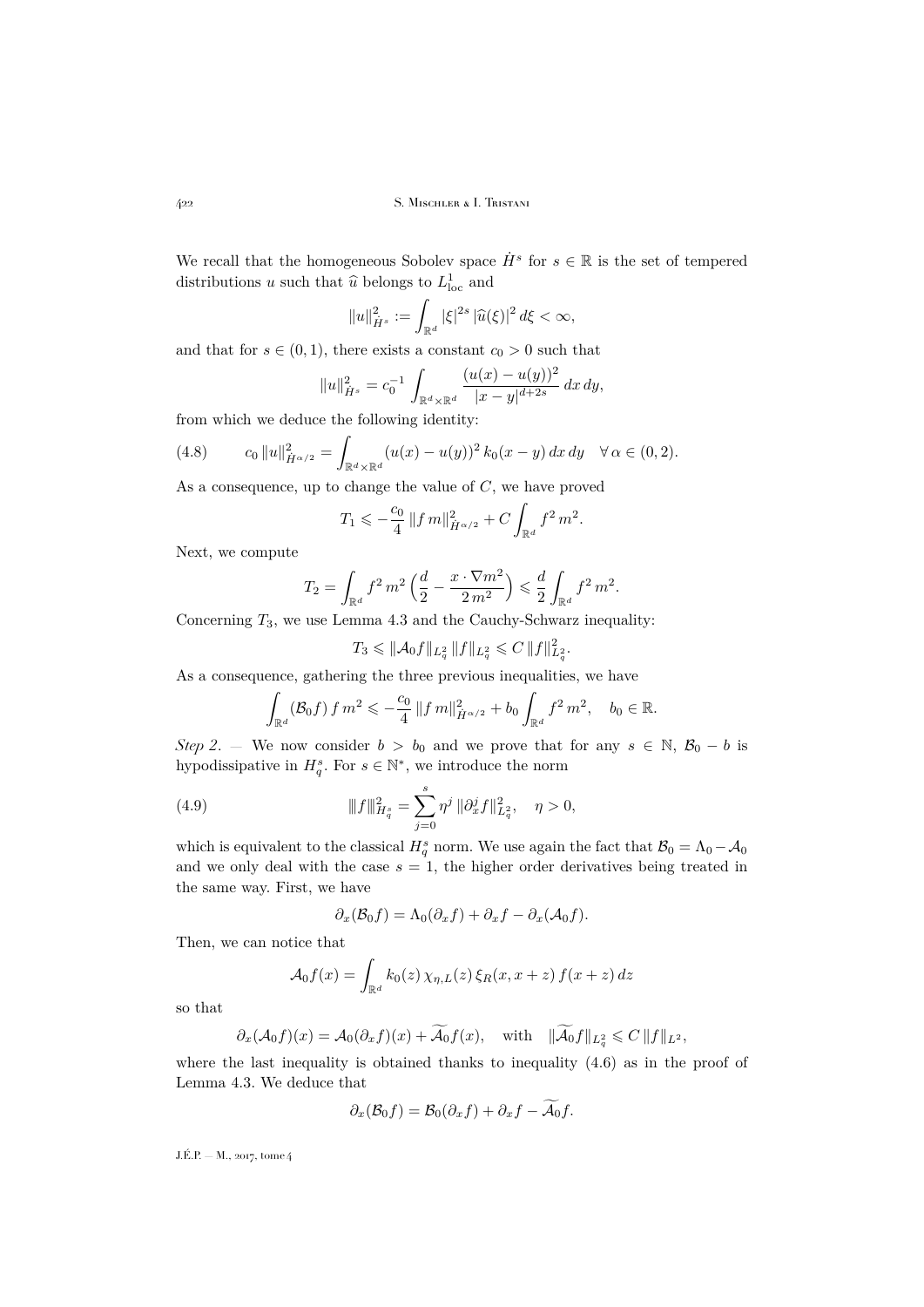Then, doing the same computations as in the case  $s = 0$ , we obtain

$$
\int_{\mathbb{R}^d} \partial_x (\mathcal{B}_0 f) (\partial_x f) m^2 = \int_{\mathbb{R}^d} \mathcal{B}_0(\partial_x f) (\partial_x f) m^2 + \int_{\mathbb{R}^d} (\partial_x f)^2 m^2 - \int_{\mathbb{R}^d} \widetilde{\mathcal{A}}_0 f (\partial_x f) m^2
$$
  
=:  $J_1 + J_2 + J_3$ .

with

$$
J_1 \leqslant -\frac{c_0}{4} \left\| (\partial_x f) m \right\|_{\dot{H}^{\alpha/2}}^2 + b_0 \int_{\mathbb{R}^d} (\partial_x f)^2 m^2
$$
  

$$
\leqslant -\frac{c_0}{8} \left\| f m \right\|_{\dot{H}^{1+\alpha/2}}^2 + \frac{c_0}{4} \left\| f \partial_x m \right\|_{\dot{H}^{\alpha/2}}^2 + b_0 \int_{\mathbb{R}^d} (\partial_x f)^2 m^2
$$
  

$$
\leqslant -\frac{c_0}{8} \left\| f m \right\|_{\dot{H}^{1+\alpha/2}}^2 + C \left( \left\| f \right\|_{L_q^2}^2 + \left\| f m \right\|_{\dot{H}^1}^2 \right),
$$

and also

$$
J_2\leqslant \frac{1}{2}\big(\|f\|_{L^2_q}^2+\|f\,m\|_{\dot{H}^1}^2\big).
$$

Finally, using the Cauchy-Schwarz inequality, we have

$$
J_3 \leq \|\widetilde{\mathcal{A}_0}f\|_{L^2_q} \|\partial_x f\|_{L^2_q} \leqslant C \big(\|f\|_{L^2_q}^2 + \|f\,m\|_{\dot{H}^1}^2\big).
$$

As a consequence, we have

$$
\int_{\mathbb{R}^d} \partial_x (\mathcal{B}_0 f) \left( \partial_x f \right) m^2 \leqslant -\frac{c_0}{8} \| f m \|_{\dot{H}^{1+\alpha/2}}^2 + b_1 \left( \| f \|_{L_q^2}^2 + \| f m \|_{\dot{H}^1}^2 \right), \quad b_1 \in \mathbb{R}.
$$

We now introduce  $f_t$  the solution to the evolution equation

$$
\partial_t f_t = \mathcal{B}_0 f_t, \quad f_0 = f,
$$

and we compute

$$
\frac{1}{2} \frac{d}{dt} ||f_t||_{H_q^1}^2 = \int_{\mathbb{R}^d} (\mathcal{B}_0 f_t) f_t m^2 + \eta \int_{\mathbb{R}^d} \partial_x (\mathcal{B}_0 f_t) (\partial_x f_t) m^2
$$
  
\n
$$
\leq -\frac{c_0}{4} ||f_t m||_{\dot{H}^{\alpha/2}}^2 - \eta \frac{c_0}{8} ||f_t m||_{\dot{H}^{1+\alpha/2}}^2
$$
  
\n
$$
+ ||f_t||_{L_q^2}^2 (b_0 + \eta b_1) + \eta b_1 ||f_t m||_{\dot{H}^1}^2.
$$

We now use the following interpolation inequality

<span id="page-35-0"></span>
$$
\|h\|_{\dot{H}^1}\leqslant \|h\|_{\dot{H}^{\alpha/2}}^{\alpha/2}\, \|h\|_{\dot{H}^{1+\alpha/2}}^{1-\alpha/2},
$$

which implies

(4.10) 
$$
||h||_{\dot{H}^1}^2 \le K(\zeta) ||h||_{\dot{H}^{\alpha/2}}^2 + \zeta ||h||_{\dot{H}^{1+\alpha/2}}^2, \quad \zeta > 0.
$$

We obtain

$$
\frac{1}{2}\frac{d}{dt}||f_t||_{H_q^1}^2 \leq \left(-\frac{c_0}{4} + \eta b_1 K(\zeta)\right) ||f_t m||_{\dot{H}^{\alpha/2}}^2 + \eta \left(-\frac{c_0}{8} + \zeta b_1\right) ||f_t m||_{\dot{H}^{1+\alpha/2}}^2 + ||f_t||_{L_q^2}^2(b_0 + \eta b_1).
$$

Choosing  $\zeta$  small enough so that  $-c_0/8 + \zeta b_1 < 0$  and then  $\eta$  small enough so that  $-c_0/4 + \eta b_1 K(\zeta) < 0$  and  $b_0 + \eta b_1 < b$ , we get

$$
\frac{1}{2} \frac{d}{dt} {|\hspace{-.02in}|\hspace{-.02in}|} f_t{|\hspace{-.02in}|\hspace{-.02in}|}^2_{H^1_q} \leqslant b \, {|\hspace{-.02in}|\hspace{-.02in}|} f_t{|\hspace{-.02in}|\hspace{-.02in}|}^2_{H^1_q}
$$

which concludes the proof in the case  $s = 1$ .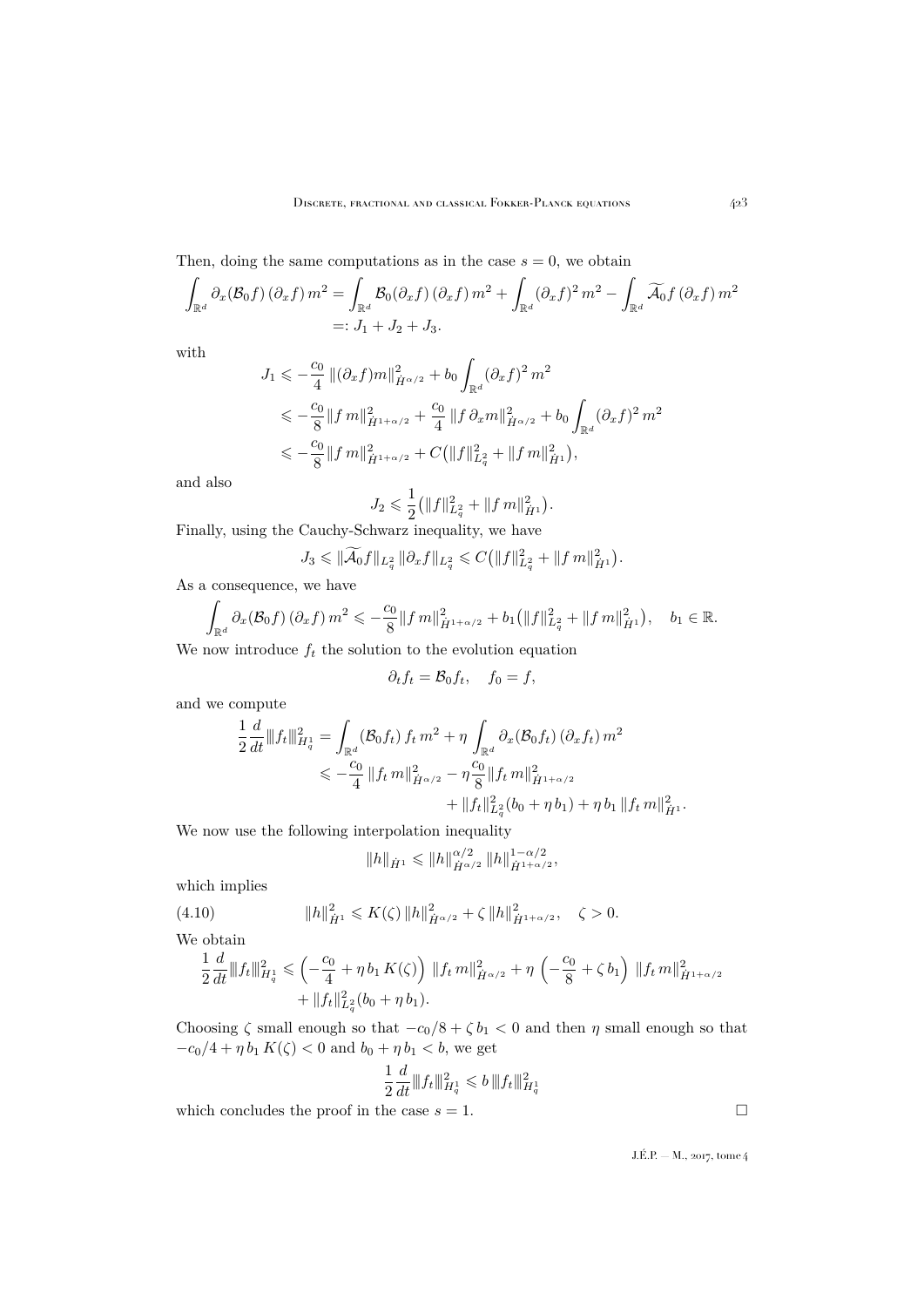We now introduce the operator  $\mathcal{B}_{0,m}$  defined by

(4.11) 
$$
\mathcal{B}_{0,m}(h) = m \, \mathcal{B}_0(m^{-1}h).
$$

<span id="page-36-1"></span>COROLLARY 4.6. — *Consider* q *such that*  $2q < \alpha$ *. There exists*  $b \in \mathbb{R}$  *such that for any*  $s \in \mathbb{N}, \mathcal{B}_{0,m} - b$  *is hypodissipative in*  $H^s$ .

*Proof*. — The proof comes from Lemma [4.5](#page-33-0) and is immediate noticing that the norms defined on  $H_q^s$  by

<span id="page-36-0"></span>
$$
||f||_1^2 = \sum_{j=0}^s \|\partial_x^j f\|_{L^2_q}^2 \quad \text{and} \quad ||f||_2^2 := ||f m||_{H^s}^2
$$

are equivalent.  $\hfill \square$ 

<span id="page-36-2"></span>LEMMA 4.7. – *Consider* q *such that*  $2q < \alpha$ . There exists  $b \in \mathbb{R}$  *such that for any*  $s \in \mathbb{N}$ ,  $\mathcal{B}_{0,m} - b$  *is hypodissipative in*  $H^{-s}$ , (or equivalently,  $\mathcal{B}_0 - b$  *is hypodissipative*  $in H_q^{-s}$ ).

*Proof.* – We introduce the dual operator of  $\mathcal{B}_{0,m}$  defined by:

$$
\mathcal{B}_{0,m}^* \phi = \omega I_0(m \phi) - x \cdot \nabla \phi - \frac{x \cdot \nabla m}{m} \phi - \omega \mathcal{A}_0(m \phi),
$$

where  $\omega := m^{-1}$ . We now want to prove that  $\mathcal{B}_{0,m}^*$  is hypodissipative in  $H^s$ .

*Step 1.* — We consider first the case  $s = 0$  and we compute

$$
\int_{\mathbb{R}^d} (\mathcal{B}_{0,m}^* \phi) \phi = \int_{\mathbb{R}^d} I_0(m \phi) \omega \phi - \int_{\mathbb{R}^d} x \cdot (\nabla \phi) \phi - \int_{\mathbb{R}^d} \frac{x \cdot \nabla m}{m} \phi^2 - \int_{\mathbb{R}^d} \omega \mathcal{A}_0(m \phi) \phi
$$
  
=:  $T_1 + \dots + T_4$ .

We have

$$
T_2 = \frac{d}{2} \int_{\mathbb{R}^d} \phi^2 \quad \text{and} \quad T_3 \leqslant 0.
$$

Next, using [\(4.6\)](#page-29-1), we have  $\|\mathcal{A}_0(m\phi)\|_{L^2} \leq C \|\mathcal{A}_0(|\phi|)\|_{L^2}$  and thus  $T_4 \leqslant C \left( \|\mathcal{A}_0(|\phi|) \|^2 + \|\phi\|_{L^2}^2 \right) \leqslant C \, \|\phi\|_{L^2}^2$ 

from Lemma [4.3.](#page-29-0) Let us now estimate  $T_1$ .

Case 
$$
\alpha
$$
 < 1. - We write  
\n
$$
T_1 = \int_{\mathbb{R}^d \times \mathbb{R}^d} k_0(x - y) ((m\phi)(y) - (m\phi)(x)) \omega(x) \phi(x) dy dx
$$
\n
$$
= \int_{\mathbb{R}^d \times \mathbb{R}^d} k_0(x - y) (\phi(y) - \phi(x)) \phi(x) dy dx
$$
\n
$$
+ \int_{|x - y| \le 1} k_0(x - y) (m(y) - m(x)) \omega(x) \phi(y) \phi(x) dy dx
$$
\n
$$
+ \int_{|x - y| \ge 1} k_0(x - y) (m(y) - m(x)) \omega(x) \phi(y) \phi(x) dy dx
$$
\n
$$
=: T_{11} + T_{12} + T_{13}.
$$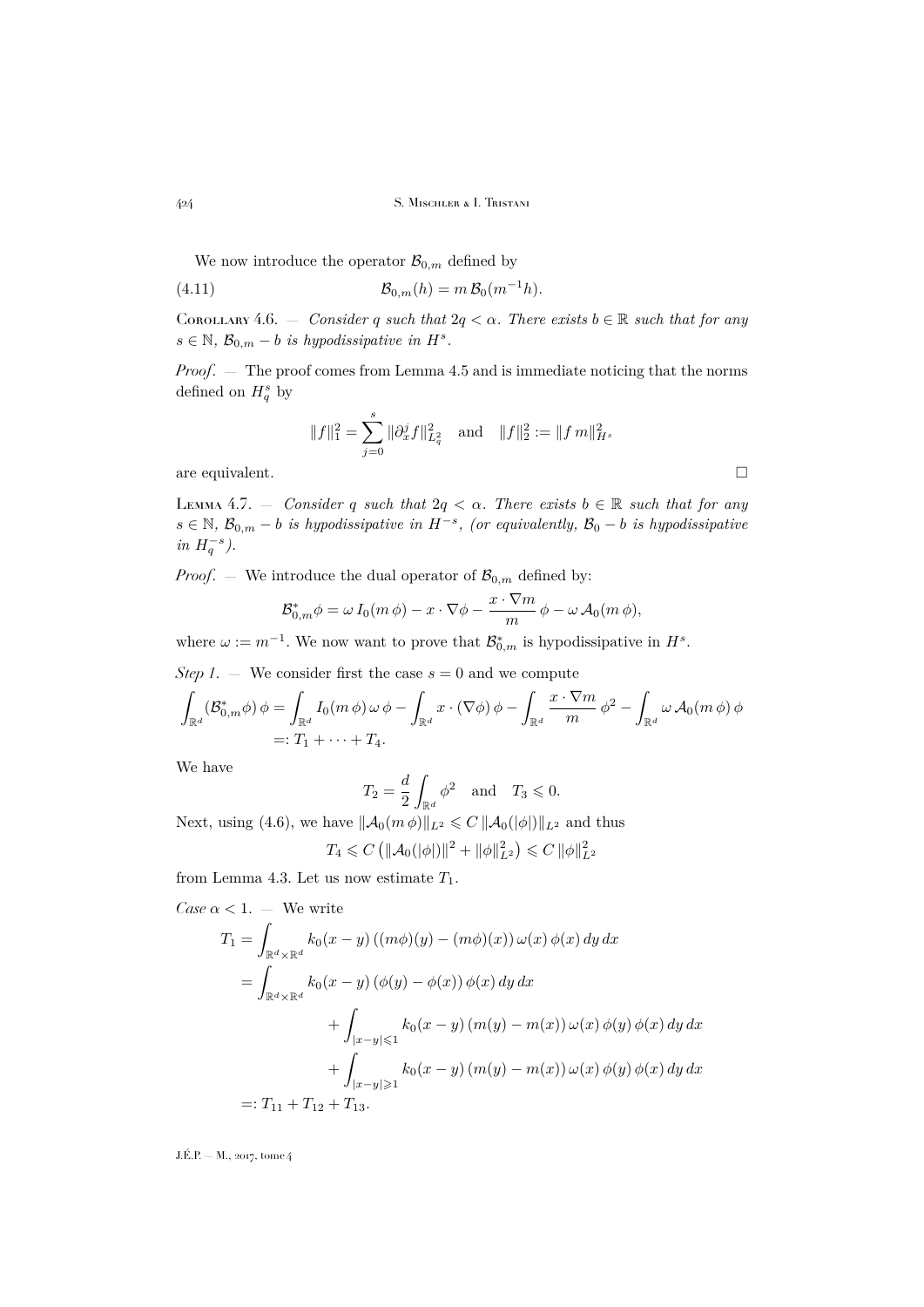Let us point out here that from [\(4.8\)](#page-34-0), we have

$$
T_{11} = \int_{\mathbb{R}^d} I_0(\phi) \phi
$$
  
=  $-\frac{1}{2} \int_{\mathbb{R}^d \times \mathbb{R}^d} k_0(x - y) (\phi(y) - \phi(x))^2 dy dx + \frac{1}{2} \int_{\mathbb{R}^d} I_0(\phi^2)$   
=  $-\frac{c_0}{2} ||\phi||_{\dot{H}^{\alpha/2}}^2.$ 

Next, using a Taylor expansion, there exists  $\theta \in (0,1)$  such that

<span id="page-37-0"></span>
$$
T_{12} = \int_{|x-y| \leq 1} k_0(x-y) (m(y) - m(x)) \omega(x) \phi(y) \phi(x) dy dx
$$
  
(4.12)  

$$
\leq C \int_{|x-y| \leq 1} k_0(x-y) |x-y| |\nabla m(x + \theta(y-x))| \omega(x) (\phi^2(y) + \phi^2(x)) dy dx.
$$

Using that  $|\nabla m(x+\theta(y-x))| \omega(x) \leq C$  for any  $x, y \in \mathbb{R}^d$ ,  $|x-y| \leq 1$ , we deduce

$$
T_{12} \leqslant C \int_{\mathbb{R}^d} \phi^2.
$$

Concerning  $T_{13}$ , we have from  $(4.7)$ 

$$
|m(y) - m(x)| \leq C \langle x - y \rangle^{q} \min\left(\langle x \rangle^{q/2}, \langle y \rangle^{q/2}\right),
$$

from which we deduce

$$
T_{13} \leqslant C \, \int_{\mathbb{R}^d} \phi^2.
$$

Altogether, we have thus proved

$$
T_1 \leqslant -\frac{c_0}{2} \|\phi\|_{\dot{H}^{\alpha/2}}^2 + C \int_{\mathbb{R}^d} \phi^2.
$$

*Case*  $\alpha \in [1, 2)$ . — We write

$$
T_1 = \int_{\mathbb{R}^d \times \mathbb{R}^d} k_0(x - y) \mathcal{T}_{m\phi}(x, y) \omega(x) \phi(x) dy dx
$$
  
\n
$$
= \int_{\mathbb{R}^d} I_0(\phi) \phi + \int_{|x - y| \leq 1} k_0(x - y) \mathcal{T}_m(x, y) \omega(x) \phi(y) \phi(x) dy dx
$$
  
\n
$$
+ \int_{|x - y| \geq 1} k_0(x - y) \mathcal{T}_m(x, y) \omega(x) \phi(y) \phi(x) dy dx
$$
  
\n
$$
+ \int_{\mathbb{R}^d \times \mathbb{R}^d} k_0(x - y) (\phi(y) - \phi(x)) \phi(x) \omega(x) \nabla m(x) \cdot (y - x) \chi(y - x) dy dx
$$
  
\n
$$
=: T_{11} + T_{12} + T_{13} + T_{14}
$$

where we recall that  $\mathcal{T}_{\nu}$  is defined in [\(4.4\)](#page-28-0). We have again

$$
T_{11} = -\frac{c_0}{2} \|\phi\|_{\dot{H}^{\alpha/2}}^2.
$$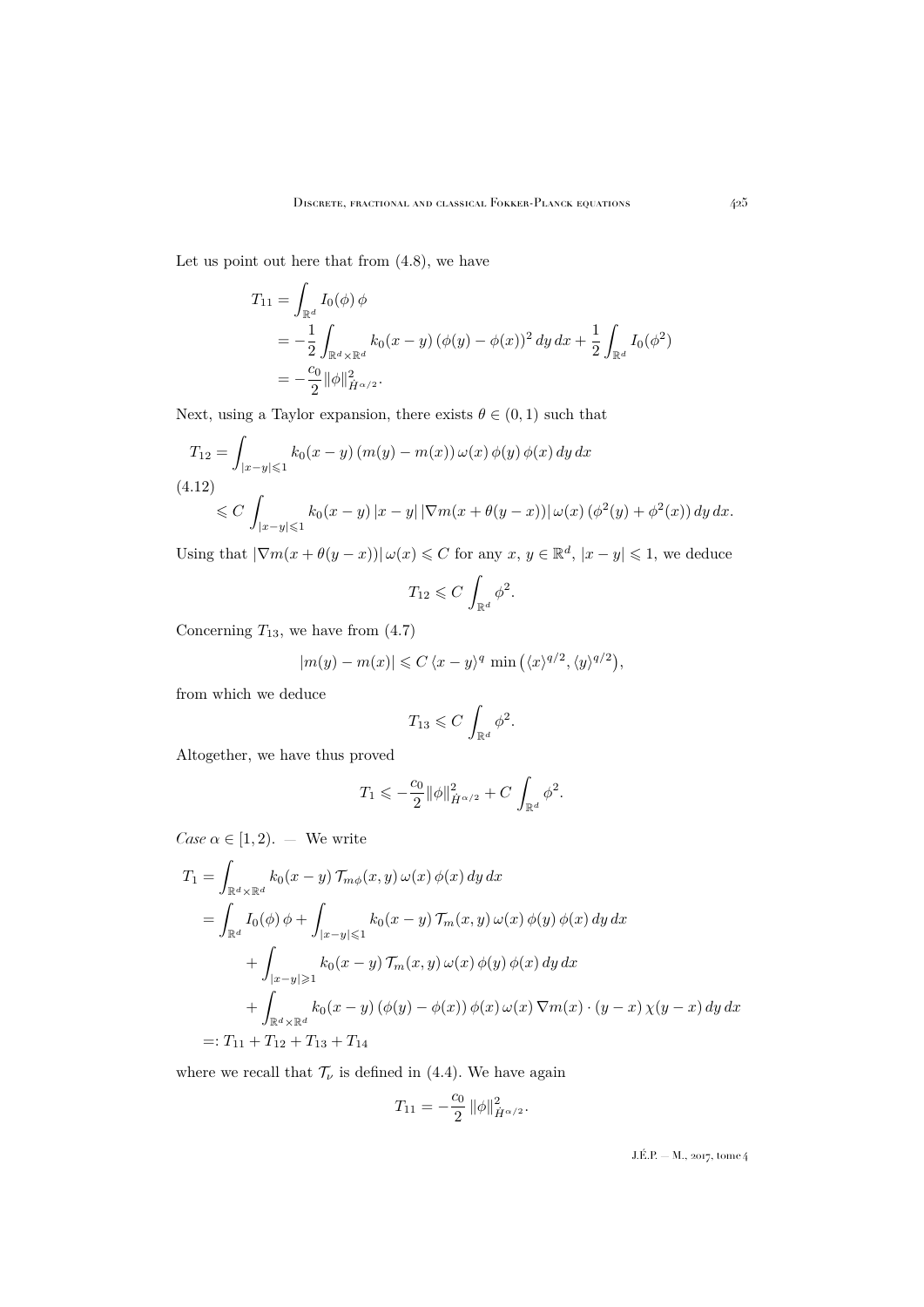Arguing similarly as for  $T_{12}$  in [\(4.12\)](#page-37-0), but using a Taylor expansion at order 2 instead of order 1, we obtain

$$
T_{12} \leqslant C \int_{\mathbb{R}^d} \phi^2.
$$

Next, we split  $T_{13}$  into two parts:

$$
T_{13} \leq C \int_{|x-y| \geq 1} k_0(x-y) |m(y) - m(x)| \omega(x) (\phi^2(x) + \phi^2(y)) dx dy
$$
  
+ 
$$
C \int_{1 \leq |x-y| \leq 2} k_0(x-y) |x-y| |\nabla m(x)| \omega(x) (\phi^2(x) + \phi^2(y)) dx dy
$$
  

$$
\leq C \int_{|x-y| \geq 1} k_0(x-y) \langle x-y \rangle^q \langle x \rangle^{-q/2} (\phi^2(x) + \phi^2(y)) dx dy
$$
  
+ 
$$
C \int_{1 \leq |x-y| \leq 2} k_0(x-y) (\phi^2(x) + \phi^2(y)) dx dy,
$$

where we have used  $(4.7)$ , we thus obtain:

$$
T_{13}\leqslant C\,\int_{\mathbb{R}^d}\phi^2.
$$

Concerning  $T_{14}$ , we use Young's inequality which implies that for any  $\zeta > 0$ ,

$$
T_{14} \leq \zeta \int_{\mathbb{R}^d \times \mathbb{R}^d} k_0(x - y) (\phi(y) - \phi(x))^2 dy dx
$$
  
+  $K(\zeta) \int_{\mathbb{R}^d \times \mathbb{R}^d} k_0(x - y) \phi^2(x) \frac{|\nabla m(x)|^2}{m^2(x)} |y - x|^2 \chi^2(x - y) dy dx$   
 $\leq \zeta c_0 ||\phi||_{\dot{H}^{\alpha/2}}^2 + K(\zeta) \int_{|z| \leq 2} k(z) |z|^2 dz \int_{\mathbb{R}^d} \phi^2.$ 

Consequently, taking  $\zeta > 0$  small enough, we have

$$
T_1 \leqslant -\frac{c_0}{4} \|\phi\|_{\dot{H}^{\alpha/2}}^2 + C \int_{\mathbb{R}^d} \phi^2.
$$

We hence conclude that

$$
\int_{\mathbb{R}^d} (\mathcal{B}_{0,m}^* \phi) \phi \leq -\frac{c_0}{4} ||\phi||_{\dot{H}^{\alpha/2}}^2 + b_0 \int_{\mathbb{R}^d} \phi^2, \quad b_0 \in \mathbb{R}.
$$

*Step 2.* — We now consider  $b > b_0$  and we prove that for any  $s \in \mathbb{N}$ ,  $\mathcal{B}_{0,m}^* - b$  is hypodissipative in  $H^s$ . As in [\(4.9\)](#page-34-1), for  $s \in \mathbb{N}^*$ , we introduce the norm

$$
\|\phi\|_{H^s}^2 := \sum_{j=0}^s \eta^j \|\partial_x^j \phi\|_{L^2}^2, \quad \eta > 0,
$$

which is equivalent to the classical  $H^s$  norm. We only deal with the case  $s = 1$ , the higher order derivatives are treated in the same way. First, using the identity  $(4.5)$ (with  $k_0$  instead of  $k_{0,\varepsilon}$ ), we notice that

$$
\mathcal{B}_{0,m}^* \phi = I_0(\phi) + \omega \mathcal{C}_m^1(\phi) + \omega \mathcal{C}_m^2(\phi) - x \cdot \nabla \phi - \frac{x \cdot \nabla m}{m} \phi - \omega \mathcal{A}_0(m \phi),
$$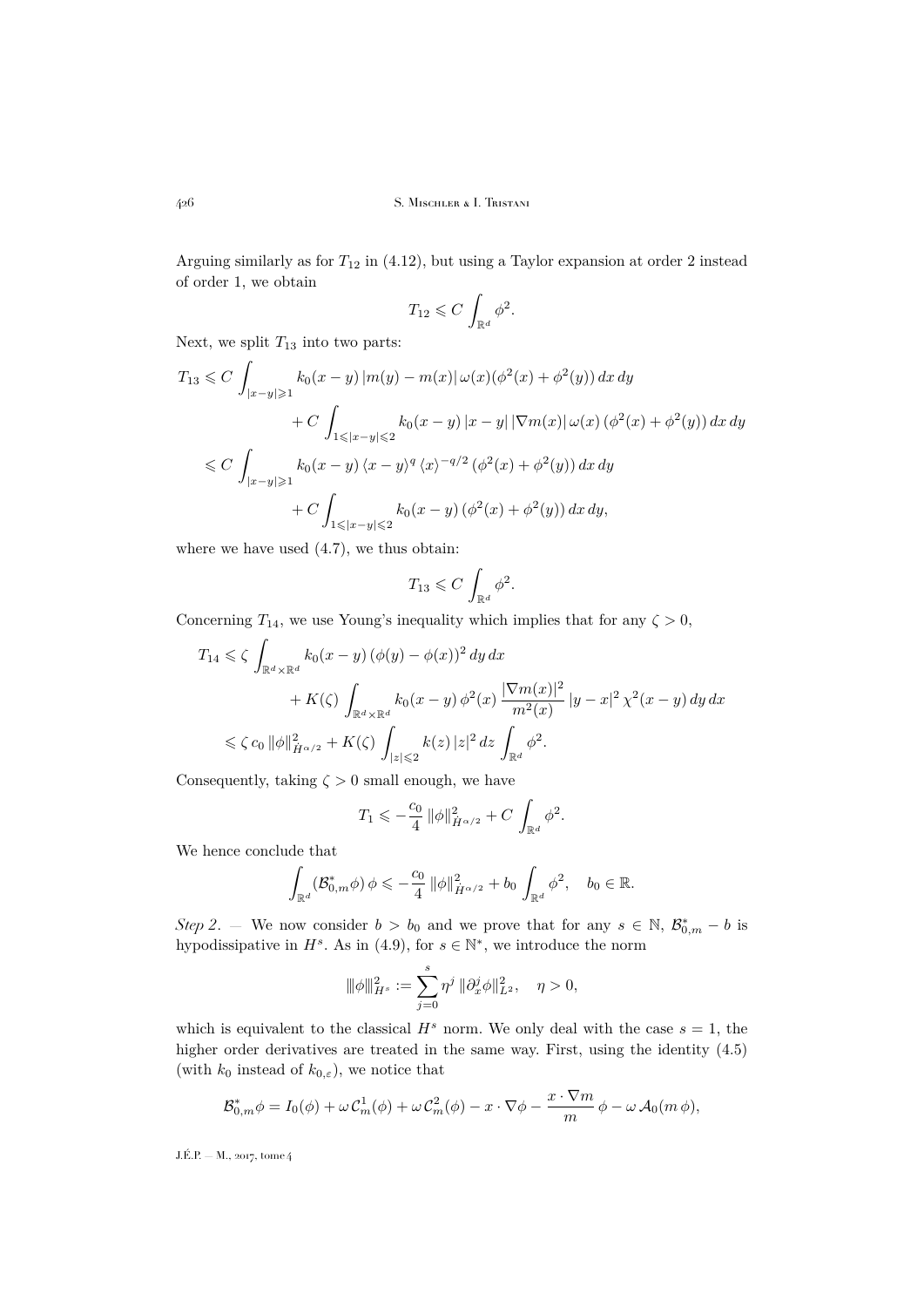where

$$
C_m^1(\phi)(x) = \int_{\mathbb{R}^d} k_0(x - y) \phi(y) (m(y) - m(x) - (y - x) \cdot \nabla m(x) \chi(x - y)) dy
$$
  
= 
$$
\int_{\mathbb{R}^d} k_0(z) \phi(x + z) (m(x + z) - m(x) - z \cdot \nabla m(x) \chi(z)) dz
$$

and

$$
\mathcal{C}^2_m(\phi)(x) = \int_{\mathbb{R}^d} k_0(x - y) \left( \phi(y) - \phi(x) \right) \nabla m(x) \cdot (y - x) \chi(x - y) dy
$$
  
= 
$$
\int_{\mathbb{R}^d} k_0(z) \left( \phi(x + z) - \phi(x) \right) \nabla m(x) \cdot z \chi(z) dz.
$$

Before going into the computation of  $\partial_x(\mathcal{B}_{0,m}^*\phi)$ , we also notice that

$$
\partial_x(\omega\, \mathcal{A}_0(m\, \phi)) = \omega\, \mathcal{A}_0(m\, \partial_x \phi) + \widehat{\mathcal{A}_{0,m}}(\phi),
$$

where  $\widehat{\mathcal{A}_{0,m}}$  satisfies

$$
\|\widehat{\mathcal{A}_{0,m}}(\phi)\|_{L^2}\leqslant C\,\|\phi\|_{L^2}
$$

thanks to [\(4.6\)](#page-29-1). Consequently, we have

$$
\partial_x(\mathcal{B}_{0,m}^*\phi) = \mathcal{B}_{0,m}^*(\partial_x \phi) + \omega \mathcal{C}_{\partial_x m}^1(\phi) + \omega \mathcal{C}_{\partial_x m}^2(\phi) + \partial_x \omega \mathcal{C}_{m}^1(\phi) + \partial_x \omega \mathcal{C}_{m}^2(\phi) - \partial_x \phi - \partial_x \left(\frac{x \cdot \nabla m}{m}\right) \phi - \widehat{\mathcal{A}_{0,m}}(\phi)
$$

and

$$
\int_{\mathbb{R}^d} \partial_x (\mathcal{B}_{0,m}^* \phi) \, \partial_x \phi = \int_{\mathbb{R}^d} \mathcal{B}_{0,m}^* (\partial_x \phi) \left( \partial_x \phi \right) + \int_{\mathbb{R}^d} \omega \, \mathcal{C}_{\partial_x m}^1(\phi) \left( \partial_x \phi \right) + \int_{\mathbb{R}^d} \omega \, \mathcal{C}_{\partial_x m}^2(\phi) \left( \partial_x \phi \right) \n+ \int_{\mathbb{R}^d} \partial_x \omega \, \mathcal{C}_m^1(\phi) \left( \partial_x \phi \right) + \int_{\mathbb{R}^d} \partial_x \omega \, \mathcal{C}_m^2(\phi) \left( \partial_x \phi \right) - \int_{\mathbb{R}^d} \left( \partial_x \phi \right)^2 \n- \int_{\mathbb{R}^d} \partial_x \left( \frac{x \cdot \nabla m}{m} \right) \phi \left( \partial_x \phi \right) - \int_{\mathbb{R}^d} \widehat{\mathcal{A}_{0,m}}(\phi) \left( \partial_x \phi \right) \n=: J_1 + \dots + J_8.
$$

We have from the step 1 of the proof

$$
J_1 \leqslant -\frac{c_0}{4} \, \|\phi\|_{\dot{H}^{1+\alpha/2}}^2 + b_0 \int_{\mathbb{R}^d} (\partial_x \phi)^2.
$$

Moreover, we easily obtain that

$$
J_6 + J_7 + J_8 \leqslant C \left( \int_{\mathbb{R}^d} \phi^2 + \int_{\mathbb{R}^d} (\partial_x \phi)^2 \right).
$$

The term  $J_2$  is first separated into two parts:

$$
J_2 = \int_{|z| \le 1} k_0(z) \phi(y) \mathcal{T}_{\partial_x m}(x, x+z) \omega(x) \partial_x \phi(x) dz dx
$$
  
+ 
$$
\int_{|z| \ge 1} k_0(z) \phi(y) \mathcal{T}_{\partial_x m}(x, x+z) \omega(x) \partial_x \phi(x) dz dx
$$
  
=: 
$$
J_{21} + J_{22},
$$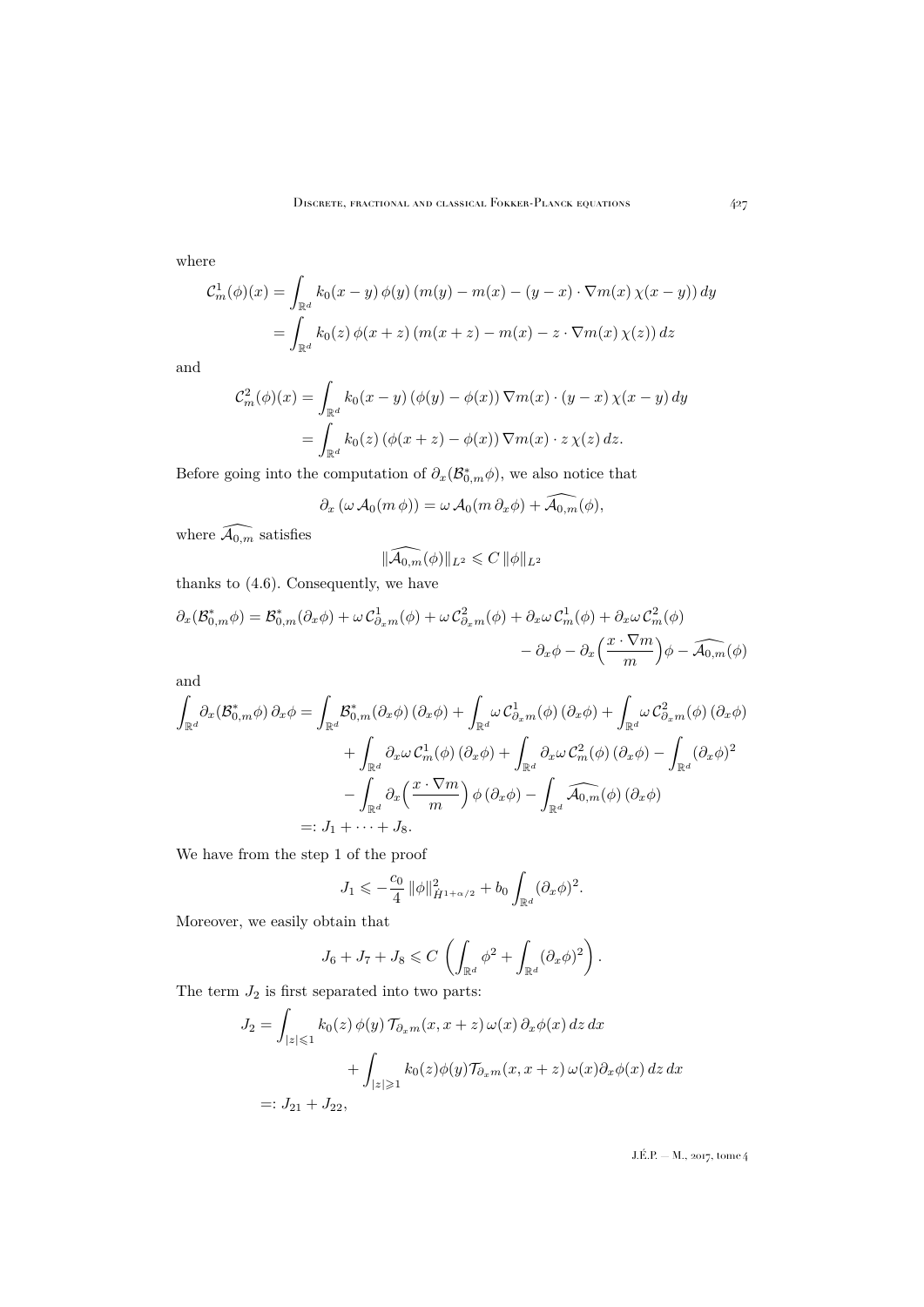where we recall that  $\mathcal{T}_{\partial_x m}$  is defined in [\(4.4\)](#page-28-0). The term  $J_{21}$  is treated as  $T_{12}$  is the step 1 of the proof. Concerning  $J_{22}$ , as for  $T_{13}$ , we split it into two parts:

$$
J_{22} \leq \int_{|z| \geq 1} k_0(z) \left| (\partial_x m)(x+z) - (\partial_x m)(x) \right| \omega(x) (\phi^2(x+z) + (\partial_x \phi)^2(x)) dx dz
$$
  
+ 
$$
\int_{1 \leq |z| \leq 2} k_0(z) |z| |\nabla(\partial_x m)(x)| \omega(x) (\phi^2(x+z) + (\partial_x \phi)^2(x+z)) dx dz
$$
  

$$
\leq C \int_{|z| \geq 1} k_0(z) (\phi^2(x+z) + (\partial_x \phi)^2(x)) dx dz
$$
  
+ 
$$
C \int_{1 \leq |z| \leq 2} k_0(z) (\phi^2(x+z) + (\partial_x \phi)^2(x+z)) dx dz,
$$

where the second inequality comes from the fact that

 $|(\partial_x m)(y) - (\partial_x m)(x)| \omega(x) \leq C$  and  $|\nabla(\partial_x m)(x)| \omega(x) \leq C \quad \forall x, y \in \mathbb{R}^d$ because  $q < \alpha/2 < 1$ . We hence deduce that

$$
J_2 \leqslant C \left( \int_{\mathbb{R}^d} \phi^2 + \int_{\mathbb{R}^d} (\partial_x \phi)^2 \right).
$$

Concerning  $J_3$ , we perform a Taylor expansion of  $\phi$  and we use the fact that  $|\nabla(\partial_x m)| \omega \in L^{\infty}$ :

<span id="page-40-0"></span>
$$
(4.13) \quad J_3 = \int_{\mathbb{R}^d \times \mathbb{R}^d} k_0(x - y) \int_0^1 (1 - t) \nabla \phi(y + t(x - y)) \cdot (y - x) dt
$$

$$
\nabla (\partial_x m)(x) \cdot (y - x) \chi(x - y) \omega(x) \partial_x \phi(x) dy dx
$$

$$
\leq C \int_{|z| \leq 2} k_0(z) |z|^2 \int_0^1 |\nabla \phi(x + tz)|^2 dt dz dx + \int_{|z| \leq 2} k_0(z) |z|^2 |\partial_x \phi(x)|^2 dz dx,
$$

where we have used Jensen's inequality and Young's inequality. We use a change of variable for the first term of the RHS of [\(4.13\)](#page-40-0), which implies that

$$
J_3 \leqslant C \, \|\phi\|_{\dot H^1}^2.
$$

We deal with  $J_4$  splitting it into two parts  $(|x-y| \leq 1$  and  $|x-y| \geq 1$ ) and using the same method as for  $T_{12}$  and  $T_{13}$  in the step 1 of the proof, we obtain

$$
J_4 \leqslant C \, \left( \int_{\mathbb{R}^d} \phi^2 + \int_{\mathbb{R}^d} (\partial_x \phi)^2 \right).
$$

To deal with  $J_5$ , we proceed exactly as for  $J_3$  and we obtain

$$
J_5 \leqslant C \, \|\phi\|_{\dot{H}^1}^2.
$$

Summarizing the previous inequalities and using [\(4.10\)](#page-35-0), we obtain that for any  $\zeta > 0$ ,

$$
\int_{\mathbb{R}^d} \partial_x (\mathcal{B}_{0,m}^* \phi) \, \partial_x \phi \leq -\frac{c_0}{4} \, \|\phi\|_{\dot{H}^{1+\alpha/2}}^2 + b_1 \left( \|\phi\|_{L^2}^2 + \|\phi\|_{\dot{H}^1}^2 \right)
$$
\n
$$
\leq -\frac{c_0}{4} \, \|\phi\|_{\dot{H}^{1+\alpha/2}}^2 + b_1 \left( \|\phi\|_{L^2}^2 + K(\zeta) \|\phi\|_{\dot{H}^{\alpha/2}}^2 + \zeta \|\phi\|_{\dot{H}^{1+\alpha/2}}^2 \right),
$$

 $b_1 \in \mathbb{R}$ . This implies that if  $\phi_t$  is the solution of

$$
\partial_t \phi_t = \mathcal{B}_{0,m}^* \phi_t, \quad \phi_0 = \phi,
$$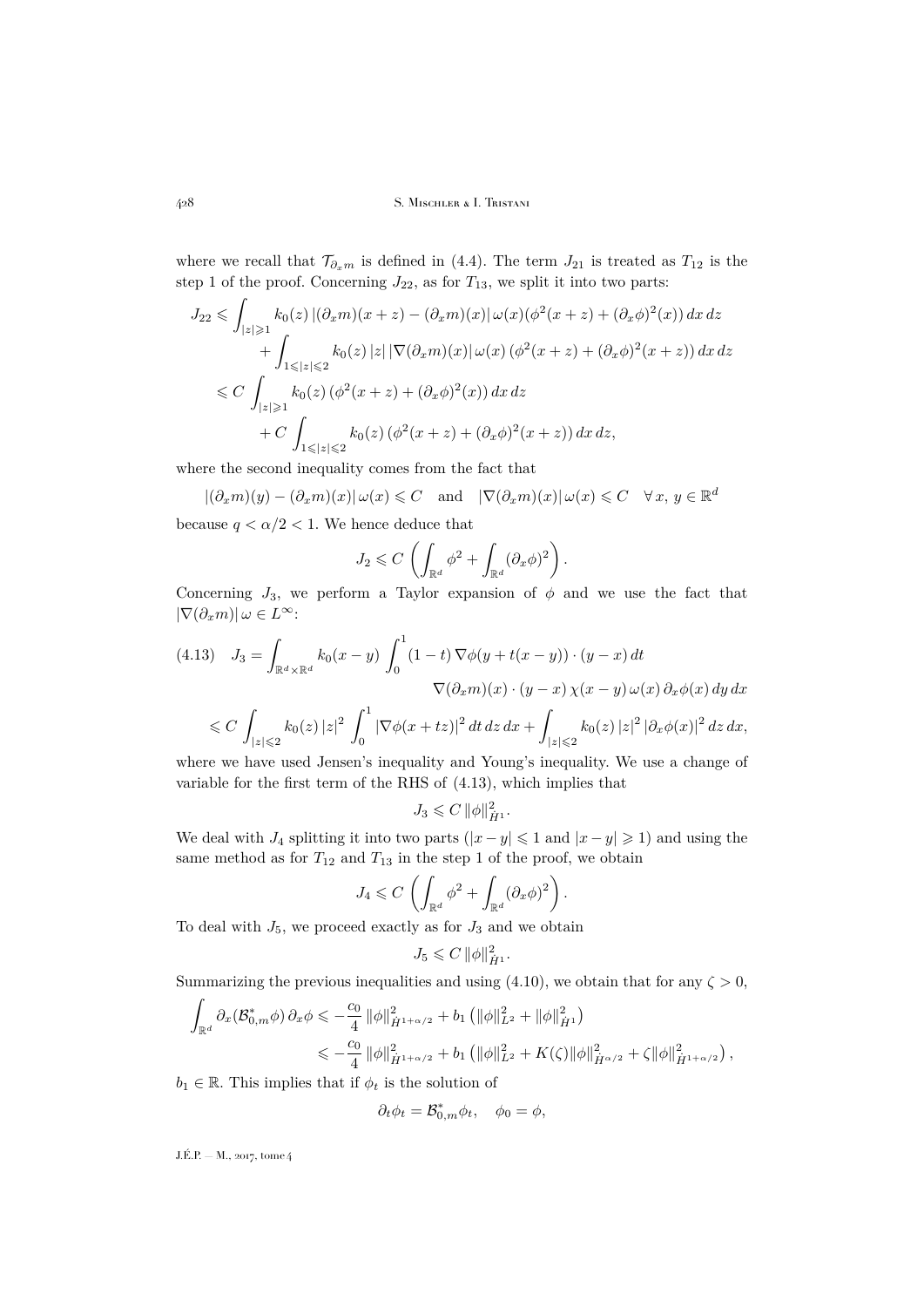then  
\n
$$
\frac{1}{2} \frac{d}{dt} ||\phi_t||_{H^1}^2 \leq \left( -\frac{c_0}{4} + \eta b_1 K(\zeta) \right) ||\phi_t||_{\dot{H}^{\alpha/2}}^2 + \eta \left( -\frac{c_0}{4} + \zeta b_1 \right) ||\phi_t||_{H^{1+\alpha/2}}^2 + (b_0 + \eta b_1) ||\phi_t||_{L^2}^2.
$$

Taking  $\zeta$  and  $\eta$  small enough, we deduce that

$$
\frac{1}{2}\frac{d}{dt}\|\phi_t\|_{H^1}^2 \leqslant b\,\|\phi_t\|_{H^1}^2,
$$

this concludes the proof in the case  $s = 1$ .

We now fix  $0 \le r \le \alpha/2$  as in the assumptions of Theorem [4.1.](#page-25-2) We also introduce  $r_0 \in (r, \alpha/2)$  and  $m_0(x) := \langle x \rangle^{r_0}$ . From Lemma [4.4](#page-30-0) applied with  $p = 1$ , there exists  $a < 0$  such that  $B_{\varepsilon} - a$  is dissipative in  $L^1_{r_0}$  for any  $\varepsilon \in [0, \varepsilon_1]$  (or equivalently,  $B_{\varepsilon,m_0} - a$ is dissipative in  $L^1$ , where  $\mathcal{B}_{\varepsilon,m_0}$  is defined as  $\mathcal{B}_{0,m}$  in [\(4.11\)](#page-36-0)). From Lemma [4.4](#page-30-0) applied with  $p = 2$ , Corollary [4.6](#page-36-1) and Lemma [4.7,](#page-36-2) there exists  $b \in \mathbb{R}$  such that  $\mathcal{B}_{\varepsilon} - b$  is dissipative in  $L^2_{r_0}$  for any  $\varepsilon \in [0, \varepsilon_1]$  (or equivalently,  $\mathcal{B}_{\varepsilon,m_0} - b$  is dissipative in  $L^2$ ) and  $\mathcal{B}_{0,m_0} - b$  is hypodissipative in  $H^s$  and  $H^{-s}$  for any  $s \in \mathbb{N}^*$ .

We introduce  $p_\theta := 2/(1+\theta)$  and its Hölder conjugate  $p'_\theta := 2/(1-\theta)$  for  $\theta \in (0,1)$ . We then choose  $\theta \in (0,1)$  such that  $a_{\theta} := a\theta + b(1-\theta) < 0$ ,  $p'_{\theta} \in \mathbb{N}$  and  $p'_{\theta}(r_0-r) > d$ . We denote

$$
X_1 := W_{r_0}^{2,p_\theta} \subset X_0 := L_{r_0}^{p_\theta} \subset X_{-1} := W_{r_0}^{-2,p_\theta}.
$$

<span id="page-41-0"></span>LEMMA 4.8. — *The operator*  $\mathcal{B}_0 - a_\theta$  *is hypodissipative in*  $X_i$ ,  $i = -1, 0, 1$  *and the operator*  $\mathcal{B}_{\varepsilon} - a_{\theta}$  *is dissipative in*  $X_0$  *for any*  $\varepsilon \in (0, \varepsilon_1]$ *.* 

*Proof.* – We prove that  $\mathcal{B}_{0,m_0} - a_\theta$  is hypodissipative in  $W^{-2,p_\theta}$ ,  $L^{p_\theta}$  and  $W^{2,p_\theta}$ by interpolation. To conclude for  $X_0$ , we just have to interpolate the results coming from Lemma [4.4](#page-30-0) with  $p = 1$  and Lemma [4.5](#page-33-0) with  $s = 0$  and use the fact that  $[L^1, L^2]_{\theta} = L^{p_{\theta}}$  with  $1/p_{\theta} = \theta + (1 - \theta)/2$  i.e.,  $p_{\theta} = 2/(1 + \theta)$ . Then, for  $X_1$  and  $X_{-1}$ , we first choose  $s_0$  large enough so that  $s_0(1 - \theta) = 2$ . We then have  $[L^1, H^{s_0}]_{\theta} =$  $W^{2,p_{\theta}},$   $[L^1, H^{-s_0}]_{\theta} = W^{-2,p_{\theta}}$  and we conclude thanks to Lemma [4.4](#page-30-0) with  $p = 1$  and Lemma [4.5](#page-33-0) with  $s = s_0$ .

We prove that  $\mathcal{B}_{\varepsilon} - a_{\theta}$  is dissipative in  $X_0$  exactly in the same way as we proved that  $\mathcal{B}_0 - a_\theta$  is dissipative in  $X_0$ .

4.5. Spectral analysis. — We here divide the proof of Theorem [4.1](#page-25-2) into two parts, using Krein-Rutman theory for the first part and using both perturbative and enlargement arguments for the second part.

*Proof of part* [\(1\)](#page-25-3) *of Theorem* [4.1.](#page-25-2) — First, we notice that as in Section [2](#page-7-0) (Lemmas [2.9](#page-18-0) and [2.10\)](#page-19-0), we can prove that the operator  $\Lambda_{\varepsilon}$  satisfies Kato's inequalities,  $S_{\Lambda_{\varepsilon}}$  is a positive semigroup and  $(-\Lambda_{\varepsilon})$  satisfies a strong maximum principle. Using Krein-Rutman theory as recalled in the proof of part (1) in Theorem [2.1,](#page-8-0) this gives the first part of Theorem [4.1](#page-25-2) i.e., that there exists a unique  $G_{\varepsilon} > 0$  such that  $||G_{\varepsilon}||_{L^{1}} = 1$ ,  $\Lambda_{\varepsilon}G_{\varepsilon}=0$ . Moreover, it also implies that the projection  $\Pi_{\varepsilon,0}$  onto the null space of  $\Lambda_{\varepsilon}$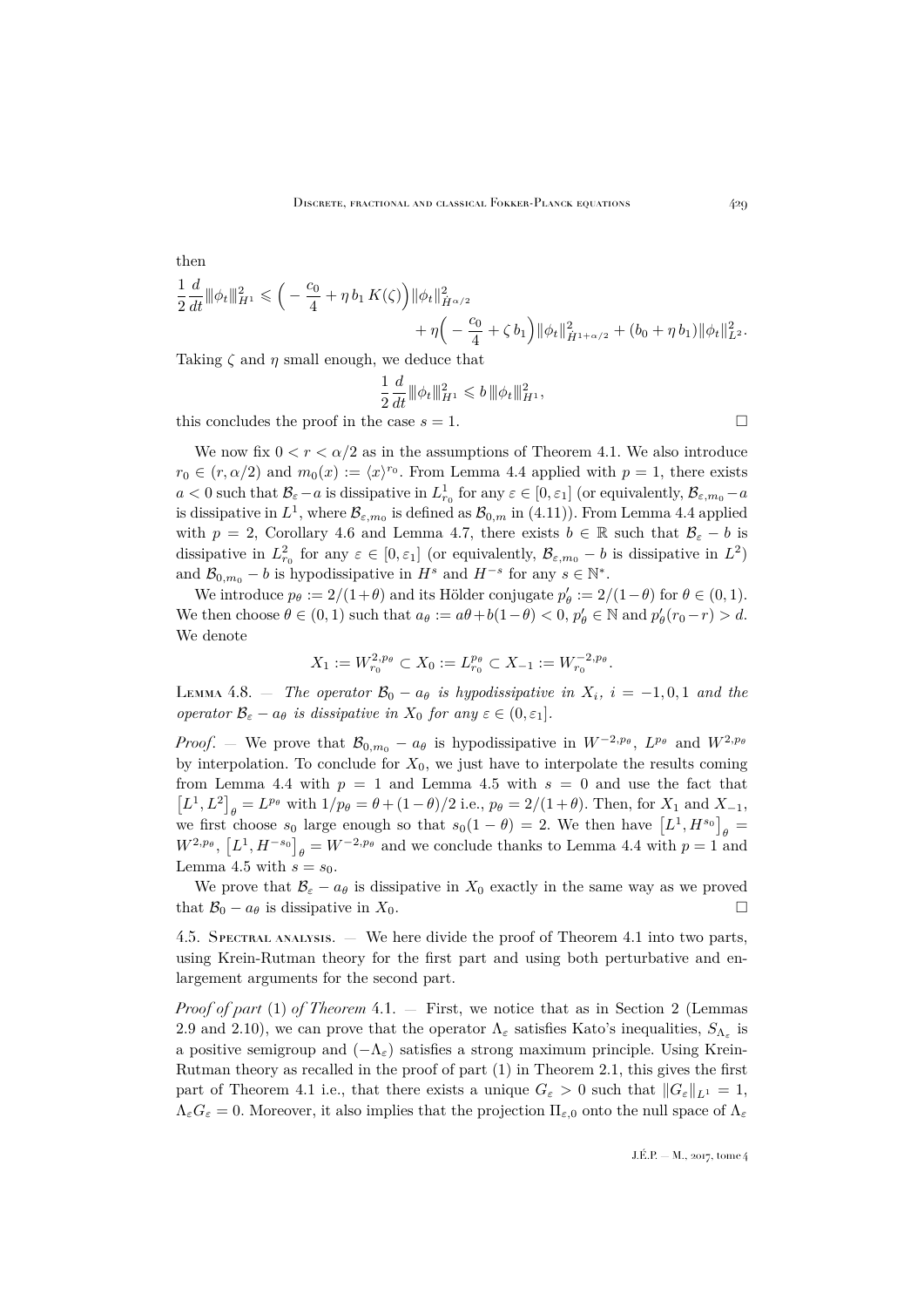is given through the explicit formula  $\Pi_{\varepsilon,0} f = \langle f \rangle G_{\varepsilon}$  for any  $f \in L^1_r$  and any  $f \in X_i$ ,  $i = -1, 0, 1.$ 

*Proof of part* [\(2\)](#page-25-4) *of Theorem* [4.1.](#page-25-2) — We first develop a perturbative argument which is detailed in what follows, improving a bit similar results presented in [\[9,](#page-44-3) [15\]](#page-45-4). The main difference with those previous works lies in the fact that we have some dissipativity properties in all the spaces  $X_i$ ,  $i = -1, 0, 1$  only for the limit operator  $\mathcal{B}_0$ . Concerning the perturbation  $\mathcal{B}_{\varepsilon}$ , we only require it to be dissipative in  $X_0$ .

LEMMA 4.9. – For any 
$$
z \in \Omega := D_{a_{\theta}} \setminus \{0\}
$$
 we define the family of operators

$$
K_{\varepsilon}(z) := -(\Lambda_{\varepsilon} - \Lambda_0) \, \mathcal{R}_{\Lambda_0}(z) \, (\mathcal{A} \mathcal{R}_{\mathcal{B}_{\varepsilon}}(z)).
$$

*There exists a function*  $\eta_2(\varepsilon) \longrightarrow 0$  *such that* 

<span id="page-42-0"></span>(4.14) 
$$
\|K_{\varepsilon}(z)\|_{\mathscr{B}(X_0)} \leq \eta_2(\varepsilon) \quad \forall z \in \Omega_{\varepsilon} := \Delta_a \setminus \overline{B}_{\varepsilon}, \quad B_{\varepsilon} := B(0, \eta_2(\varepsilon)).
$$

*Moreover, there exists*  $\varepsilon_2 \in (0, \varepsilon_1)$  *such that for any*  $\varepsilon \in (0, \varepsilon_2)$  *the operators*  $I + K_{\varepsilon}(z)$ *and*  $\Lambda_{\varepsilon} - z$  *are invertible for any*  $z \in \Omega_{\varepsilon}$  *and* 

$$
\forall z \in \Omega_{\varepsilon}, \quad \mathcal{R}_{\Lambda_{\varepsilon}}(z) = \mathcal{U}_{\varepsilon}(z) \left( I + K_{\varepsilon}(z) \right)^{-1}
$$

*with*

$$
\mathcal{U}_\varepsilon := \mathcal{R}_{\mathcal{B}_\varepsilon} - \mathcal{R}_{\Lambda_0}(\mathcal{A}\,\mathcal{R}_{\mathcal{B}_\varepsilon}).
$$

*As an immediate consequence, there holds*

$$
\Sigma(\Lambda_{\varepsilon})\cap D_{a_{\theta}}\subset\overline{B}_{\varepsilon}.
$$

*Proof.* – We know that the operators  $\mathcal{AR}_{\mathcal{B}_{\varepsilon}}(z)$  :  $X_0 \to X_1$  (from Lemmas [4.3](#page-29-0)) and [4.8\)](#page-41-0) and  $\mathcal{R}_{\Lambda_0}(z) : X_1 \to X_1$  (previous works from [\[5,](#page-44-2) [9\]](#page-44-3)) are bounded for any  $z \in \Omega$  and that the operators  $\Lambda_{\varepsilon} - \Lambda_0 : X_1 \to X_0$  are small as  $\varepsilon \to 0$  uniformly in  $z \in \Omega$  (Lemma [4.2\)](#page-26-1). Because 0 is a simple eigenvalue, we have

$$
\|\mathcal{R}_{\Lambda_0}(z)\|_{\mathscr{B}(X_1)} \leqslant C\,|z|^{-1} \quad \forall \, z \in \Omega.
$$

for some  $C > 0$ . We introduce the constant  $C_{a_{\theta}} > 0$  (coming from Lemmas [4.3](#page-29-0)) and [4.8\)](#page-41-0) such that .

$$
\|\mathcal{A}S_{\mathcal{B}_{\varepsilon}}(t)\|_{\mathscr{B}(X_0,X_1)} \leqslant C_{a_{\theta}} e^{a_{\theta}t}
$$

Defining  $\eta_2(\varepsilon) := (C C_{a_{\theta}} \eta_1(\varepsilon))^{1/2}$ , we deduce that for any  $z \in \Omega_{\varepsilon}$ ,

(4.15) 
$$
||K_{\varepsilon}(z)||_{\mathscr{B}(X_0)} \leq \eta_1(\varepsilon) \frac{C}{\eta_2(\varepsilon)} C_{a_{\theta}} = \eta_2(\varepsilon).
$$

We choose  $\varepsilon_2 > 0$  such that  $\eta_2(\varepsilon) < 1$  for any  $\varepsilon \in (0, \varepsilon_2)$ , we thus obtain that  $||K_{\varepsilon}(z)|| < 1$  for any  $\varepsilon \in (0, \varepsilon_2)$  and  $z \in \Omega_{\varepsilon}$ , which implies that  $I + K_{\varepsilon}(z)$  is invertible. We compute

$$
(\Lambda_{\varepsilon}-z)\mathcal{U}_{\varepsilon}=(\mathcal{B}_{\varepsilon}-z+\mathcal{A})\mathcal{R}_{\mathcal{B}_{\varepsilon}}-(\Lambda_{\varepsilon}-\Lambda_{0}+\Lambda_{0}-z)\mathcal{R}_{\Lambda_{0}}\mathcal{A}\mathcal{R}_{\mathcal{B}_{\varepsilon}}
$$
  
=  $I+K_{\varepsilon}$ .

For  $z \in \Omega_{\varepsilon}$ ,  $\varepsilon \in (0, \varepsilon_2)$ , we denote  $\mathcal{J}_{\varepsilon}(z) := \mathcal{U}_{\varepsilon}(z) (I + K_{\varepsilon}(z))^{-1}$ , so that  $(\Lambda_{\varepsilon} - z) \mathcal{J}_{\varepsilon}(z) = I$ ,

which implies that  $\Lambda_{\varepsilon} - z$  has a right-inverse  $\mathcal{J}_{\varepsilon}(z)$ .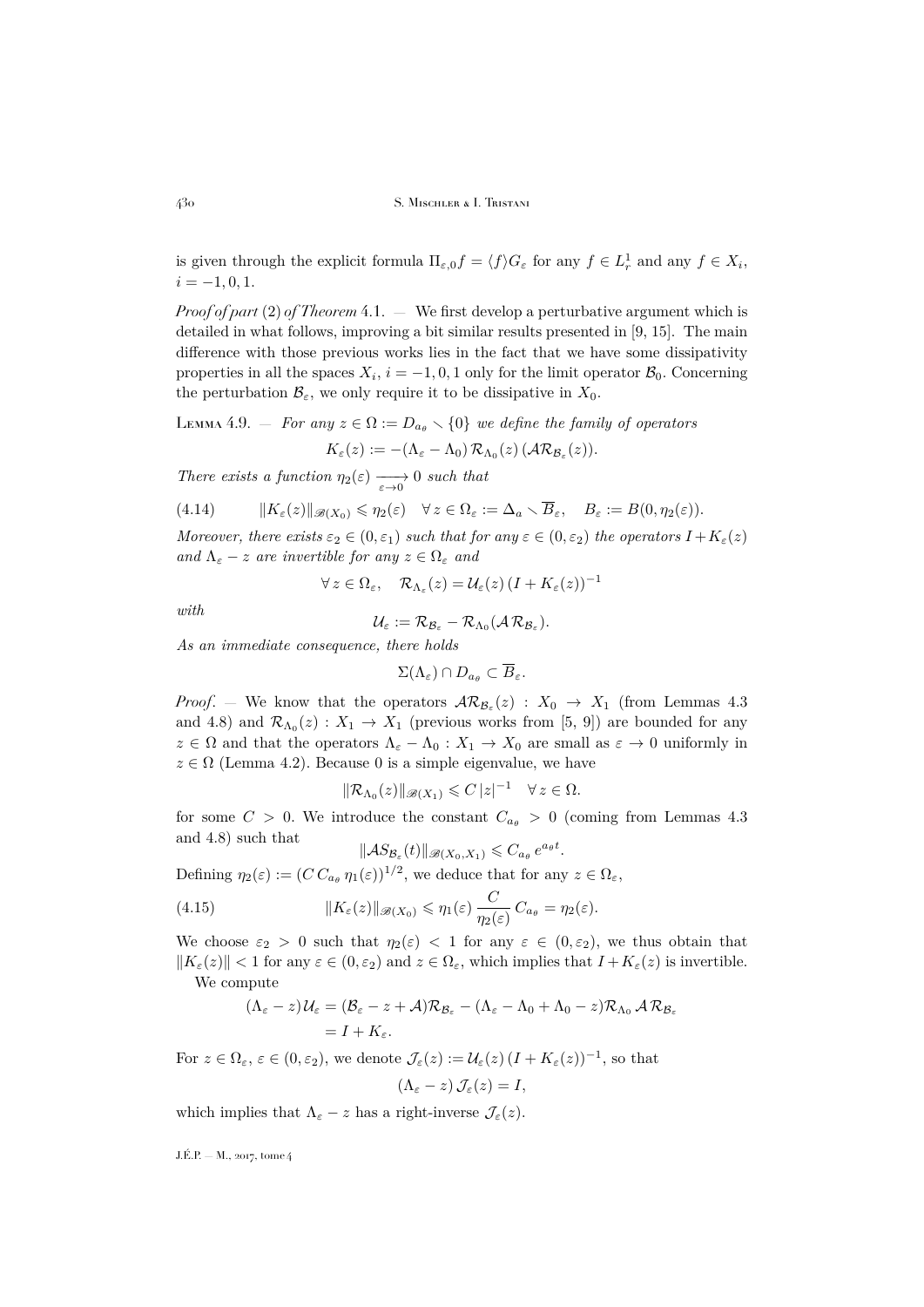Since  $\Lambda_{\varepsilon}$  – z is invertible for  $\Re e z$  large enough and  $\mathcal{J}_{\varepsilon}(z)$  is uniformly locally bounded in  $\Omega_{\varepsilon}$ , we deduce that  $\Lambda_{\varepsilon} - z$  is invertible in  $\Omega_{\varepsilon}$ , and its inverse is its rightinverse  $\mathcal{J}_{\varepsilon}(z)$ .

<span id="page-43-0"></span>Lemma 4.10. — *Let us denote*

$$
\Pi_{\varepsilon} := \frac{i}{2\pi} \int_{\Gamma_{\varepsilon}} \mathcal{R}_{\Lambda_{\varepsilon}}(z) dz, \quad \Gamma_{\varepsilon} := \{ z \in \mathbb{C} \; ; \; |z| = \eta_2(\varepsilon) \}
$$

*the spectral projector onto eigenspaces associated to eigenvalues contained in*  $\overline{B}_{\varepsilon}$ . *There exists*  $\eta_3(\varepsilon)$  *such that* 

$$
\|\Pi_{\varepsilon}-\Pi_0\|_{\mathscr{B}(X_0)}\leqslant \eta_3({\varepsilon})\xrightarrow[{\varepsilon}\to 0]{} 0.
$$

*Proof*. — First, we have

$$
\Pi_{\varepsilon} = \frac{i}{2\pi} \int_{\Gamma_{\varepsilon}} \left\{ \mathcal{R}_{\mathcal{B}_{\varepsilon}}(z) - \mathcal{R}_{\Lambda_{0}}(z) (\mathcal{A} \mathcal{R}_{\mathcal{B}_{\varepsilon}}(z)) \right\} (I + K_{\varepsilon}(z))^{-1} dz
$$
\n
$$
= \frac{i}{2\pi} \int_{\Gamma_{\varepsilon}} \mathcal{R}_{\mathcal{B}_{\varepsilon}}(z) \left\{ I - K_{\varepsilon}(z) (I + K_{\varepsilon}(z))^{-1} \right\} dz
$$
\n
$$
- \frac{i}{2\pi} \int_{\Gamma_{\varepsilon}} \mathcal{R}_{\Lambda_{0}}(z) (\mathcal{A} \mathcal{R}_{\mathcal{B}_{\varepsilon}}(z)) \left\{ I - K_{\varepsilon}(z) (I + K_{\varepsilon}(z))^{-1} \right\} dz
$$
\n
$$
= \frac{1}{2i\pi} \int_{\Gamma_{\varepsilon}} \mathcal{R}_{\mathcal{B}_{\varepsilon}}(z) K_{\varepsilon}(z) (I + K_{\varepsilon}(z))^{-1} dz
$$
\n
$$
- \frac{i}{2\pi} \int_{\Gamma_{\varepsilon}} \mathcal{R}_{\Lambda_{0}}(z) (\mathcal{A} \mathcal{R}_{\mathcal{B}_{\varepsilon}}(z)) \left\{ I - K_{\varepsilon}(z) (I + K_{\varepsilon}(z))^{-1} \right\} dz
$$

and similarly,

$$
\Pi_0 = \frac{i}{2\pi} \int_{\Gamma_{\varepsilon}} \mathcal{R}_{\Lambda_0}(z) dz = \frac{i}{2\pi} \int_{\Gamma_{\varepsilon}} \left\{ \mathcal{R}_{\mathcal{B}_0}(z) - \mathcal{R}_{\Lambda_0}(z) \left( \mathcal{A} \mathcal{R}_{\mathcal{B}_0}(z) \right) \right\} dz
$$

$$
= \frac{1}{2i\pi} \int_{\Gamma_{\varepsilon}} \mathcal{R}_{\Lambda_0}(z) \left( \mathcal{A} \mathcal{R}_{\mathcal{B}_0}(z) \right) dz.
$$

Consequently,

$$
\Pi_0 - \Pi_{\varepsilon} = \frac{1}{2i\pi} \int_{\Gamma_{\varepsilon}} \mathcal{R}_{\Lambda_0}(z) \{ \mathcal{AR}_{\mathcal{B}_0}(z) - \mathcal{AR}_{\mathcal{B}_{\varepsilon}}(z) \} dz
$$
  

$$
- \frac{1}{2i\pi} \int_{\Gamma_{\varepsilon}} \{ \mathcal{R}_{\mathcal{B}_{\varepsilon}}(z) - \mathcal{R}_{\Lambda_0}(z) \mathcal{AR}_{\mathcal{B}_{\varepsilon}}(z) \} K_{\varepsilon}(z) (I + K_{\varepsilon}(z))^{-1} dz
$$
  

$$
=: T_1 + T_2.
$$

Concerning  $T_1$ , we use the identity

$$
AR_{\mathcal{B}_0}(z) - AR_{\mathcal{B}_{\varepsilon}}(z) = AR_{\mathcal{B}_0}(z)(\mathcal{B}_{\varepsilon} - \mathcal{B}_0)R_{\mathcal{B}_{\varepsilon}}(z)
$$

with Lemmas [4.2,](#page-26-1) [4.3](#page-29-0) and [4.8](#page-41-0) which imply that

$$
\mathcal{R}_{\mathcal{B}_{\varepsilon}}(z) \in \mathscr{B}(X_0), \ \ \|\mathcal{B}_{\varepsilon}-\mathcal{B}_0\|_{X_0 \to X_{-1}} \leq \eta_1(\varepsilon) \xrightarrow[\varepsilon \to 0]{} 0, \ \ \mathcal{AR}_{\mathcal{B}_0}(z) \in \mathscr{B}(X_{-1}, X_0).
$$

To treat  $T_2$ , we use estimate [\(4.14\)](#page-42-0) on  $K_{\varepsilon}(z)$ , the facts that  $\mathcal{R}_{\mathcal{B}_{\varepsilon}}(z) \in \mathscr{B}(X_0)$  and that we also have  $\mathcal{R}_{\Lambda_0}(z)\mathcal{A}\mathcal{R}_{\mathcal{B}_{\varepsilon}}(z) \in \mathscr{B}(X_0)$ . This concludes the proof.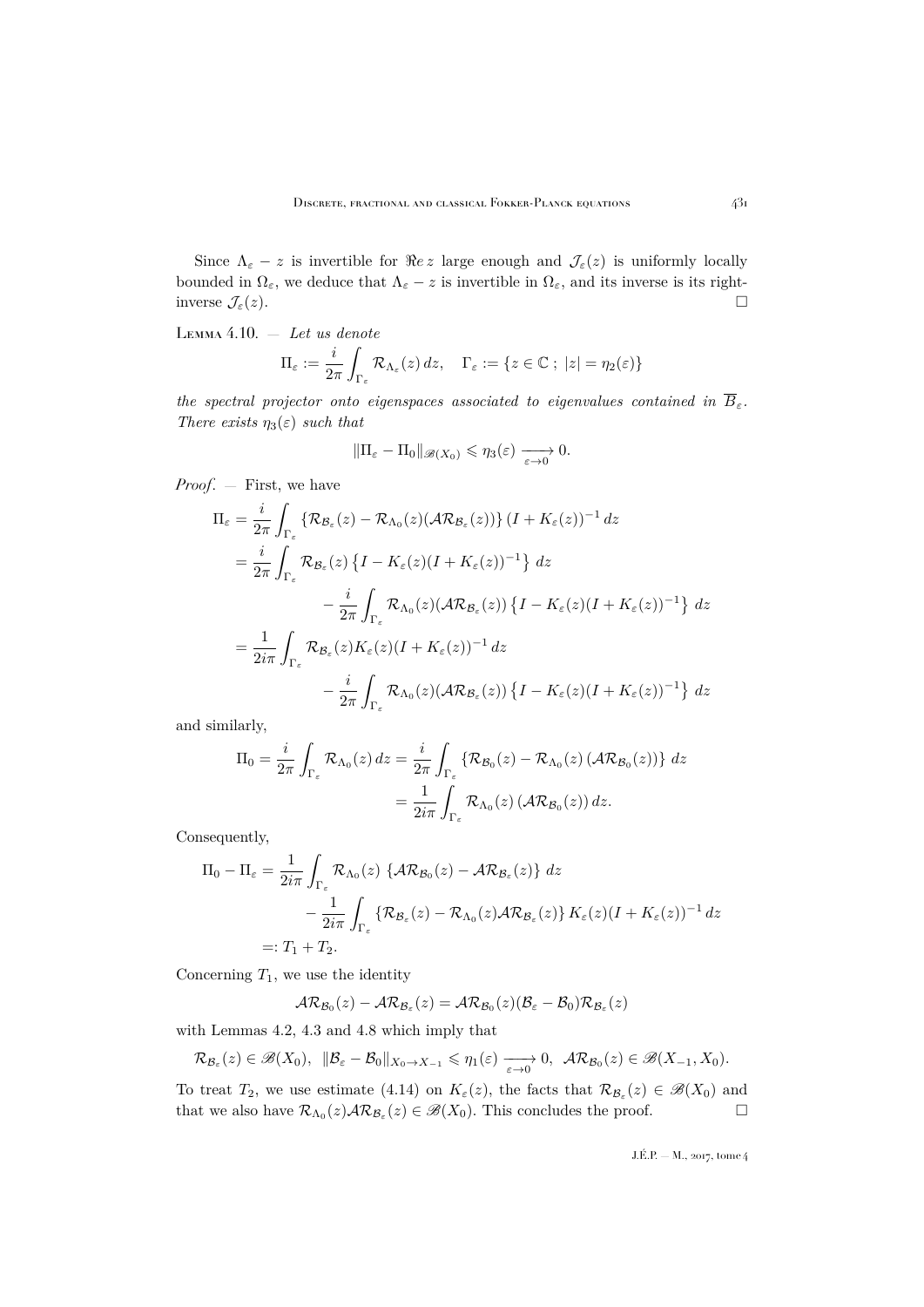<span id="page-44-10"></span>**Proposition 4.11.** — *There exists*  $\varepsilon_0 \in (0, \varepsilon_2)$  *such that for any*  $\varepsilon \in (0, \varepsilon_0)$ *, the following properties hold in* X0*:*

- (1)  $\Sigma(\Lambda_{\varepsilon}) \cap D_{a_{\theta}} = \{0\};$
- (2) *for any*  $f_0 \in X_0$  *and any*  $a > a_\theta$ *,*

$$
||S_{\Lambda_{\varepsilon}}(t)f_0-G_{\varepsilon}\langle f_0\rangle||_{X_0}\leqslant C_a\,e^{at}\,||f_0-G_{\varepsilon}\langle f_0\rangle||_{X_0},\quad\forall\,t\geqslant 0,
$$

*for some explicit constant*  $C_a \geq 1$ *.* 

*Proof.* — We know that if P and Q are two projectors such that  $||P - Q||_{\mathscr{B}(X_0)} < 1$ , then their ranges are isomorphic. Lemma [4.10](#page-43-0) thus implies that there exists  $\varepsilon_0 \in$  $(0, \varepsilon_1)$  such that for any  $\varepsilon \in (0, \varepsilon_0)$ ,

$$
\dim R(\Pi_{\varepsilon}) = \dim R(\Pi_0) = 1.
$$

We also know that 0 is an eigenvalue for  $\Lambda_{\varepsilon}$  (cf. part (1) of Theorem [4.1\)](#page-25-2). This concludes the proof of the first part of the proposition.

To get the estimate on the semigroup, we use a spectral mapping theorem coming from [\[11,](#page-45-3) Th. 2.1]. The hypotheses of the theorem are satisfied because  $\mathcal{B}_{\varepsilon} - a$  is hypodissipative in  $X_0$  (and thus in  $D(\Lambda_{\varepsilon_{|X_0}}) = D(\mathcal{B}_{\varepsilon_{|X_0}})$ ) and  $\mathcal{A} \in \mathscr{B}(X_0, W_{r_0+1}^{2,p_\theta})$ (and thus  $A \in \mathscr{B}(X_0, D(\Lambda_{\varepsilon_{|X_0}})).$  $\Box$ )).

We now end the proof of part (2) of Theorem [4.1](#page-25-2) using an enlargement argument from the "small space"  $E = L_{r_0}^{p_\theta}$  to the "large" space  $\mathcal{E} = L_r^1$ . More precisely, we use the estimates established in Proposition [4.11,](#page-44-10) Lemmas [4.3](#page-29-0) and [4.4–](#page-30-0)[4.8](#page-41-0) as well as  $A \in \mathcal{B}(\mathcal{E}, E)$  in order to control the decay of each term involved in the iterated Duhamel formula [\(2.29\)](#page-22-3).

#### <span id="page-44-0"></span>**REFERENCES**

- <span id="page-44-6"></span>[1] K. CARRAPATOSO & S. MISCHLER – "Uniqueness and long time asymptotic for the parabolicparabolic Keller-Segel equation", to appear in *Comm. Partial Differential Equations*, [hal-01011361](https://hal.archives-ouvertes.fr/hal-01011361), 2016.
- <span id="page-44-5"></span>[2] G. Egaña Fernández & S. Mischler – "Uniqueness and long time asymptotic for the Keller-Segel equation: the parabolic-elliptic case", *Arch. Rational Mech. Anal.* **220** (2016), no. 3, p. 1159– 1194.
- <span id="page-44-7"></span>[3] M. Escobedo, S. Mischler & M. Rodriguez Ricard – "On self-similarity and stationary problem for fragmentation and coagulation models", *Ann. Inst. H. Poincaré Anal. Non Linéaire* **22** (2005), no. 1, p. 99–125.
- <span id="page-44-9"></span>[4] I. Gentil & C. Imbert – "The Lévy-Fokker-Planck equation: Φ-entropies and convergence to equilibrium", *Asymptot. Anal.* **59** (2008), no. 3-4, p. 125–138.
- <span id="page-44-2"></span>[5] M. P. GUALDANI, S. MISCHLER & C. MOUHOT – "Factorization of non-symmetric operators and exponential  $H$ -Theorem", [hal-00495786](https://hal.archives-ouvertes.fr/hal-00495786), 2013.
- <span id="page-44-8"></span>[6] O. Kavian & S. Mischler – "The Fokker-Planck equation with subcritical confinement force", [hal-01241680](https://hal.archives-ouvertes.fr/hal-01241680), 2015.
- <span id="page-44-4"></span>[7] S. Mischler – "Semigroups in Banach spaces, factorisation and spectral analysis", work in progress.
- <span id="page-44-1"></span>[8] S. Mischler & C. Mouhot – "Stability, convergence to self-similarity and elastic limit for the Boltzmann equation for inelastic hard spheres", *Comm. Math. Phys.* **288** (2009), no. 2, p. 431– 502.
- <span id="page-44-3"></span>[9] , "Exponential stability of slowly decaying solutions to the kinetic-Fokker-Planck equation", *Arch. Rational Mech. Anal.* **221** (2016), no. 2, p. 677–723.